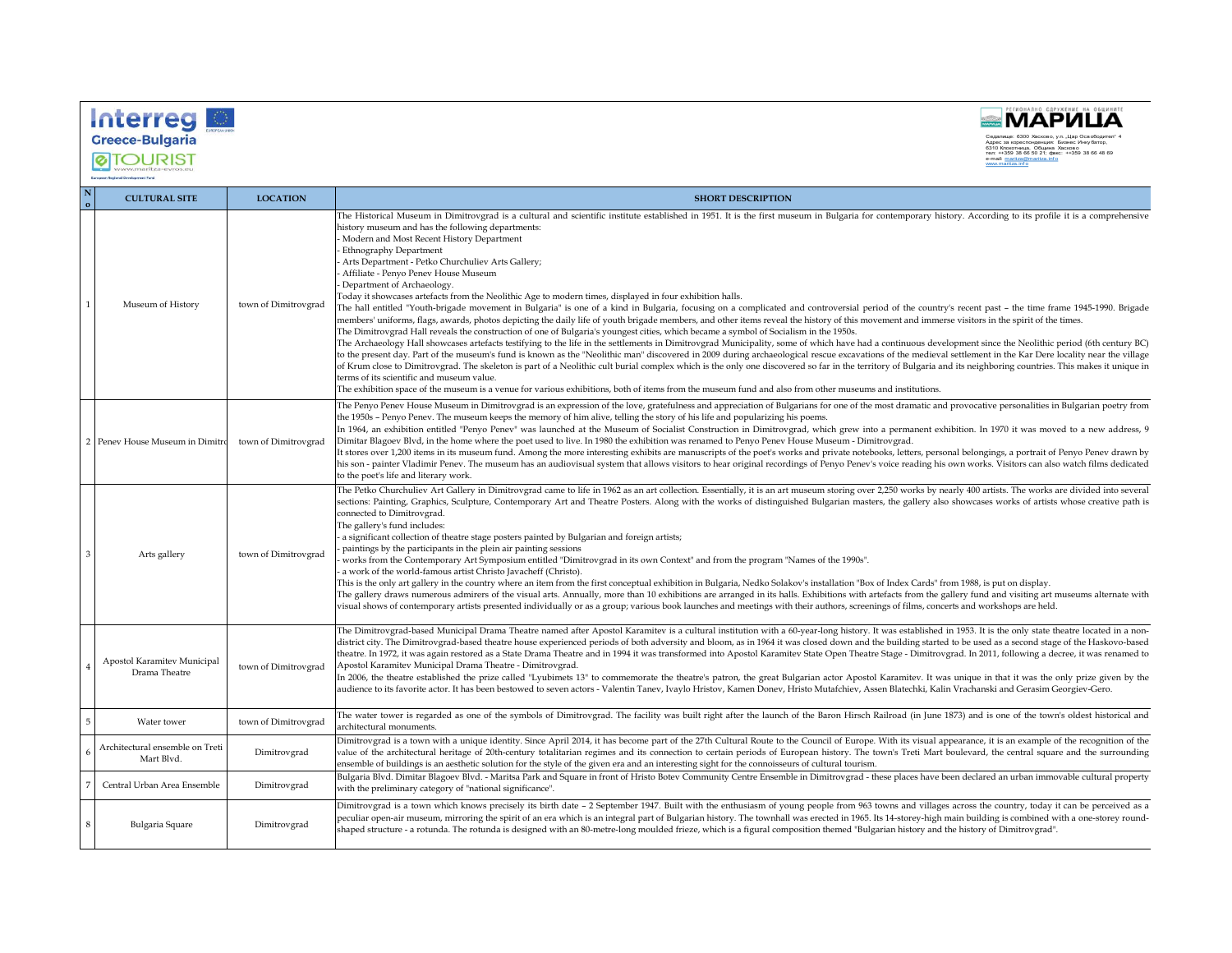| Church of Saint Demetrius                                                             | Dimitrovgrad                                                     | The Saint Demetrius Church in Dimitrovgrad is the oldest building in the town, dating back to 1884. A legend says that the yard of 8 decares assigned for the construction of a church and a school in the<br>village of Kayadzhik (today's quarter of Rakovski in Dimitrovgrad) was donated by a Turkish bey. The church was erected by the residents of the village of Kayadzhik. The construction started in 1880 and<br>was completed in 1884. The entire population participated with voluntary labour, money and donations in kind. The icons of the church, which were donated by the residents of the village of Kayadzhik, were<br>painted by master iconographers and are older than the church itself by approximately 3 centuries. In the western part of the courtyard there is a chapel to the Resurrection of Christ. The peaceful atmosphere<br>of the place is enhanced by luscious, beautiful and well-maintained vegetation. In 1974, the church was declared a monument of culture.                                                                                                                                                                                                                                                                                                                                                                                                                                                                                                                                                     |
|---------------------------------------------------------------------------------------|------------------------------------------------------------------|-------------------------------------------------------------------------------------------------------------------------------------------------------------------------------------------------------------------------------------------------------------------------------------------------------------------------------------------------------------------------------------------------------------------------------------------------------------------------------------------------------------------------------------------------------------------------------------------------------------------------------------------------------------------------------------------------------------------------------------------------------------------------------------------------------------------------------------------------------------------------------------------------------------------------------------------------------------------------------------------------------------------------------------------------------------------------------------------------------------------------------------------------------------------------------------------------------------------------------------------------------------------------------------------------------------------------------------------------------------------------------------------------------------------------------------------------------------------------------------------------------------------------------------------------------------|
| Giordano Bruno National<br>Astronomical Observatory and<br>Planetarium                | Dimitrovgrad                                                     | Created in 1962, this was the first planetarium that opened doors in Bulgaria. Its star dome hall is equipped with two telescopes and has a capacity of 60 seats.                                                                                                                                                                                                                                                                                                                                                                                                                                                                                                                                                                                                                                                                                                                                                                                                                                                                                                                                                                                                                                                                                                                                                                                                                                                                                                                                                                                           |
| <b>Blesna Fortress</b>                                                                | In the locality<br>Kaleto/Durhana close t<br>Dimitrovgrad        | One of the most famous fortresses in the Middle Ages. Historians believe it identifies with an important medieval fortress known as Blissimos, Blissimon or Blesna. It flourished during the Byzantine rule in<br>the 11th-13th century, when it became a vibrant spiritual and military centre. Currently, there is a chapel of Saint Mina on the site, keeping an icon of the Holy Martyr Mina, believed to possess a healing<br>ower.                                                                                                                                                                                                                                                                                                                                                                                                                                                                                                                                                                                                                                                                                                                                                                                                                                                                                                                                                                                                                                                                                                                    |
| Thracian sanctuary of the<br>Nymphs and Aphrodite                                     | village of Kasnakovo,<br>Gyaur Bunar locality, 1<br>km southeast | The Sanctuary of the Nymphs and Aphrodite, the only one well-preserved in Bulgaria, is located about 500 m northeast of the village of Kasnakovo, in Dimitrovgrad Municipality. It is situated in a beautiful<br>area. Built in the 2nd - 4th centuries, the sanctuary was just a small part from the large estate of Titus Flavius, a Roman citizen of Thracian descent. His name has survived till modern day thanks to the<br>inscription above the central fountain, preserved to this day, which reads: "Good luck! Titus Flavius Beytyukent Esbenerios and his wife Claudia Montana built and dedicated this fountain to the nymphs and<br>Aphrodite."<br>The entire complex includes remains of cult buildings dating back to the 2nd century, a Roman villa from the 3rd century, an 4th-century amphitheatre and three architecturally shaped springs with basins<br>arranged on an ellipse. The first archaeological excavations were made in the period 1945-1946. Now an information tourist centre operates on the spot.<br>Legend has it that late at night the place turns into the dancing stage of the beautiful queens of nature - the nymphs. According to some beliefs, if a woman drinks water from the spring, she will conceive more<br>easily and give birth to a beautiful boy. The supernatural healing properties of the spring water are well known. That's why, since time immemorial, every year at Spassovden (the day of the Ascension of<br>Christ) people from near and far gather here to pray for health and fertility. |
| Fortress in Hissarya locality                                                         | village of Stalevo                                               | The fortress near the village of Stalevo, Dimitrovgrad Municipality, is located in the Hissarya locality. It was built during the Thracian times, but became popular in the Middle Ages, as some researchers<br>believing this was in fact the ancient city of Mileona. According to legend, it was here that on March 9, 1230 the Bulgarian Tsar Ivan Asen II observed and gave orders during the battle at Klokotnitsa. This was<br>one of the greatest defeats the Byzantine Empire ever suffered, in which Despot Theodore Komnenos, the ruler of Epirus himself, was taken into captivity. In honor of the victory after the battle the Bulgarian<br>ruler ordered that a chapel to the Holy Forty Martyrs be constructed in this place . Forty Martyrs. "Thanks to patriotic Bulgarians it still exists to this day.<br>Below the top there is a large stone called "Kazancheto" or Krali Marko's step. There is a carved hole inside it resembling a cauldron which collects water even on a very hot day. Next to it, there is a huge<br>imprint of a step as some believe it was where legendary hero Krali Marko set his foot hence the name Krali Marko's step.                                                                                                                                                                                                                                                                                                                                                                                  |
| Open-air arts gallery                                                                 | village of Krepost                                               | Unique wall paintings by the brothers Hristo and Pancho Panev (both painters) decorate all public buildings in the village of Krepost, Dimitrovgrad Municipality. That's why the village is known as an "Open-<br>air art gallery" and local people have every reason to be proud of the works of the two brothers who painted the walls of the village school, the mayor's hall, the community centre, the health service, the<br>chapel and the church. Their paintings can also be seen on the walls of their native house. Hristo and Pancho Panev painted their first mural in 1997 guided by their strong patriotic desire to revive and donate<br>something to their birthplace. Their idea was warmly received by all locals and they worked zealously for years. Now the residents of the largest village in the municipality of Dimitrovgrad are studying the<br>options for applying for the Guinness Book of Records.                                                                                                                                                                                                                                                                                                                                                                                                                                                                                                                                                                                                                           |
| Church of Saints Constantine<br>and Helen                                             | village of Krepost                                               | The church was built in 1874 on the initiative of local residents filled with love of their home village. The church is a rectangular stone building with a double-sided roof, with three naves and an apse. The<br>connoisseurs of Bulgarian antiquities and of Christian iconography can see here magnificent yet little-known works of master icon-painters. Most of the icons were painted by Nikola Danchov, they bear his<br>signature and are dated from 1874. The icons and frescoes throughout the church produce an extremely strong effect on viewers.                                                                                                                                                                                                                                                                                                                                                                                                                                                                                                                                                                                                                                                                                                                                                                                                                                                                                                                                                                                           |
| Dyako Penev Ethnographic<br>Auseum Collection at Prosveta-<br>1896 Cultural Community | town of Merichleri                                               | In commemoration of the 1300th anniversary of the foundation of the Bulgarian state, an ethnographic museum collection was unveiled in 1980 one of the halls of the community centre in the town of<br>Merichleri. hosts an ethnographic museum exhibition. Over the years, it has turned into an exhibition showcasing the history of the town and the community centre and transmitting to posterity the entire<br>cultural heritage of the village. All exhibits in the hall have been donated by patriotic residents of Merichleri.                                                                                                                                                                                                                                                                                                                                                                                                                                                                                                                                                                                                                                                                                                                                                                                                                                                                                                                                                                                                                     |
| Orthodox Church of Saint<br>Nicholas the Wonderworker                                 | town of Merichleri                                               | Erected in 1858 on the site of a chapel of Saint Nicholas, the church was built by masons from Merichreli as the master builders Usta Manol and Usta Pastol from the village of Yugovo were employed to<br>oversee the work. This was one of the first churches in the Haskovo region. In 1928, an earthquake partially destroyed the building but it was later restored and a rear extension was added A tall and beautiful<br>bell tower was built. The overall restoration was completed in 1930. The church constitutes a valuable historical monument. The icons were made by Dimitar Andov, a painter from the Late National Revival<br>period born in the town of Chirpan. The building of the church still astonishes visitors with its architectural design and construction.                                                                                                                                                                                                                                                                                                                                                                                                                                                                                                                                                                                                                                                                                                                                                                      |
| The Christian Cross                                                                   | village of Krum                                                  | On May 5, 2014, a 15-metre Christian Cross was consecrated near the village of Krum, close to Dimitrovgrad. It is made of metal and lights are placed on it so it can shine at night. The idea of erecting the cross<br>came from inhabitants of the village, whose goal is that it would unite people, protect them and make them better human beings. It is situated on the highest hill above the village of Krum, in the Gichata<br>locality. This symbol of faith was built entirely with money from donations. The idea is to remind people that spirituality is more important than material possessions.                                                                                                                                                                                                                                                                                                                                                                                                                                                                                                                                                                                                                                                                                                                                                                                                                                                                                                                                            |
| Monastery of the Holy<br>Theotokos                                                    | village of Dobrich                                               | In 1886 a resident of the village, after having a vision in his dream, discovered a holy spring in his field, which he donated for the construction of a chapel. The holy place underwent serious restoration after<br>the year 2000. The old chapel was renovated and a two-storey building was made for accommodating the visitors. Every year, on the eve of the Feast of the Assumption of Virgin Mary, many people come<br>here to praise the Lord's mother. Next to the outer gates of the monastery a beautiful fountain was built, where people can drink from the healing water of the holy spring.                                                                                                                                                                                                                                                                                                                                                                                                                                                                                                                                                                                                                                                                                                                                                                                                                                                                                                                                                |
| Church of Saint Haralampius                                                           | village of Chernogorovo                                          | It was built in 1863 by master builder Usta Kosta from the village of Ustovo. It was painted in 1864 by Alexiy Iconographer. A legend goes that the Chernogorovo locals chose the name of the church because<br>each year, on the feast of Saint Haralampius, February 11, a large deer came out of the forest, which was killed as an animal sacrifice. The church to Saint Saint Haralampius Church has 38 icons, some with<br>xact dating and the names of the icon-painters who worked in the 1860s. Apart from the Biblical stories, attention is drawn also by a scene painted by an unknown author depicting three chain gangs of                                                                                                                                                                                                                                                                                                                                                                                                                                                                                                                                                                                                                                                                                                                                                                                                                                                                                                                    |
| Church of Saint Demetrius                                                             | village of Yabalkovo                                             | It was built in the remote 1842 during the Ottoman domination. The pretext for building it was that the village priest Kalin needed a new house. The big earthquake at Chirpan of 1928 destroyed the church. It<br>was restored in 1930 with resources from the Deposé Fund (a state fund covering the damages caused by the earthquake) and donations from the whole village. In 1950 it was painted by iconographer Petar<br>Dzhamdzhiev from Plovdiv.<br>The building of the church is massive, made of bricks, with a gable roof, and an open-air arcade on the west and south sides. The tower of the belfry is built in the northwest corner and is accessed from the<br>patio on the west. There is also a holy spring near the church.                                                                                                                                                                                                                                                                                                                                                                                                                                                                                                                                                                                                                                                                                                                                                                                                              |
| Church of Saint George the<br>Victorious                                              | village of Bodrovo                                               | Erected in 1858, it came into existence thanks to the wealth and generosity of Hadji Georgi who was granted permission to build a church in 1856. The entire village participated with voluntary work in its<br>construction. The church is made of stone, with an apse and a gable roof. The icons were created in 1859-1860 by iconographer Nikola Zograf. An octagonal belfry made of stone stands in the northeastern<br>corner of the churchyard.                                                                                                                                                                                                                                                                                                                                                                                                                                                                                                                                                                                                                                                                                                                                                                                                                                                                                                                                                                                                                                                                                                      |
| Church of Saint George the<br>Victorious                                              | village of Gorski Izvor                                          | The oldest in the territory of Dimitrovgrad Municipality, the Church of Saint George the Victorious in the village of Gorski Izvor was built in 1854. Its frescoes are of high artistic value. It is known that the<br>chief iconographer was Georgi Danchov Lukov (Popgeorgiev) from Chirpan. The church was designated a monument of culture of national importance in 1964.                                                                                                                                                                                                                                                                                                                                                                                                                                                                                                                                                                                                                                                                                                                                                                                                                                                                                                                                                                                                                                                                                                                                                                              |
| Church of Saint Ivan of Rila Ivan                                                     | village of Dobrich                                               | The village church of Saint Ivan of Rila was built in 1880.                                                                                                                                                                                                                                                                                                                                                                                                                                                                                                                                                                                                                                                                                                                                                                                                                                                                                                                                                                                                                                                                                                                                                                                                                                                                                                                                                                                                                                                                                                 |
| Church of Saint George                                                                | village of Brod                                                  | The village church was built in 1938.                                                                                                                                                                                                                                                                                                                                                                                                                                                                                                                                                                                                                                                                                                                                                                                                                                                                                                                                                                                                                                                                                                                                                                                                                                                                                                                                                                                                                                                                                                                       |
| Church of Prophet Elijah<br><b>NATURAL SITE</b>                                       | <b>LOCATION</b>                                                  | village of Malko Asenovo The village church was built in 1884<br><b>SHORT DESCRIPTION</b>                                                                                                                                                                                                                                                                                                                                                                                                                                                                                                                                                                                                                                                                                                                                                                                                                                                                                                                                                                                                                                                                                                                                                                                                                                                                                                                                                                                                                                                                   |
|                                                                                       |                                                                  |                                                                                                                                                                                                                                                                                                                                                                                                                                                                                                                                                                                                                                                                                                                                                                                                                                                                                                                                                                                                                                                                                                                                                                                                                                                                                                                                                                                                                                                                                                                                                             |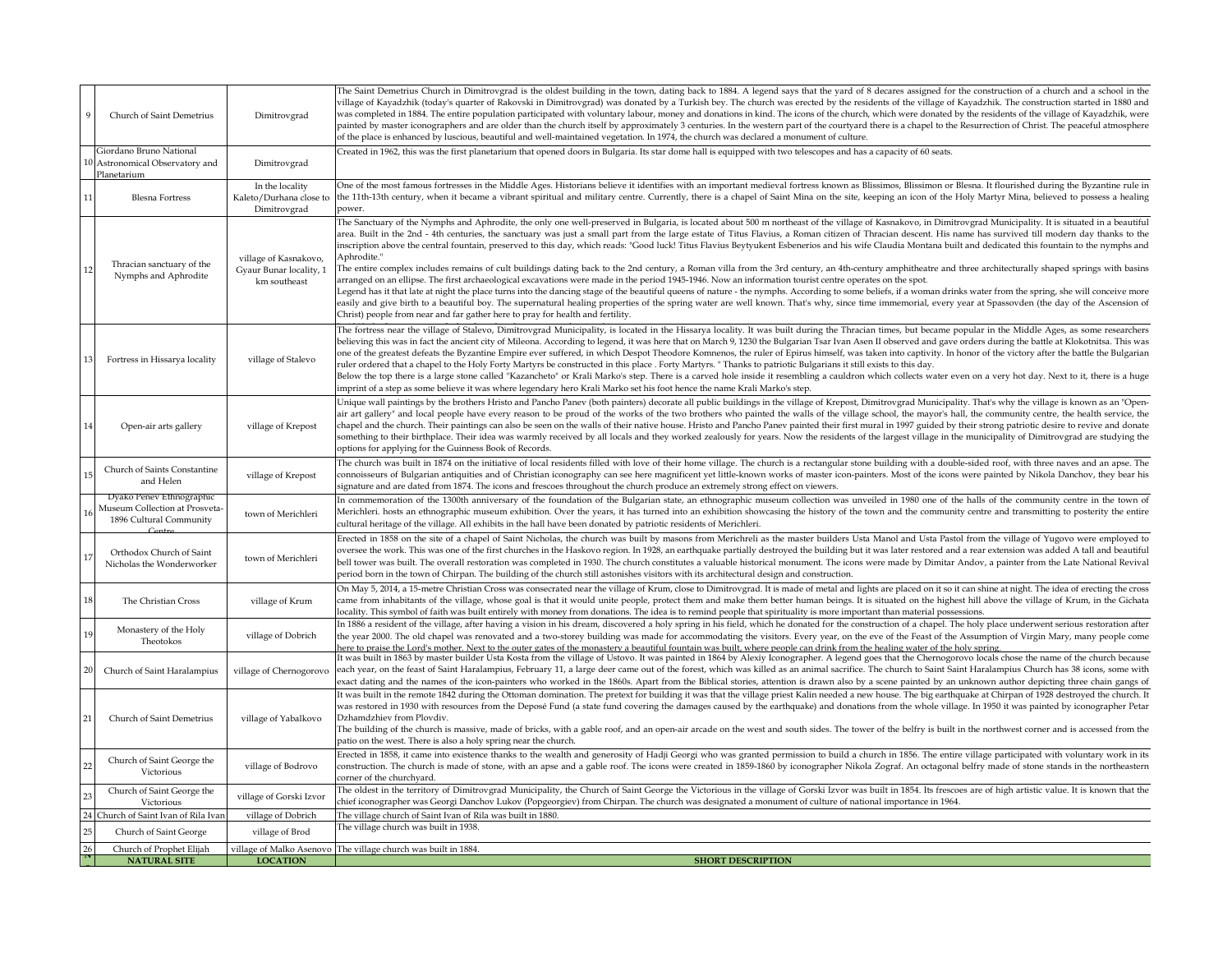|    | Nikola Vaptsarov Park                                                                                                                                                                                                                                                                                                                                                                                                                                   | town of Dimitrovgrad                                            | The oldest park in Dimitrovgrad, it incorporates 821 decares of meadows and a 40-year-old oak forest. There are landscaped alleys in the forest and decorative shrubs and trees have been planted along the<br>central promenade and in the grassland. The park was built within a very short time - for two years only, 1955 and 1956, mostly with voluntary work. The park boasts a small zoo corner which is a magnet for<br>children. One can see different species there, ranging from exotic birds to bears. Sunny benches and shady lanes attract residents and guests of the town alike.<br>The Giordano Bruno Astronomical Observatory and Planetarium is also located in the park. Opened in 1962, this was the first planetarium in Bulgaria. Its star dome hall is equipped with two telescopes and<br>has a capacity for 60 visitors.                                                                                                                                                                                                                   |  |  |
|----|---------------------------------------------------------------------------------------------------------------------------------------------------------------------------------------------------------------------------------------------------------------------------------------------------------------------------------------------------------------------------------------------------------------------------------------------------------|-----------------------------------------------------------------|----------------------------------------------------------------------------------------------------------------------------------------------------------------------------------------------------------------------------------------------------------------------------------------------------------------------------------------------------------------------------------------------------------------------------------------------------------------------------------------------------------------------------------------------------------------------------------------------------------------------------------------------------------------------------------------------------------------------------------------------------------------------------------------------------------------------------------------------------------------------------------------------------------------------------------------------------------------------------------------------------------------------------------------------------------------------|--|--|
|    | Penyo Penev Memorial Park                                                                                                                                                                                                                                                                                                                                                                                                                               | town of Dimitrovgrad                                            | The Penyo Penev Memorial Park is one of Dimitrovgrad's emblematic sights. A park worth to be displayed in an exhibition - such is the Penyo Penev Park which was built under a project aimed at<br>participating in the world expo in public park design in 1961. The park spreads over an area of 365 decares and is unique with its 92 species of trees, shrubs and flowers. The sculptures, plates with engraved<br>verses of poetry, white-stone lanes with limestone curbs, picturesque footbridges and mosaic staircases, water cascades and fountains one can see here were innovations in landscape architecture of Bulgaria<br>during the 1950s and 1960s. The park is located in the southern part of Dimitrovgrad. It offers a beautiful panoramic view of the town. It is pervaded by its own unique atmosphere. Over the years the park<br>has turned into a major venue for various cultural events such as impromptu literary readings, concerts, recitals, as well as a must-see for all visitors and official delegations arriving in Dimitrovgrad. |  |  |
|    | Maritsa Park                                                                                                                                                                                                                                                                                                                                                                                                                                            | town of Dimitrovgrad                                            | Maritsa Park is situated on the right bank of the Maritsa River, on a splendid river terrace. Many trees and shrubs have been planted there. This is the largest of the three parks in the territory of Dimitrovgrad.<br>Originally, it had a swimming pool, a restaurant, even an artificial canal where sailing on a small boat was possible. The park has numerous wide and long alleys.                                                                                                                                                                                                                                                                                                                                                                                                                                                                                                                                                                                                                                                                          |  |  |
|    | Zlato Pole protected area                                                                                                                                                                                                                                                                                                                                                                                                                               | village of Zlato Pole,<br>village of Brod, village o<br>Raynovo | The largest natural wetland along the Maritsa River. The protected area covers a total of 84.79 ha. It encompasses parts of the lands of the villages of Nova Nadezhda (Haskovo municipality), Brod, Raynovo<br>and Zlato pole (Dimitrovgrad Municipality). It includes a complex of interconnected water basins of different shapes, sizes and depths, reed and bulrush colonies, small islands and pastures. It is the natural<br>habitat of many endangered and protected plant and animal species such as the European white water lily, the pygmy cormorant, the great bittern, the whooper swan, the mute swan and other water fowl, the<br>European pond turtle, etc.                                                                                                                                                                                                                                                                                                                                                                                         |  |  |
|    | Propadnaloto Blato<br>(Propadnaloto Marsh) protected                                                                                                                                                                                                                                                                                                                                                                                                    | village of Golyamo<br>Asenovo                                   | After numerous changes over time, this wetland has turned into a biotope attracting numerous animal species and boasting a rich plant diversity.                                                                                                                                                                                                                                                                                                                                                                                                                                                                                                                                                                                                                                                                                                                                                                                                                                                                                                                     |  |  |
|    | Nocturnal roosting place of the<br>Pygmy Cormorant<br>Dimitrovgrad (Protected area)                                                                                                                                                                                                                                                                                                                                                                     | town of Dimitrovgrad and<br>village of Radievo                  | Conservation of part of the Maritsa River valley, remnants of riparian floodplain forests, representing a natural habitat, a roosting, resting and breeding place during the migration of the Pygmy Cormorant<br>(Phalacrocorax pygmaeus) and other protected animal species, such as the horned grebe, the Eurasian bittern, the Levant sparrowhawk, the Eurasian hobby, the otter, etc.                                                                                                                                                                                                                                                                                                                                                                                                                                                                                                                                                                                                                                                                            |  |  |
|    | Dyado Panyovata Dupka<br>(Dyado Panyo's Hole) Cave                                                                                                                                                                                                                                                                                                                                                                                                      | town of Dimitrovgrad                                            | The name comes from the treasure hunter, Dyado Panyo from the village of Rakovski (now a neighborhood in Dimitrovgrad), who first entered the cave. The first map of the cave was made on July 26, 1964<br>by Boris Kolev from Aida Speleology Club based in Haskovo.                                                                                                                                                                                                                                                                                                                                                                                                                                                                                                                                                                                                                                                                                                                                                                                                |  |  |
| -8 | Popovitsa Cave                                                                                                                                                                                                                                                                                                                                                                                                                                          | village of Krepost,<br>Dimitrovgrad<br>Municipality             | A fissure (diaclase) cave with a length of 36 m.                                                                                                                                                                                                                                                                                                                                                                                                                                                                                                                                                                                                                                                                                                                                                                                                                                                                                                                                                                                                                     |  |  |
|    | Kirkovata Dupka (Kirko's Hole)<br>Cave                                                                                                                                                                                                                                                                                                                                                                                                                  | Village of Kasnakovo,<br>Dimitrovgrad<br>Municipality           | The name of the cave was given at the end of the past century when a boy named Kirko was hiding in it. Later, probably under the influence of history and literature textbooks, the name was rethought as "Kir<br>Todorovata Dupka" (Kyrios Theodore's hole), connecting it to the Battle of Klokotnitsa in 1230. According to the more recent legend, Bulgarian Tsar Ivan Asen II defeated the Byzantine army and its leader,<br>Kyrios Theodore Komnenos, hid himself in that hole and was captured there. That's why the cave attracts many treasure hunters and gives rise to legends. Yet its most common name is Kirkovata dupka<br>(Kirko's hole). Surveyed and mapped by Boris Kolev, V. Genchev and VI. Metodiev from the Haskovo-based Aida Speleology Club in 1972 and 1983. The cave's entrance has been covered up and even people                                                                                                                                                                                                                      |  |  |
|    | Gabera Deep Cave                                                                                                                                                                                                                                                                                                                                                                                                                                        | town of Dimitrovgrad                                            | A fissure cave with a length of 49 m and a displacement of 21 m                                                                                                                                                                                                                                                                                                                                                                                                                                                                                                                                                                                                                                                                                                                                                                                                                                                                                                                                                                                                      |  |  |
|    | This document has been created within the framework of the Project "Promotion and development of natural and cultural heritage of Bulgarian - Greek cross-border region through smart and digital tools" (eTOURIST), financed<br>B2.6c.07/09.10.2017. The Project is co funded by the European Regional Development Fund and by national funds of the countries participating in the Interreg V-A "Greece - Bulgaria 2014-2020" Cooperation Programme." |                                                                 |                                                                                                                                                                                                                                                                                                                                                                                                                                                                                                                                                                                                                                                                                                                                                                                                                                                                                                                                                                                                                                                                      |  |  |
|    |                                                                                                                                                                                                                                                                                                                                                                                                                                                         |                                                                 |                                                                                                                                                                                                                                                                                                                                                                                                                                                                                                                                                                                                                                                                                                                                                                                                                                                                                                                                                                                                                                                                      |  |  |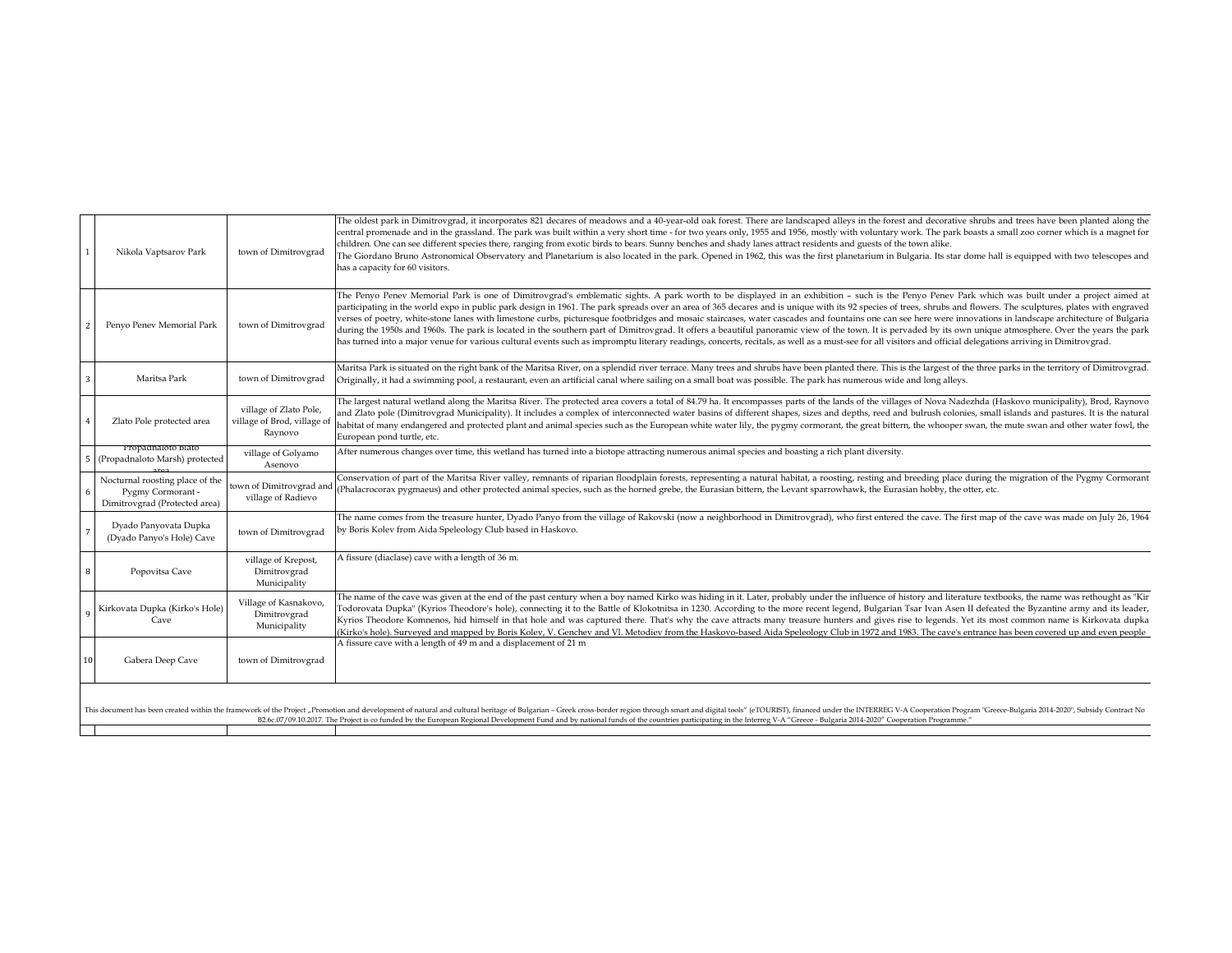|        | Interreg I                                                          |                                                                      | ВМАРИЦА                                                                                                                                                                                                                                                                                                                                                                                                                                                                                                                                                                                                                                                                                                                                                                                                                                                                                                                                                                                                                                                                                                                                                                                                                                                                                                                                                                                                                                                                                                                                                                                                                                                                                                                                                                                                                                                                                                                                                                                                                                                                                                                                                                                                                                                                                                                                                                                                                                                                                                                                                                                                                                                                                                                                                                                                                                                                                                                                             |
|--------|---------------------------------------------------------------------|----------------------------------------------------------------------|-----------------------------------------------------------------------------------------------------------------------------------------------------------------------------------------------------------------------------------------------------------------------------------------------------------------------------------------------------------------------------------------------------------------------------------------------------------------------------------------------------------------------------------------------------------------------------------------------------------------------------------------------------------------------------------------------------------------------------------------------------------------------------------------------------------------------------------------------------------------------------------------------------------------------------------------------------------------------------------------------------------------------------------------------------------------------------------------------------------------------------------------------------------------------------------------------------------------------------------------------------------------------------------------------------------------------------------------------------------------------------------------------------------------------------------------------------------------------------------------------------------------------------------------------------------------------------------------------------------------------------------------------------------------------------------------------------------------------------------------------------------------------------------------------------------------------------------------------------------------------------------------------------------------------------------------------------------------------------------------------------------------------------------------------------------------------------------------------------------------------------------------------------------------------------------------------------------------------------------------------------------------------------------------------------------------------------------------------------------------------------------------------------------------------------------------------------------------------------------------------------------------------------------------------------------------------------------------------------------------------------------------------------------------------------------------------------------------------------------------------------------------------------------------------------------------------------------------------------------------------------------------------------------------------------------------------------|
|        | <b>Greece-Bulgaria</b><br><b>@TOURIST</b>                           |                                                                      | 359 38 66 50 21; ¢                                                                                                                                                                                                                                                                                                                                                                                                                                                                                                                                                                                                                                                                                                                                                                                                                                                                                                                                                                                                                                                                                                                                                                                                                                                                                                                                                                                                                                                                                                                                                                                                                                                                                                                                                                                                                                                                                                                                                                                                                                                                                                                                                                                                                                                                                                                                                                                                                                                                                                                                                                                                                                                                                                                                                                                                                                                                                                                                  |
|        | <b>CULTURAL SITE</b>                                                | <b>LOCATION</b>                                                      | <b>SHORT DESCRIPTION</b>                                                                                                                                                                                                                                                                                                                                                                                                                                                                                                                                                                                                                                                                                                                                                                                                                                                                                                                                                                                                                                                                                                                                                                                                                                                                                                                                                                                                                                                                                                                                                                                                                                                                                                                                                                                                                                                                                                                                                                                                                                                                                                                                                                                                                                                                                                                                                                                                                                                                                                                                                                                                                                                                                                                                                                                                                                                                                                                            |
|        | Ancient Roman Villa Armira 2nd-4th<br>century                       | 4 km west of Ivaylovgrad                                             | The ancient Roman villa was erected in the valley of the Armira River, a right tributary of the Arda River, in the second half of the 1st century AD. AD Villa Armira is one of the earliest<br>and most accurately dated villa complexes of the Roman period studied in Bulgaria. It is an outstanding architectural monument created 2000 years ago. This is the most sumptuous<br>private mansion (palace) of the ancient Roman era, uncovered in the Bulgarian lands. The villa was the centre of an landed estate owned a wealthy Thracian aristocratic family.<br>Its first owner was an heir to a Thracian king (basileus). He obtained the status of a Roman citizen for his merit before the Roman authorities, thus acquiring the right to establish a villa<br>estate which he organized in the 50s-70s of the 1st century AD, which is only some twenty years after the final conquest of Thrace by Rome. Villa Armira was built on an area of 3600<br>, square metres where the residential building of the owners, as well as a garden for recreation and walking were located. At the south-eastern end of the building a terrace was built<br>from which the inhabitants of the villa and their guests enjoyed the beautiful scenery and the view of the river. This ancient Roman architectural ensemble existed from the mid-1st<br>century AD (year 50 to 70) until 378 AD when it was destroyed during the Gothic War. Then the villa was burnt down after the Battle of Hadrianopolis (modern-day Edirne in<br>.<br>European Turkey) on August 9, 378. The Roman Emperor Valens himself died from his wounds at the battlefield somewhere near Hadrianopolis.                                                                                                                                                                                                                                                                                                                                                                                                                                                                                                                                                                                                                                                                                                                                                                                                                                                                                                                                                                                                                                                                                                                                                                                                                                                                  |
|        | Aterenski Bridge                                                    | 7 km southwest of Ladzha quarter,<br>Ivaylovgrad                     | It has been declared an archaeological monument of culture of local importance. In its current form it dates back to the 16th century but some scholars suggest that it was part of an<br>ancient Roman road leading to the Aegean and later the bridge was also connected to the fortified town - Lyutitsa fortress. Close to the bridge (1 km of dirt road along the Armira<br>River) one can find one of the most attractive picnic spots in the municipality known as Golemiyat gyol (or the Big Puddle). Suitable tourist infrastructure has been created close to the<br>river (2 tables, benches and a fountain with cold water), with the possibility for holding larger events on the neighbouring field.                                                                                                                                                                                                                                                                                                                                                                                                                                                                                                                                                                                                                                                                                                                                                                                                                                                                                                                                                                                                                                                                                                                                                                                                                                                                                                                                                                                                                                                                                                                                                                                                                                                                                                                                                                                                                                                                                                                                                                                                                                                                                                                                                                                                                                  |
|        | Lyutitsa Medieval Fortress                                          | 6 km west of Ladzha quarter, Ivaylovgrad                             | Archaeological excavations here began in the summer of 2002. According to experts, the fortress was a large and rich medieval town located on an area of 26 decares. The length of the<br>xceptionally well-preserved fortress walls is about 600 meters, with 14 fortress towers. Archaeologists have discovered a church that existed from the 13th to 16th century, a vast<br>aecropolis, coins, and marble fragments from an ancient basilica.                                                                                                                                                                                                                                                                                                                                                                                                                                                                                                                                                                                                                                                                                                                                                                                                                                                                                                                                                                                                                                                                                                                                                                                                                                                                                                                                                                                                                                                                                                                                                                                                                                                                                                                                                                                                                                                                                                                                                                                                                                                                                                                                                                                                                                                                                                                                                                                                                                                                                                  |
|        | Municipal Museum of History                                         | town of Ivaylovgrad                                                  | vaylovgrad's History Museum has three expositions on display - Archeology, History of the town and the region before Bulgaria's Liberation, and History after 1878.<br>Some of the museum exhibits include pottery vessels from the ancient Roman villa Armira, coins, fragments of a Thracian funeral chariot unearthed during the excavations of the<br>mound near the village of Svirachi, artefacts found at Lyutitsa fortress, etc.<br>In addition to archaeological finds, on display are also rifles and pistols from the Russo-Turkish War of Liberation, icons, and archival documents related to the life and work of<br>voivodes Yani Popov and Stambol Dimitrov. Visitors can also get acquainted with Bulgaria's unique geographic and historical map of 1913, as well as with objects from the daily urban<br>life.                                                                                                                                                                                                                                                                                                                                                                                                                                                                                                                                                                                                                                                                                                                                                                                                                                                                                                                                                                                                                                                                                                                                                                                                                                                                                                                                                                                                                                                                                                                                                                                                                                                                                                                                                                                                                                                                                                                                                                                                                                                                                                                   |
|        | Church of the Lord's Transfiguration                                | town of Ivaylovgrad                                                  | An extremely valuable representative of church architecture as well as fine and applied arts in Bulgaria from the National Revival Period, it has been declared an architectural and<br>artistic monument of culture of national importance. The church was built in 1828 on the site of an older temple. Of special interest are the splendid wood-carved fretwork iconostasis<br>in two tiers with plant and animal motifs, the royal doors, the bishop's throne, a small iconostasis and an icononstasis for kissing, the plastic decoration on the ceiling, columns and the<br>sovereign tier of icons, all of high artistic value. The church feast of the Transfiguration of Jesus Christ (6 August) is celebrated with a solemn liturgy and a sacrificial kurban meal for<br>health. The church is the main place of worship in the town, open every Sunday.                                                                                                                                                                                                                                                                                                                                                                                                                                                                                                                                                                                                                                                                                                                                                                                                                                                                                                                                                                                                                                                                                                                                                                                                                                                                                                                                                                                                                                                                                                                                                                                                                                                                                                                                                                                                                                                                                                                                                                                                                                                                                 |
|        | Revival Period House-museum of<br>Mircho Paskalev (Paskaleva House) | town of Ivaylovgrad                                                  | One of the brightest examples of a traditional urban house of a silk-breeding family from the late 19th century, declared an architectural monument of culture. It has been restored and<br>now houses the local ethnographic museum, presenting the traditional lifestyle and livelihood of people in the Ivaylovgrad region during the Bulgarian Renaissance period. The house<br>has a stone foundation and was built with a mixture of adobe and clay and coated with lime plaster, as in the past, the ground floor was used for farming and economic purposes, and<br>the two upper floors were of mixed use - they comprised the living premises and the large silk-making salon called "feyat" was used for the cultivation of silkworms and for welcoming<br>guests when the busy silk-making season was over. Currently, the ethnographic exposition can be seen on the main two floors and includes: a traditional living room with a fireplace,<br>the dining area of the family (a copper pot laid on top of a wooden four-legged low table surrounded by cushions for sitting on the floor) and the working corner of the hostess (a curry<br>comb, a distaff, a spinning wheel and a loom), a parlour with all the necessary attributes demonstrating the welfare of the owners (a bronze brazier for heating with charcoal, wooden<br>seats near the windows arranged with exquisite home-spun fabrics and covers with white lacing, a deep built-in closet for the trousseau, a low table for serving coffee with fig jam, a<br>wood-carved iconostasis, a richly decorated lamp made of coloured glass from Edirne and a salon for silkworm cultivation and silk making. Exhibits on the second floor showcase the<br>main stages in the production of silk cocoons and folk costumes typical for the region. After its renovation, the ethnographic collection today has 11 new expositions related to local<br>ivelihoods and craftsmanship from the mid-19th century - cartwright's trade and iron smithery, shoe-making, weaving, sericulture, tobacco growing and a number of other crafts.                                                                                                                                                                                                                                                                                                                                                                                                                                                                                                                                                                                                                                                                                                                                                                                                                                  |
|        | Monastery of Saints Constantine and<br>Helen                        | town of Ivaylovgrad                                                  | The Ivaylovgrad-based monastery of Saints Constantine and Helen was founded in the 12th century and reached its peak a century later when it was turned into a bishop's centre.<br>During the Ottoman Yoke the monastery was destroyed twice only to rise back to life again in 1846. Since 1949 the Ivaylovgrad-based monastery has not been inhabited by the<br>monastic brotherhood, but each year on September 8 an annual fair is held here, including an all-night vigil, a solemn liturgy and a sacrificial kurban meal for health. Nowadays the<br>nonastery is active in certain periods and consists of a church, a residential building and an old fountain from 1846. From the old monastery complex only the church has been<br>preserved, which is a three-nave pseudo-basilica with an iconostasis which was painted later (end-19th century) and 8 built-in medallions in the altar from an earlier period. Other must-<br>see objects are the carved candlesticks and chandeliers made of marble.                                                                                                                                                                                                                                                                                                                                                                                                                                                                                                                                                                                                                                                                                                                                                                                                                                                                                                                                                                                                                                                                                                                                                                                                                                                                                                                                                                                                                                                                                                                                                                                                                                                                                                                                                                                                                                                                                                                                  |
|        | Church of Archangel Michael                                         | village of Dolno Lukovo                                              | It is a remarkable three-nave pseudo-basilica made of stone. On the marble pediments above the two entrances there are calligraphic inscriptions in Greek with the names of the church<br>donors. Of particular interest is the wood-carved iconostasis, composed of larger elements.                                                                                                                                                                                                                                                                                                                                                                                                                                                                                                                                                                                                                                                                                                                                                                                                                                                                                                                                                                                                                                                                                                                                                                                                                                                                                                                                                                                                                                                                                                                                                                                                                                                                                                                                                                                                                                                                                                                                                                                                                                                                                                                                                                                                                                                                                                                                                                                                                                                                                                                                                                                                                                                               |
|        | Thracian vaulted-brickwork tomb                                     | Ronkite locality, 3.5 km northwest of the<br>village of Dolno Lukovo | Near the village of Dolno Lukovo archaeologists have found several dolmens (sanctuaries) and a richly decorated tomb dating back to Thracian times. The tomb was built at the level<br>of the ancient terrain and covered with a mound embankment with a height of 4 m. It consists of a burial chamber with a rectangular shape and an entrance from the south, a south-<br>facing antechamber and an uncovered dromos (corridor).<br>The walls of the burial chamber are covered with large marble and limestone slabs joined together by iron clamps and decorated with different figures hewn inthe stones: discs,<br>squares, rectangles, a five-pointed star, images of a horse's head and a fish. These figures together with the crescent moon hewn at the entrance constitute a visual composition with a<br>strong aesthetic and somewhat mystical power, probably hiding encoded information associated with the ancient burial rites.<br>The antechamber was built similarly to the burial chamber, but only limestone slabs were used. The dromos has walls made of crushed stones bound with mud and is partially<br>preserved<br>The unearthed artefacts are relatively few due to the fact that the tomb had been robbed already in antiquity. Most of the finds were discovered in the antechamber (and in front of it),<br>including: a stone relief image of a horse's head, fragments of earthenware, a bronze fibula, bronze ornaments, parts of a gilded funerary wreath, a silver coin and a pottery lamp<br>The discovered artefacts and horse skeletons (the burial of the horses along with their masters was a sign of the Thracian aristocracy) indicate that, most likely, a local Thracian<br>aristocrat was buried in the tomb close to the village of Gorno Lukovo, but so far little else is known.                                                                                                                                                                                                                                                                                                                                                                                                                                                                                                                                                                                                                                                                                                                                                                                                                                                                                                                                                                                                                                                                                                                |
| 10     | Church of Saints Constantine and Helen                              | village of Dolno Lukovo                                              | One of the most well-preserved old Bulgarian churches. It has been declared an architectural monument of culture of local importance. It dates back to 1806 when, as the legend goes, it<br>was built secretly in the then-existing oak forest in only 7 nights. Defining the short construction time was an Ottoman law, according to which a building on which a roof was already<br>laid could not be destroyed. There are two compartments - male and female. The interior was not fully completed until 1918. Of special interest is the wood-carved iconostasis with the<br>io-called "shepherd's wood-carving" and the original icons from the early 19th century - the work of distinguished local masters.                                                                                                                                                                                                                                                                                                                                                                                                                                                                                                                                                                                                                                                                                                                                                                                                                                                                                                                                                                                                                                                                                                                                                                                                                                                                                                                                                                                                                                                                                                                                                                                                                                                                                                                                                                                                                                                                                                                                                                                                                                                                                                                                                                                                                                 |
| $11\,$ | Megalithic tomb (dolmen)                                            | village of Pelevun                                                   | A megalithic burial structure (5th-1st century BC), designated an archaeological monument of culture of national importance. It is made of large, chopped, roughly shaped gneiss slabs<br>placed vertically in a preliminary dug pit on a small natural elevation. The dolmen is the most recently discovered megalithic Thracian monument in Bulgaria and is unique in terms of<br>its architecture because it combines both elements of the early Iron Age and also such reminiscent of the subsequent developments of Hellenism. The tomb at Pelevun has a design<br>which was modern for its time, typical of the monumental tombs of the 5th to 3rd century BC. The site has an overall length of 7.5 metres and represents a rectangular two-chambered<br>dolmen with a dromos oriented east-west. It has a complex structure consisting of 4 parts: a corridor, an ante-burial chamber, an antechamber and a large burial chamber. A façade<br>nade of two slabs vertically rounded on the top leads to the tomb entrance. The entrance most probably used to be closed ushed stones bound with mud and is partially preserved.<br>The unearthed artefacts are relatively few due to the fact that the tomb had been robbed already in antiquity. Most of the finds were discovered in the antechamber (and in front of it),<br>ncluding: a stone relief image of a horse's head, fragments of earthenware, a bronze fibula, bronze ornaments, parts of a gilded funerary wreath, a silver coin and a pottery lamp<br>The discovered artefacts and horse skeletons (the burial of the horses along with their masters was a sign of the Thracian aristocracy) indicate that, most likely, a local Thracian<br>aristocrat was buried in the tomb close to the village of Gorno Lukovo, but so far little else is known.seum value.<br>The exhibition space of the museum is a venue for various exhibitions, both of items from the museum fund and also from other museums and insti                                                                                                                                                                                                                                                                                                                                                                                                                                                                                                                                                                                                                                                                                                                                                                                                                                                                                                                                                         |
|        | Museum collection                                                   | village of Pelevun                                                   | The building of the old monastic school, built in a neoclassical style, houses a permanent historical and ethnographic exhibition revealing the traditional lifestyle, culture and livelihood<br>of Anatolian Bulgarians (Bulgarians of Asia Minor) with a photo exhibition dedicated to Captain Petko Voyvoda.                                                                                                                                                                                                                                                                                                                                                                                                                                                                                                                                                                                                                                                                                                                                                                                                                                                                                                                                                                                                                                                                                                                                                                                                                                                                                                                                                                                                                                                                                                                                                                                                                                                                                                                                                                                                                                                                                                                                                                                                                                                                                                                                                                                                                                                                                                                                                                                                                                                                                                                                                                                                                                     |
| 13     | Step-like stone construction at<br>Golyamata Mogila (The Big Mound) | village of Svirachi                                                  | Golyamata mogila (The Big Mound) is one of the most impressive burial structures in Bulgaria from the Roman period, consisting of an impressive dome-shaped tumulus (60 m<br>diameter and original height of 18-20 m), surrounded tightly by a robust ring of a unique stonework called a crepis which was supposed to guard the sacred space from the outside<br>world. Apart from its cult functions, the crepis also had a purely technical purpose - to keep the embankment in place. In this case, scholars perceive it not as an ordinary stone fence,<br>but as an original creation of ancient architecture, comparable in terms of its construction to ancient Roman amphitheatres and stadiums, so for this reason it recently received the<br>individual status of an archaeological monument of culture of national importance. This monumental facility, the only one of its kind in the Balkans, constitutes a complex terraced<br>structure made of large stone slabs with a length of up to 3.70 m, cut in a curve along their outer side and connected with onushed stones bound with mud and is partially preserved.<br>The unearthed artefacts are relatively few due to the fact that the tomb had been robbed already in antiquity. Most of the finds were dis                                                                                                                                                                                                                                                                                                                                                                                                                                                                                                                                                                                                                                                                                                                                                                                                                                                                                                                                                                                                                                                                                                                                                                                                                                                                                                                                                                                                                                                                                                                                                                                                                                                                 |
| 14     | Ilieva Niva Thracian Memorial                                       | village of Glumovo                                                   | The Ilieva Niva (Ilieva field) locality is situated on the outskirts of the village of Glumovo, Ivaylovgrad municipality. On this site on October 3, 1913, during the Second Balkan War, the<br>Turkish army killed over 200 babies and children hidden on the southern bank of the Arda River. These were children of Bulgarians fleeing the Turkish army which was chasing them<br>In 1996, a memorial complex was erected on the spot in memory of more than 40,000 massacred Bulgarian refugees and their children. The memorial consists of a monument, a<br>fountain and a chapel to Saint Petka of Bulgaria.                                                                                                                                                                                                                                                                                                                                                                                                                                                                                                                                                                                                                                                                                                                                                                                                                                                                                                                                                                                                                                                                                                                                                                                                                                                                                                                                                                                                                                                                                                                                                                                                                                                                                                                                                                                                                                                                                                                                                                                                                                                                                                                                                                                                                                                                                                                                 |
|        | Thracian dolmen                                                     | village of Zhelezino                                                 | A megalithic tomb dating back to the end of 2nd millennium BC. The facility was made up of large roughly shaped vertical gneiss slabs dug into the ground inside a preliminarily<br>made trench. The northern side slab and the western transverse slab are well-preserved, the southern slab is half-destroyed and the eastern slab and the capstone are missing.                                                                                                                                                                                                                                                                                                                                                                                                                                                                                                                                                                                                                                                                                                                                                                                                                                                                                                                                                                                                                                                                                                                                                                                                                                                                                                                                                                                                                                                                                                                                                                                                                                                                                                                                                                                                                                                                                                                                                                                                                                                                                                                                                                                                                                                                                                                                                                                                                                                                                                                                                                                  |
| 16     | Fortress of Byalgrad                                                | 3.47 km East of the village of Gugutka                               | It was built on a naturally protected, hard-to-reach rocky peak. The slopes of the peak descend steeply towards the Byala River, which surrounds it on both sides. The fortress walls<br>follow the outline of the ridge and encircle an area of 13 decares. They are preserved almost entirely in their original form - they have a total length of about 550 m, a height of 7-8 m<br>and are 2 m thick. In the eastern part, where the fortress is comparatively easier to access, a second wall, which delineates an irregular semicircle, was built in front of the main wall at a<br>distance of 10-15 m. Double fortification walls known as proteichisma were rare in fortresses in the Eastern Rhodopes. This type of fortification was applied elsewhere only in the<br>fortress near the village of Vodenicharsko, Dzhebel Municipality. Dzhebel<br>The fortress name Byalgrad (White City) probably originated due to the fact that many pieces of marble were used for the construction of its walls. And there is another peculiarity - the<br>level of the terrain inside the fortress is higher than the terrain outside the fortress walls by 4-5 m. This hampered their undermining and demolition during a siege. In the eastern part<br>of the fortress archaeologists have unearthed the foundations of a single-nave, one-apse church, partially buried underground. It has a length of 8 m, a width of 6 m and a wall<br>thickness of 1 m. Its floor was covered with equally-sized square stone slabs. The most interesting facility of this fortress that has survived to this day is the inner feudal residential<br>tower. It belongs to the type of the so-called donjon (keep) and is one of the few relatively well-preserved defensive towers in Bulgaria. This was also one of the few free-standing<br>donjons in Bulgarian lands. This is one of the big differences with Middle and Western Europe where such fortified towers are common. Its walls rise to a height of 9 m and their<br>thickness is 1.5 m. It has a rectangular shape with dimensions of the base at 11x9 m. It had at least three floors.<br>The lack of thorough archaeological excavations makes it difficult to determine the role of this fortress in the Middle Ages, but its large size and its unusual destiny give scholars reason<br>to believe that it was an important urban-type settlement in which a feudal lord possessing adjacent lands and villages resided. This is confirmed indirectly by its name - Byalgrad or<br>less often Gradishteto (from "grad" meaning town, city), while other fortresses in the vicinity were called by the local population with the word "kale", meaning a stronghold. The fate<br>of Byalgrad Fortress after the fall of Bulgaria under Ottoman domination remains unclear. Probably the fortress was not destroyed, but temporarily used by an Ottoman feudal ruler<br>vho settled there. |

T PECHONARHO CRPYXENNE NA OSHINNI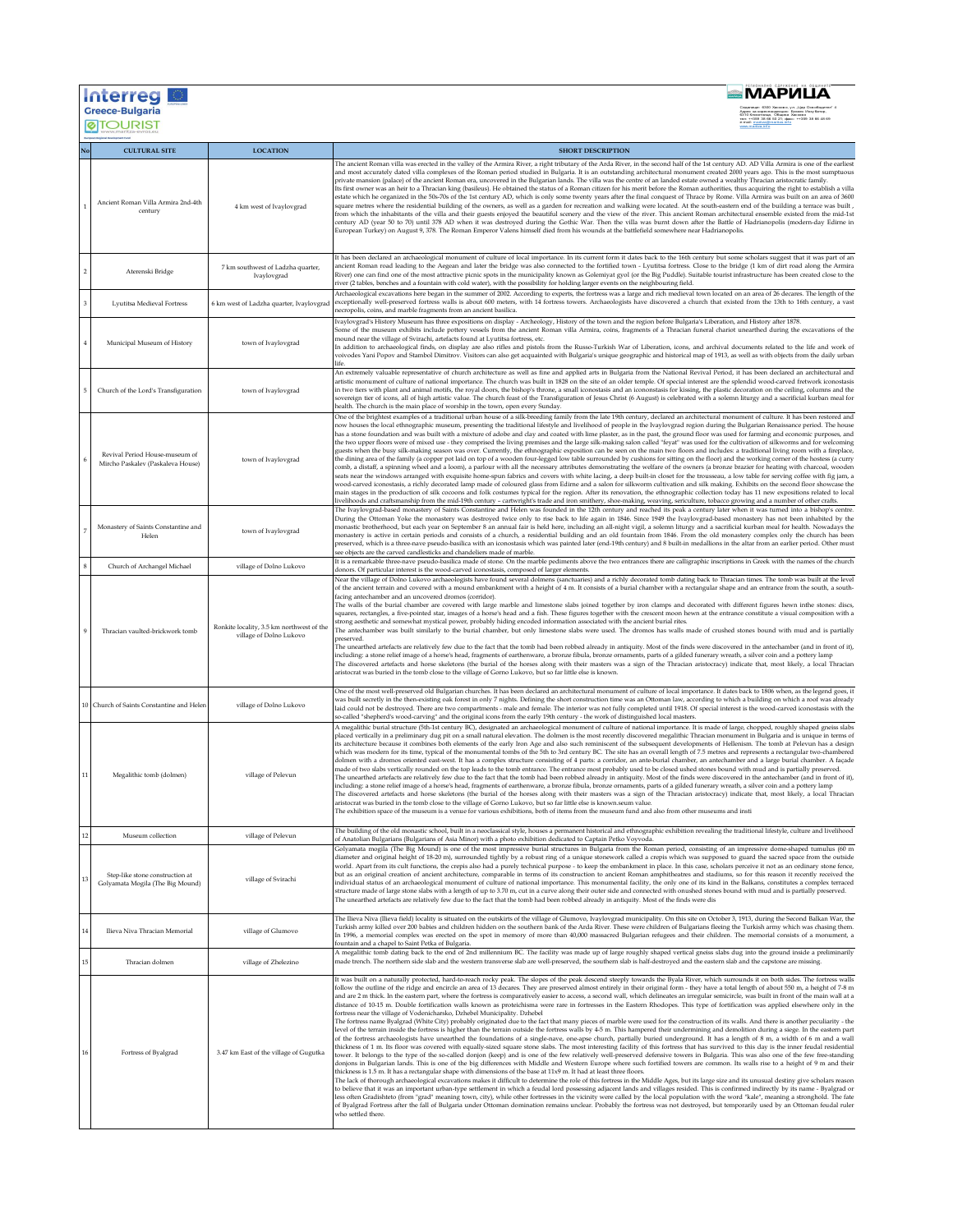| $17\,$     | Saint Athanasius Church                                                             | village of Belopolyane                                             | A remarkable example of National Revival Period church architecture from the first half of the 19th century, a monument of culture. Built in 1838, the church is a typical three-nave<br>pseudo-basilica with a single apse, a pentagonal bell tower and richly embossed sculpture work on the outer walls. The interior is also original, distinguished by the only two-storey<br>gallery in the municipality. The icons of the iconostasis are of high artistic value, as a great rarity for the area are two pilgrim icons brought from the Church of the Holy Sepulchre in<br>Jerusalem. Particular attention is also paid to the monstrance decorated with picturesque appliquéd ornaments. The church is active, open on all Christian holidays, but only on the<br>church patron feast of Saint Athanasius (18 Jan, 2 May). In May, a sacrificial kurban meal for health is offered to the worshippers.                                                                                                                                                                                                                                                                                                                                                                                                                                                                                                                                                                                                                                                                                                                                                                                                                                                                                                                                                                                                                                                                                                                                                                                                                                                                                                                                                                                                                                                                                                                              |
|------------|-------------------------------------------------------------------------------------|--------------------------------------------------------------------|---------------------------------------------------------------------------------------------------------------------------------------------------------------------------------------------------------------------------------------------------------------------------------------------------------------------------------------------------------------------------------------------------------------------------------------------------------------------------------------------------------------------------------------------------------------------------------------------------------------------------------------------------------------------------------------------------------------------------------------------------------------------------------------------------------------------------------------------------------------------------------------------------------------------------------------------------------------------------------------------------------------------------------------------------------------------------------------------------------------------------------------------------------------------------------------------------------------------------------------------------------------------------------------------------------------------------------------------------------------------------------------------------------------------------------------------------------------------------------------------------------------------------------------------------------------------------------------------------------------------------------------------------------------------------------------------------------------------------------------------------------------------------------------------------------------------------------------------------------------------------------------------------------------------------------------------------------------------------------------------------------------------------------------------------------------------------------------------------------------------------------------------------------------------------------------------------------------------------------------------------------------------------------------------------------------------------------------------------------------------------------------------------------------------------------------------|
| $18\,$     | Ossuary Memorial                                                                    | Cherni Rid Peak                                                    | The ossuary is a memorial built and unveiled in the remote 1937 in commemoration of the people from Ivaylovgrad region who died in the Balkan Wars (1912-1913) and the First<br>World War (1915-1918). It was built entirely with donations from local residents who also lost relatives and loved ones in the wars.                                                                                                                                                                                                                                                                                                                                                                                                                                                                                                                                                                                                                                                                                                                                                                                                                                                                                                                                                                                                                                                                                                                                                                                                                                                                                                                                                                                                                                                                                                                                                                                                                                                                                                                                                                                                                                                                                                                                                                                                                                                                                                                        |
| No         | <b>NATURAL SITE</b>                                                                 | <b>LOCATION</b>                                                    | <b>SHORT DESCRIPTION</b>                                                                                                                                                                                                                                                                                                                                                                                                                                                                                                                                                                                                                                                                                                                                                                                                                                                                                                                                                                                                                                                                                                                                                                                                                                                                                                                                                                                                                                                                                                                                                                                                                                                                                                                                                                                                                                                                                                                                                                                                                                                                                                                                                                                                                                                                                                                                                                                                                    |
|            | Dupkite (The Holes) protected area                                                  | village of Svirachi, Ivaylovgrad<br>Municipality                   | One of the smallest protected areas in the municipality (6.5 hectares), which was given a special protected status for the purpose of preserving a habitat of rare and protected species of<br>orchids and a habitat of bats in the Dupkata Cave. Here one can encounter 13 species of orchids, among them the protected species of the Ophrys mammosa, the woodcock bee-orchid,<br>Himantoglossum caprinum, and the pyramidal orchid (Anacamptis pyramidalis). Of special interest are also four bat species on the World Red Data List found in the Dupkata Cave -<br>the greater horseshoe bat, the lesser horseshoe bat, the Mediterranean horseshoe bat and Schreibers' long-fingered bat. It is not uncommon to find also fossils.<br>The protected site constitutes a large plateau-shaped rock whose base from the east is riddled with a number of cavernous corridors of varying depth. There are about 15 holes, as the<br>shallowest ones have a depth of about half a metre and the two deepest holes go more than 10 metres inside. One of the holes has been turned into a bunker, its entrance has been<br>covered by a stone wall as a place for putting a machine gun was left. The rock is covered holes and its foundation is surrounded by a fortification wall, from which only some remains<br>have survived to this day. However, one can clearly see the perfect masonry work that surrounded the sanctuary. Obviously the place was a cult religious complex from which the<br>ancient priests directed their prayers and spells to the deities.                                                                                                                                                                                                                                                                                                                                                                                                                                                                                                                                                                                                                                                                                                                                                                                                                                                                  |
|            | Likana protected area                                                               | village of Belopolyane, village of Svirachi                        | The smallest protected area in the municipality is the Likana locality (3 hectares). Declared protected for the purpose of preserving the only discovered habitat in Bulgaria of the wild-                                                                                                                                                                                                                                                                                                                                                                                                                                                                                                                                                                                                                                                                                                                                                                                                                                                                                                                                                                                                                                                                                                                                                                                                                                                                                                                                                                                                                                                                                                                                                                                                                                                                                                                                                                                                                                                                                                                                                                                                                                                                                                                                                                                                                                                  |
|            | Hambar Dere protected area                                                          | village of Kazak, village of Byalgradets<br>and village of Gugutka | Hambar Dere is the most hard-to-reach protected zone in the municipality with an area of 101 hectares, given a special status in order to protect the complex of natural riparian forests,<br>xerophytic oak forests and habitats of protected and rare species of fish, amphibians, reptiles, birds and mammals. It covers the lower reaches of the Hambar Dere River before it flows<br>into Byala Reka River (the lands of the villages of Kazak and Byal Gradets), whose banks are covered by an almost continuous strip of pristine oak forests more than 100 years old<br>(Hungarian oak, the Austrian oak, the pubescent Oak), communities of willow trees, alder trees, lianas and floristic species of high conservation status. The conserved unique aquatic<br>ecosystems contain 10 species of fish, including 4 Balkan endemics, as well as amphibian species, and on land one can encounter 11 species of reptiles, 43 species of birds, including 19<br>breeding species, as well as 5 bat species. Of particular value are the otter, Hermann's tortoise and the spur-thighed tortoise, the greater and the lesser horseshoe bats included in the<br>World Red List. The area is also of great importance for the protection of the western Caspian turtle - a protected species enlisted in Bulgaria's Red Book.                                                                                                                                                                                                                                                                                                                                                                                                                                                                                                                                                                                                                                                                                                                                                                                                                                                                                                                                                                                                                                                                                                           |
|            | Meanders of Byala Reka River<br>(protected area)                                    | village of Meden Buk, village of Zhelezari                         | It is the second largest protected area in the Eastern Rhodopes (1532 hectares), given this status for the purpose of preserving a unique landscape for Bulgaria, characterized with an<br>exceptional variety of rare and endangered species of plants and animals. It encompasses the most attractive part of the middle reaches of Byala Reka river distinguished by a beautiful<br>complex of meanders (part of the the lands of the villages of Zhelezari and Beden Buk), where one can see some of the few surviving natural forests of the Oriental plane enlisted in<br>Bulgaria's Red Book as well as lianas. In terms of the variety of butterfly species (over 100) the region ranks second in Bulgaria. The aquatic ecosystems of Byala Reka River are unique<br>to the Balkan Peninsula, as they are a habitat of 9 fish species, including 4 Balkan endemics, and of a previously unknown species of fish which was discovered there - Cobitis<br>rhodopensis. This is also one of the richest places in the country in terms of herpetofauna with 7 amphibian and 19 reptile species. Of special value are the snake-eyed lizard (its only<br>place of occurrence in Bulgaria), the European worm snake and the western Caspian turtle - species listed in Bulgaria's Red Book, as well as Hermann's tortoise and the spur-thighed<br>tortoise put on the World's Red List. The protected area is part of the ornithologically important site Byala Reka with a global conservation significance. Out of the 94 bird species<br>discovered in the area, 56 are of European importance, as one can observe here 6 of the 9 biome-restricted species in Bulgaria, typical of the Mediterranean area - the black-eared<br>wheatear, the olive-tree warbler, the subalpine warbler, the Sardinian warbler, the masked shrike and the black-headed bunting. The area is a permanent feeding and resting place of<br>the world-endangered black vulture and one of the most important nesting places in Bulgaria of the short-toed snake eagle, the Levant sparrowhawk, the booted eagle, the Eurasian<br>scops owl, the woodlark, the olive-tree warbler and the masked shrike. Of special interest among mammals are the five species of bats, three of which are in the world's Red List (the<br>lesser horseshoe bat, Daubenton's bat and greater noctule bat), and the otter - a protected species of worldwide significance. |
| 5          | Cave                                                                                | village of Belopolyane, Kozha Kae locality                         | Natural landmark since 1978. It has a protected area of 80 ha                                                                                                                                                                                                                                                                                                                                                                                                                                                                                                                                                                                                                                                                                                                                                                                                                                                                                                                                                                                                                                                                                                                                                                                                                                                                                                                                                                                                                                                                                                                                                                                                                                                                                                                                                                                                                                                                                                                                                                                                                                                                                                                                                                                                                                                                                                                                                                               |
|            | Habitat of the Eriolobus trilobata -<br>Daneva Cheshma Fountain (protected<br>area) | village of Belopolyane                                             | The protected area "Habitat of Eriolobus trilobata - Daneva Cheshma Fountain" aims at protecting the Eriolobus trilobata species and its habitat in the lands near the village of<br>Belopolyane.                                                                                                                                                                                                                                                                                                                                                                                                                                                                                                                                                                                                                                                                                                                                                                                                                                                                                                                                                                                                                                                                                                                                                                                                                                                                                                                                                                                                                                                                                                                                                                                                                                                                                                                                                                                                                                                                                                                                                                                                                                                                                                                                                                                                                                           |
|            | Habitat of Eriolobus trilobata - Livadite<br>(the Meadows) (protected area)         | village of Belopolyane                                             | The protected area "Habitat of Eriolobus trilobata - Livadite" is aimed at protecting the Eriolobus trilobata species and its habitat in the lands near the village of Belopolyane.                                                                                                                                                                                                                                                                                                                                                                                                                                                                                                                                                                                                                                                                                                                                                                                                                                                                                                                                                                                                                                                                                                                                                                                                                                                                                                                                                                                                                                                                                                                                                                                                                                                                                                                                                                                                                                                                                                                                                                                                                                                                                                                                                                                                                                                         |
|            | Habitat of the common snowdrop<br>(Galanthus nivalis) (protected area)              | town of Ivaylovgrad, Petkov Bair locality                          | Natural monument with a total area of 0.1 ha.                                                                                                                                                                                                                                                                                                                                                                                                                                                                                                                                                                                                                                                                                                                                                                                                                                                                                                                                                                                                                                                                                                                                                                                                                                                                                                                                                                                                                                                                                                                                                                                                                                                                                                                                                                                                                                                                                                                                                                                                                                                                                                                                                                                                                                                                                                                                                                                               |
| $\ddot{q}$ | Habitat of the peony (protected area)                                               | village of Zhelezino, Halka Bair locality,<br>Pobeda peak          | labitat of a protected species with a total area of 15 ha.                                                                                                                                                                                                                                                                                                                                                                                                                                                                                                                                                                                                                                                                                                                                                                                                                                                                                                                                                                                                                                                                                                                                                                                                                                                                                                                                                                                                                                                                                                                                                                                                                                                                                                                                                                                                                                                                                                                                                                                                                                                                                                                                                                                                                                                                                                                                                                                  |
| 10         | Habitat of the peony (protected area)                                               | village of Huhla                                                   | Habitat of a protected species with a total area of 15 ha                                                                                                                                                                                                                                                                                                                                                                                                                                                                                                                                                                                                                                                                                                                                                                                                                                                                                                                                                                                                                                                                                                                                                                                                                                                                                                                                                                                                                                                                                                                                                                                                                                                                                                                                                                                                                                                                                                                                                                                                                                                                                                                                                                                                                                                                                                                                                                                   |
| 11         | Habitat of the garden sage (Salvia<br>officinalis) (protected area)                 | village of Gornoseltsi, Mareshnitsa River                          | Total area of 10 ha.                                                                                                                                                                                                                                                                                                                                                                                                                                                                                                                                                                                                                                                                                                                                                                                                                                                                                                                                                                                                                                                                                                                                                                                                                                                                                                                                                                                                                                                                                                                                                                                                                                                                                                                                                                                                                                                                                                                                                                                                                                                                                                                                                                                                                                                                                                                                                                                                                        |
| 12         | Habitat of the garden sage (Salvia<br>officinalis) (protected area)                 | village of Gorno Lukovo, Luda Reka River                           | Total area of 80 ha.                                                                                                                                                                                                                                                                                                                                                                                                                                                                                                                                                                                                                                                                                                                                                                                                                                                                                                                                                                                                                                                                                                                                                                                                                                                                                                                                                                                                                                                                                                                                                                                                                                                                                                                                                                                                                                                                                                                                                                                                                                                                                                                                                                                                                                                                                                                                                                                                                        |

This decument has been created within the framework of the Project , Promotion and development of natural and cannot and expect of the European Regional Development Fund and the mater particulates of the committee of the c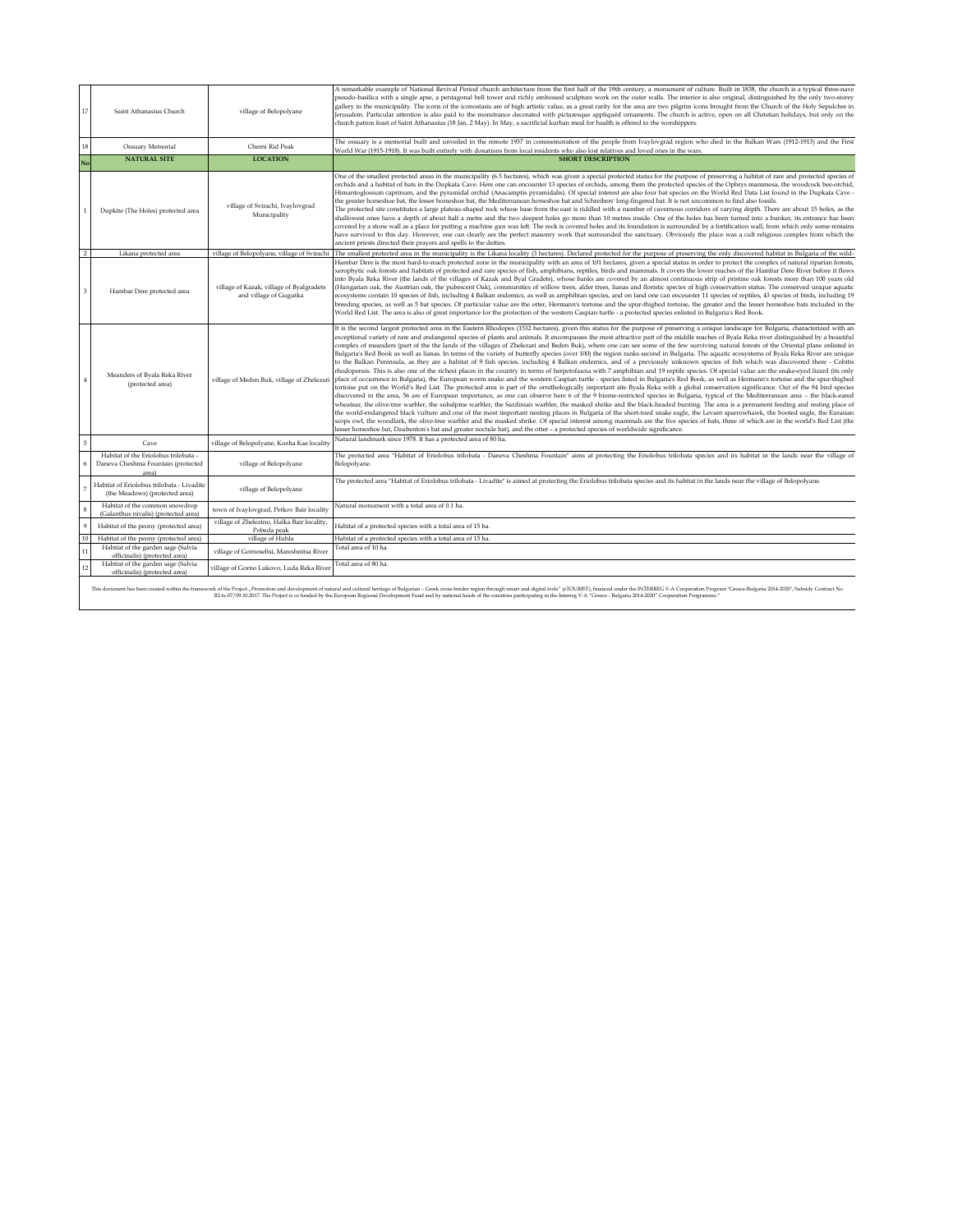| <b>Interred</b><br><b>Greece-Bulgaria</b> |  |
|-------------------------------------------|--|
|                                           |  |



| No                 | <b>CULTURAL SITE</b>                                                                                          | <b>LOCATION</b>                                                       | <b>SHORT DESCRIPTION</b>                                                                                                                                                                                                                                                                                                                                                                                                                                                                                                                                                                                                                                                                                                                                                                                                                                                                                                                                                                                                                                                                                                                                                                                                                                                                                                                                                                             |  |
|--------------------|---------------------------------------------------------------------------------------------------------------|-----------------------------------------------------------------------|------------------------------------------------------------------------------------------------------------------------------------------------------------------------------------------------------------------------------------------------------------------------------------------------------------------------------------------------------------------------------------------------------------------------------------------------------------------------------------------------------------------------------------------------------------------------------------------------------------------------------------------------------------------------------------------------------------------------------------------------------------------------------------------------------------------------------------------------------------------------------------------------------------------------------------------------------------------------------------------------------------------------------------------------------------------------------------------------------------------------------------------------------------------------------------------------------------------------------------------------------------------------------------------------------------------------------------------------------------------------------------------------------|--|
| $\mathbf{1}$       | Rock cult complex Gluhite Kamani (The Deaf<br>Stones)                                                         | village of Dabovets and village of Malko Gradishte                    | It is an elaborate complex of a religious cult character, with cultural layers starting from the early Iron Age until the 12th century AD. The great<br>interest in the Gluhite Kamani complex is mainly due to the numerous niches cut on the sides of the 30-metre-high rocks. Most striking are the<br>niches delved in the westernmost rock massif dominating over the surrounding rocks. A deep rectangular reservoir for collecting and storing water<br>is cut into its flat top. A well-formed double staircase leads to it. In this spot a cave-shaped room with a rectangular plan and dome-shaped cover<br>was hewn in the rock, gaining the popular name of a "rock tomb". South, under the array of these cuttings, there is a flat part on the rock where a<br>church was built in the 5th or 6th century.                                                                                                                                                                                                                                                                                                                                                                                                                                                                                                                                                                             |  |
| $\mathcal{P}$      | Thracian domed tomb                                                                                           | village of Valche Pole                                                | The tomb is located under Sheinovets peak near the village of Valche Pole and was discovered in the 1930s by prof. Bogdan Filov under a mound<br>with a diameter of about 30 m and a height of approximately 6 m. It consists of a rectangular anteroom and a circular dome-shaped chamber, fully<br>corresponding in its form to the dome-shaped chamber of the Mezek Tomb. It was dated around 4th century BC. The tomb was robbed already in<br>antiquity and has been excavated by treasure hunters in recent years. The roof structure of the antechamber and the entrance to it are destroyed.<br>There is an initial stage of destruction of the site under the effect of atmospheric processes. So far no conservation and restoration work has been<br>done.<br>Besides this, there is evidence of two more Thracian tombs on the hill above the village, almost completely destroyed by time and treasure hunters.                                                                                                                                                                                                                                                                                                                                                                                                                                                                         |  |
| $\mathbf{\hat{z}}$ | Dolmen necropolis                                                                                             | village of Oryahovo and village of Vaskovo                            | Dolmens are among the most common types of megalithic monuments in Bulgaria. Their great concentration in Sakar Mountain is unusual. Such is<br>the dolmen necropolis lying between the village of Oryahovo and the village of Vaskovo. It was first studied at the end of the 19th century by the<br>Bulgarian brothers Stefan and Georgi Bonchev and the Czech brothers Herman and Karel Škorpil. Their total number then exceeded 70. In the<br>Kapakliykata area near the village of Oryahovo there is a necropolis consisting of 4 dolmens. The name of the area probably comes from the<br>dolmens, which the local population likened to "covered with a lid" ("kapak" meaning a lid in Bulgarian). Very interesting is the dolmen in the<br>Eshmedzhika locality, where rare oval dents have been found on the inner walls of the stone. In Kerez Dere locality there is another dolmen and a<br>mound necropolis consisting of 5 dolmens dated to the early Iron Age - 10th - 11th century BC.                                                                                                                                                                                                                                                                                                                                                                                              |  |
|                    | Gospodeva Stapka (Lord's Step)                                                                                | village of Oryahovo                                                   | Gospodeva Stapka is an extremely interesting natural and cultural site located in the Kerez Dere locality, in a riverbed. Archaeologists have marked<br>a number of dolmens in the vicinity, some of which are in good condition. This is a natural hollow in the rock which, throughout the year, gets filled<br>with water which drips through the rock. The ancient Thracians used to worship such places, as they venerated the water nymphs. So, along with<br>the nearby dolmens, the area was probably an ancient sanctuary. After the adoption of Christianity, the religious significance of the site continued. A<br>legend was born, according to which the Lord, disguised as a traveller, asked for water from a woman who was working in the fields but she would<br>not give him. Then his horse stepped on the stone and water gushed out. That's why people call the spring "The Lord's Step".                                                                                                                                                                                                                                                                                                                                                                                                                                                                                      |  |
| 5                  | An architectural monument - obelisk to the victims<br>in the Balkan War (1912) - on top of Sheinovets<br>peak | village of Valche Pole and Malko Gradishte, Lyubimets<br>Municipality | At Sheinovets peak, in the area between the villages of Valche Pole and Malko Gradishte, an architectural monument was erected in 1941 - an obelisk<br>to the victims of the Balkan war. The peak itself is connected to the beginning of the Balkan War in 1912. According to the Bulgarian intelligence, on<br>October 4, 1912, there were about 100 soldiers in the Ottoman picket at Kurtkale peak, and two more small units of soldiers nearby. The Bulgarian<br>military high command prepared an attack on the summit, whose main aim was to seize control of it as the valleys of the Arda, Maritsa and Edirne<br>rivers can be seen from here. Access to the top was extremely difficult. The slopes from the south and northwest descend vertically and are<br>inaccessible, and the slope to the east is rocky and steep. Climbing the peak was possible through one path only, winding between rocks and bushes.<br>On October 4, at 21:30 hours, the 30th Infantry Regiment of Sheinovo was ordered to begin seizure of the summit. On the early morning of October                                                                                                                                                                                                                                                                                                                     |  |
|                    | Saint Athanasius Church                                                                                       | village of Malko Gradishte                                            | It is a three-nave church, with massive arches, and an open narthex from the west. Construction began in 1840 and it was consecrated on June 27,<br>1844. According to the inscription on the icon of the Holy Theotokos, the icons were painted in 1845. The eight sovereign and nineteen apostolic<br>icons were painted in warm colours by a popular anonymous master. The image of Jesus Christ Pantocrator (Almighty) on canvas is laid in the<br>highest point of the central vault. His name expresses the idea of the unity of all "heavenly hosts" of the universe obeying the hierarchical principle.<br>The Biblical prophetic books contain the phrase "Lord of War" or "All-Powerful," "Ruler of All". The word "hosts" means the sun, the moon, and the<br>stars that make up the heavenly hosts. It is believed that the icon-painter was from Edirne. He made the iconostasis, which consists of wooden<br>planks, it is coloured in green and has a coronation tier with a wood-carved crucifix and griffons. There was also a monastic school at the church,<br>which was opened around 1862 and existed until 1883. At first, the teacher in the school was Father Atanasii from Kavakli (present-day<br>Topolovgrad) as he used to teach the children in Greek. After 1864-1865, priest Filyu from Hebibchevo (present-day Lyubimets) taught the students<br>in Church-Slavonic. |  |
| No                 | <b>NATURAL SITE</b>                                                                                           | <b>LOCATION</b>                                                       | <b>SHORT DESCRIPTION</b>                                                                                                                                                                                                                                                                                                                                                                                                                                                                                                                                                                                                                                                                                                                                                                                                                                                                                                                                                                                                                                                                                                                                                                                                                                                                                                                                                                             |  |
| 1                  | Kovan Kava                                                                                                    | village of Valche Pole                                                | Thracian rock niches.                                                                                                                                                                                                                                                                                                                                                                                                                                                                                                                                                                                                                                                                                                                                                                                                                                                                                                                                                                                                                                                                                                                                                                                                                                                                                                                                                                                |  |
| $\overline{2}$     | Bird's stone (Kush Kaya)                                                                                      | village of Valche Pole                                                | It is a huge majestic rock resembling an eagle, located to the north of the village of Valche Pole. During recent archaeological excavations it was<br>found that the rock was an ancient Thracian cult complex, probably linked to the other one, The Deaf Stones, lying several kilometres higher in the<br>mountain.                                                                                                                                                                                                                                                                                                                                                                                                                                                                                                                                                                                                                                                                                                                                                                                                                                                                                                                                                                                                                                                                              |  |
| $\mathbf{a}$       | Habitat of the summer snowflake (Leucojum<br>aestivum) - Dolnata ova (protected site)                         | town of Lyubimets                                                     | Conservation of a natural habitat of the summer snowflake.                                                                                                                                                                                                                                                                                                                                                                                                                                                                                                                                                                                                                                                                                                                                                                                                                                                                                                                                                                                                                                                                                                                                                                                                                                                                                                                                           |  |
| $\overline{4}$     | Bakarlia (protected area)                                                                                     | village of Yerusalimovo                                               | Long-term conservation of populations of world and European threatened species of amphibians, reptiles, birds, mammals and plants as well as<br>other habitats and landscapes typical for the Sakar Mountain as well as a part of the important ornithological site of Southern Sakar. Conservation of<br>habitats, rocky landscapes and plants typical for Sakar Mountain.                                                                                                                                                                                                                                                                                                                                                                                                                                                                                                                                                                                                                                                                                                                                                                                                                                                                                                                                                                                                                          |  |
| 5                  | Gospodeva Stapka (Lord's Step)                                                                                | village of Oryahovo                                                   | Gospodeva Stapka is an extremely interesting natural and cultural site located in the Kerez Dere area, in a riverbed. Archaeologists have marked a<br>number of dolmens in the vicinity, some of which are in good condition. This is a natural hollow in the rock which, throughout the year, gets filled<br>with water which drips through the rock. The ancient Thracians used to worship such places, as they venerated the water nymphs. So, along with                                                                                                                                                                                                                                                                                                                                                                                                                                                                                                                                                                                                                                                                                                                                                                                                                                                                                                                                         |  |
|                    |                                                                                                               |                                                                       |                                                                                                                                                                                                                                                                                                                                                                                                                                                                                                                                                                                                                                                                                                                                                                                                                                                                                                                                                                                                                                                                                                                                                                                                                                                                                                                                                                                                      |  |

 $\label{t:1}$  This document has been created within the framework of the Project "Promotion and development of natural and cultural heritage of Bulgarian – Greek cross-border region through smart and digital tools" (eTOURIST),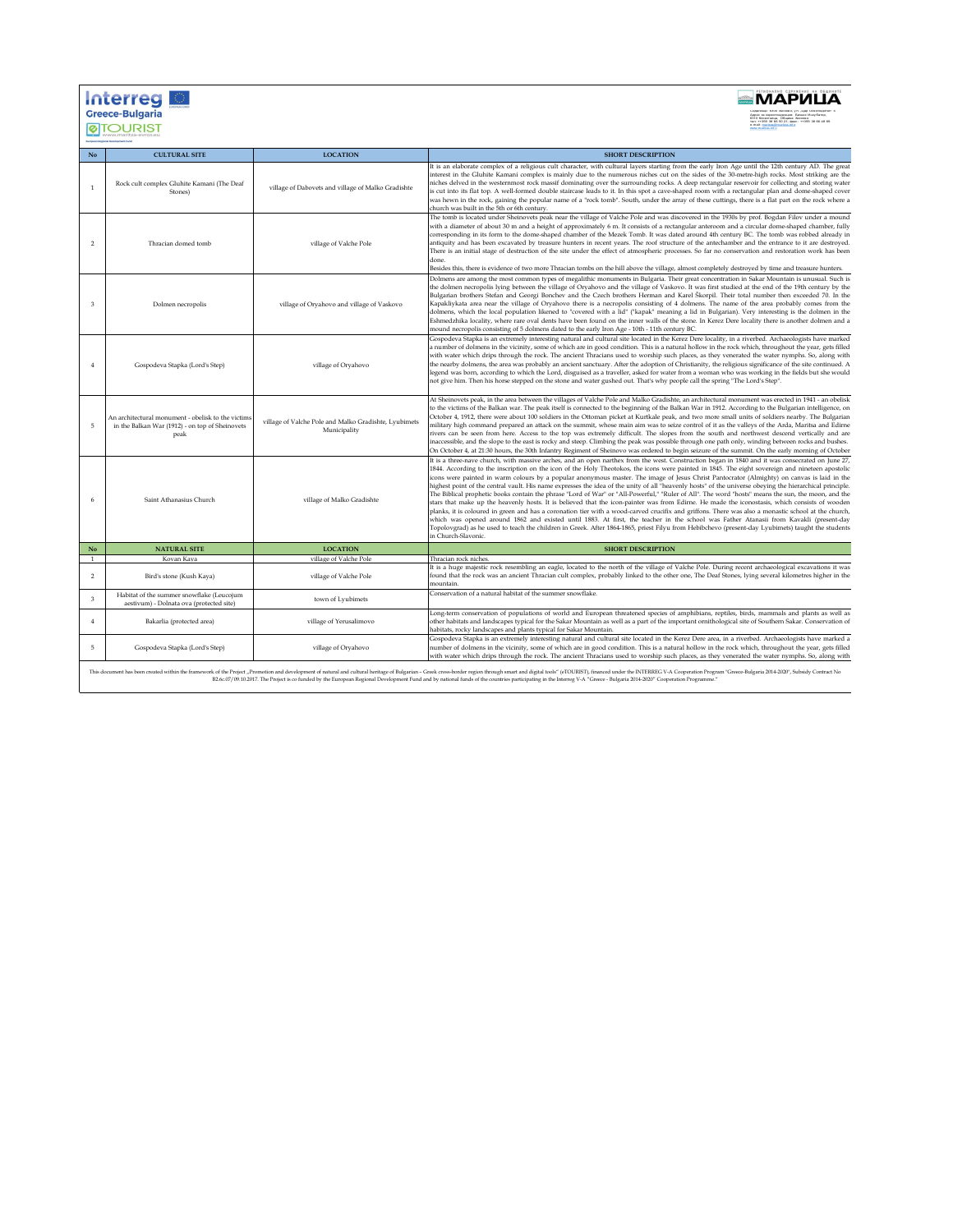## Interreg





| No                          | <b>CULTURAL SITE</b>                                                                                         | <b>LOCATION</b>                                                                                                                                                                        | <b>SHORT DESCRIPTION</b>                                                                                                                                                                                                                                                                                                                                                                                                                                                                                                                                                                                                                                                                                                                                                                                                                                                                                                                                                                                                                                                                                                |
|-----------------------------|--------------------------------------------------------------------------------------------------------------|----------------------------------------------------------------------------------------------------------------------------------------------------------------------------------------|-------------------------------------------------------------------------------------------------------------------------------------------------------------------------------------------------------------------------------------------------------------------------------------------------------------------------------------------------------------------------------------------------------------------------------------------------------------------------------------------------------------------------------------------------------------------------------------------------------------------------------------------------------------------------------------------------------------------------------------------------------------------------------------------------------------------------------------------------------------------------------------------------------------------------------------------------------------------------------------------------------------------------------------------------------------------------------------------------------------------------|
| -1                          | Thracian memorial complex. Chapel of Saint<br>Petka of Bulgaria. Monument-symbol "Thrace<br>without Borders" | town of Madzharovo - 2 km of asphalt roac<br>northeast of the town centre in close<br>proximity to the Eastern Rhodopes<br><b>Environmental Centre</b>                                 | Thracian memorial complex with pantheon-ossuary, chapel to Saint Petka of Bulgaria and a monument-symbol "Thrace without Borders", declared a historical monument<br>of local culture. It is built in memory of the Bulgarian refugees who died near the village of Yatadzhik (present-day Madzharovo) in what was the biggest massacre of<br>Bulgarians in Eastern Thrace in 1913. On the initiative of the local Thracian associations, in 1928 a pilgrimage was organized for the first time to the place of their death,<br>which turned into a tradition that remains to this day, and then a search started for the remains of the bodies of the victims collected in a common grave. Later in 1948, a<br>pantheon was built, where the found bones were laid. Its inauguration was attended personally by the voyvode Dimitar Madzharov, who turned back the wheel of time,<br>telling his memories of an eyewitness and direct participant in the tragic events of 1913. The monument-symbol "Thrace without Borders" was subsequently built, and in<br>1995 the Chapel of Saint Petka of Bulgaria was erected. |
| 2                           | Thracian cult-funeral complex and<br>settlement. Okopa medieval fortress                                     | town of Madzharovo - 2 hours' walk west of<br>the town centre to Harman Kaya locality                                                                                                  | Town of Madzharovo - 2 hours walk west of the town centre to the locality Harman kaya (2 Thracian tombs), including 1 km of asphalt road, 0.5 km of dirt road and a<br>marked forest path, plus a 20-minute walk on a dirt road with tourist marking to the Okopa locality (Thracian sanctuary, Thracian settlement, medieval fortress) plus a 40-<br>minute walk on an unmarked dirt road north to the locality Golemiya Burun near the abandoned village of Baldzha (sharapana). There are 2 direct routes leading from<br>Madzharovo to the sharapana (rock winery): a one-hour walk along the marked path to Okopa locality and a 30-minute walk along the dirt road to Baldzha (the Baldzha<br>path) or 3 km of asphalt road to the west of the town centre near the Arda River, then another 2 km of dirt road in direction of the village of Strandzevo and an hour's<br>walk on a dirt forest road leading south (3 km). They are located within the borders of the Momina Skala protected area.                                                                                                                |
| 3                           | Roman road                                                                                                   | village of Dolni Glavanak                                                                                                                                                              | The best-preserved section of an important Roman road in the Eastern Rhodopes in the valley of the Arda River, connecting present-day Edirne to the interior of the<br>Rhodope Mountain.<br>Many roads crossed the territory of the modern-day Haskovo region in Antiquity and the Middle Ages. One of them - the main road Via Singidunum connecting Serdica<br>(Sofia) with Constantinople (Tsarigrad) had been used since the 5th century BC and was of high strategic importance. During the period of the Roman rule, it was laid out<br>with a solid stone pavement and a number of road stations were built along it, the distances between which were marked with milestones (miliaria).                                                                                                                                                                                                                                                                                                                                                                                                                        |
| $\boldsymbol{\vartriangle}$ | Megalithic cult structure - cromlech                                                                         | locality of Bunaralta, village of Dolen<br>Glavanak                                                                                                                                    | It is a religious ritual structure of vertically erected stone slabs. The stones are placed directly on the rock without having any special places and holes for erecting them.<br>The enclosed sacred space where rituals were held has a circular shape. In Western Europe similar cult places are usually described with the term "cromlech", as the most<br>famous example is Stonehenge in South England.                                                                                                                                                                                                                                                                                                                                                                                                                                                                                                                                                                                                                                                                                                          |
| 5                           | Saint Demetrius Church                                                                                       | village of Dolni Glavanak                                                                                                                                                              | Built in the 1930s by the local population.                                                                                                                                                                                                                                                                                                                                                                                                                                                                                                                                                                                                                                                                                                                                                                                                                                                                                                                                                                                                                                                                             |
| 6                           | Rock Relief/Sanctuary                                                                                        | the vicinity of the village of Gorno Pole                                                                                                                                              | The Thracian monument consists of an oval stone with a carved relief. The stone block on which the relief is cut, as a result of further processing, vaguely resembles a<br>human figure. It is now fallen sideways on one of its long sides, but in the past it was standing upright. A rough frame is shaped in its upper part, in which two human<br>figures are hewn next to each other, with raised hands, elongated bodies and marked legs; one figure is taller than the other. The monument is unique because it is<br>unparalleled and is one of the oldest stone reliefs discovered in the Bulgarian lands.                                                                                                                                                                                                                                                                                                                                                                                                                                                                                                   |
| $\overline{7}$              | Rock tomb                                                                                                    | Funardzhika locality, village of Gorno Pole                                                                                                                                            | It is cut into an eroded rock at the foot of a slope. It consists of an anteroom, an entrance and a chamber. The interesting thing about this tomb is that it has an opening also<br>on top of the ceiling of the burial chamber.                                                                                                                                                                                                                                                                                                                                                                                                                                                                                                                                                                                                                                                                                                                                                                                                                                                                                       |
| 8                           | Thracian Rock Niches - Hambarkaya                                                                            | village of Gorno Pole - 7 km of asphalt road<br>northwest of the town of Madzharovo in the<br>direction of Haskovo (before the road fork to                                            | It is located within the boundaries of the protected area Chernata skala (The Black Rock). Unique ancient Thracian monuments of culture with trapezoidal shape, found<br>only in the Eastern Rhodopes.                                                                                                                                                                                                                                                                                                                                                                                                                                                                                                                                                                                                                                                                                                                                                                                                                                                                                                                  |
| 9                           | Thracian fortress and sanctuary Sivri dikme                                                                  | Sivri Dikme peak at 2.66 km northwest of the<br>village of Gorno Pole                                                                                                                  | The Thracian fortress and the rock sanctuary are dated to the 1st century BC.<br>There are preserved remains of fortress walls, stairs, and rocks with carved basins for religious rituals.<br>The fortress is part of the defensive fortification system of the Arda River valley.                                                                                                                                                                                                                                                                                                                                                                                                                                                                                                                                                                                                                                                                                                                                                                                                                                     |
| 10                          | Sharapana (rock winery)                                                                                      | Golemiya Burun locality, on the territory of<br>the village of Baldzha                                                                                                                 | The sharapana is situated on a hillside in the Golemiya burun locality, near the abandoned village of Baldzha. It consists of a shallow basin hewn into a single rock and<br>drainage chutes connected to it. There are other similar monuments in the area of different shapes and sizes.                                                                                                                                                                                                                                                                                                                                                                                                                                                                                                                                                                                                                                                                                                                                                                                                                              |
| 11                          | Church of Archangel Michael                                                                                  | village of Senoklas                                                                                                                                                                    | The oldest church in the municipality, built in 1858 by master Georgi Borumsuza from the village of Ustovo, Smolyan Municipality. In 1913, the church was burned down<br>and later restored in 1921.                                                                                                                                                                                                                                                                                                                                                                                                                                                                                                                                                                                                                                                                                                                                                                                                                                                                                                                    |
| 12                          | Thracian cult complex. Thracian and<br>medieval fortress Hisarya. Chapel of Saint<br>Cyril and Methodius     | village of Senoklas - 9 km of asphalt road<br>southeast/east of the town of Madzharovo +<br>6 km of dirt road partially covered with<br>nacadam to the left of the road to the village | A remarkable archaeological complex, including a Thracian cult centre with a rock sanctuary, rock niches and the rarely encountered rock suns, as a central place is<br>occupied by the remnants of a large Thracian and medieval fortress. The chapel of Saints Cyril and Methodius is erected close by.                                                                                                                                                                                                                                                                                                                                                                                                                                                                                                                                                                                                                                                                                                                                                                                                               |
| 13                          | Church of the Great Martyr Demetrius of<br>Thessaloniki                                                      | village of Borislavtsi                                                                                                                                                                 | Built in 1936 with the volunteer work of the local Thracians who settled in the village in 1914.                                                                                                                                                                                                                                                                                                                                                                                                                                                                                                                                                                                                                                                                                                                                                                                                                                                                                                                                                                                                                        |
| 14                          | Rock cult complex Gluhite kamani (The Deaf<br>Stones)                                                        | village of Efrem                                                                                                                                                                       | It is a complex structure of a religious cult character, with cultural layers starting from the early Iron Age until the 12th century AD. The great interest in the Gluhite<br>Kamani complex is mainly due to the numerous niches cut on the sides of the 30-metre-high rocks. Most striking are the niches delved in the westernmost rock massif<br>dominating over the surrounding rocks. A deep rectangular reservoir for collecting and storing water is cut into its flat top. A well-formed double staircase leads to it. In<br>this spot a cave-shaped room with a rectangular plan and dome-shaped cover was hewn in the rock, more popular as a "rock tomb". South, under the array of these<br>cuttings, there is a flat part on the rock where a church was built in the 5th or 6th century.<br>The site lies in an area administratively belonging to the villages of Oreshets (Harmanli Municipality), Dabovets and Malko Gradishte (Lyubimets Municipality).                                                                                                                                             |
|                             | Saint Athanasius Church                                                                                      | village of Efrem                                                                                                                                                                       | It was built in 1887 by the local population.                                                                                                                                                                                                                                                                                                                                                                                                                                                                                                                                                                                                                                                                                                                                                                                                                                                                                                                                                                                                                                                                           |
| No                          | <b>NATURAL SITE</b>                                                                                          | <b>LOCATION</b>                                                                                                                                                                        | <b>SHORT DESCRIPTION</b>                                                                                                                                                                                                                                                                                                                                                                                                                                                                                                                                                                                                                                                                                                                                                                                                                                                                                                                                                                                                                                                                                                |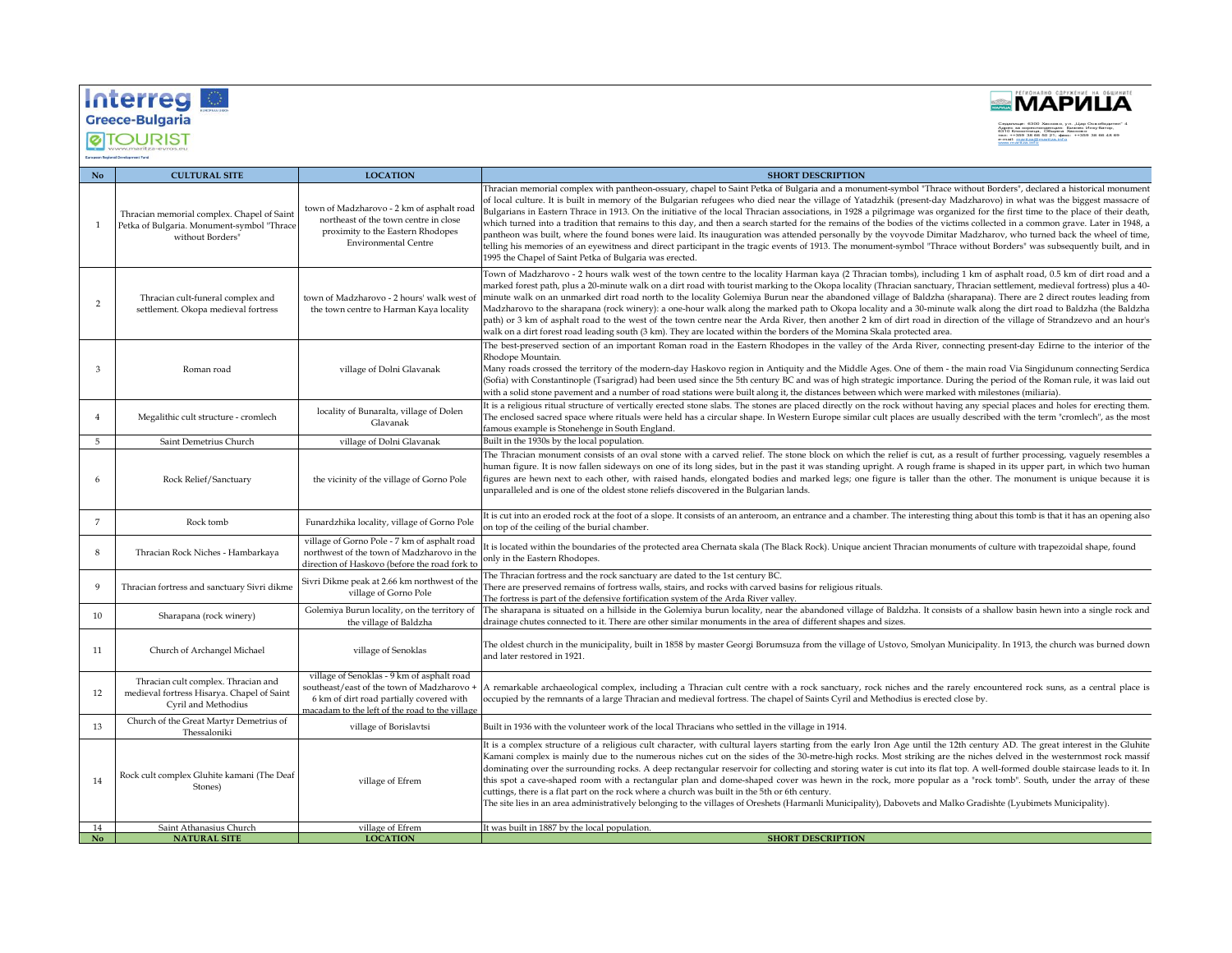|   | Nesting site of rare endangered diurnal<br>raptors (Protected Site)                                                                                                                                                                                                                                                                                                                                                                                      | Kaya locality                                                                                                                                       | town of Madzharovo - 3 km of asphalt road [It is located within the lands pertaining to the village of Gorno pole. The only protected area in the municipality with the status of a natural landmark, declared for the<br>north-east of the town centre in the direction purpose of protecting the nesting sites of rare and endangered bird species. Of the species included in Bulgaria's Red Book, nesting on the volcanic rock niches here are<br>of the village of Borislavtsi on the left bank of the griffon vulture and the Egyptian vulture, two species unique to entire Bulgaria and Europe. One can also see the black vulture, known as the cinereous vulture. Here,<br>the Arda River, village of Gorno Pole, Kavan bird lovers can observe other endangered and rare species, too, such as the black stork, the long-legged buzzard, the blue and common rock thrush and many more<br>interesting birds. |  |
|---|----------------------------------------------------------------------------------------------------------------------------------------------------------------------------------------------------------------------------------------------------------------------------------------------------------------------------------------------------------------------------------------------------------------------------------------------------------|-----------------------------------------------------------------------------------------------------------------------------------------------------|-------------------------------------------------------------------------------------------------------------------------------------------------------------------------------------------------------------------------------------------------------------------------------------------------------------------------------------------------------------------------------------------------------------------------------------------------------------------------------------------------------------------------------------------------------------------------------------------------------------------------------------------------------------------------------------------------------------------------------------------------------------------------------------------------------------------------------------------------------------------------------------------------------------------------|--|
|   | Meanders of the Arda River                                                                                                                                                                                                                                                                                                                                                                                                                               | town of Madzharovo - 3 km of asphalt road<br>north-east of the town centre on the way to<br>the village of Borislavtsi                              | In its middle course, the Arda River forms many beautiful meanders. Some of the most impressive and easily accessible for lovers of natural phenomena are those at the<br>entrance of Ivailovgrad water reservoir between Madzharovo and Borislavtsi. The meanders of the Arda River with its sandy beaches, Ivaylovgrad reservoir, the<br>impressive rock ring surrounding Madzharovo and the extremely rich geological and bio diversity form a unique natural complex with great potential for the<br>development of eco-friendly and specialized tourism.                                                                                                                                                                                                                                                                                                                                                           |  |
|   | Patronka protected area                                                                                                                                                                                                                                                                                                                                                                                                                                  | town of Madzharovo, village of Borislavtsi                                                                                                          | Preservation of the natural habitats of protected and rare species of birds and plants included in the Red Data Book of the Republic of Bulgaria and the European Red List<br>of Endangered Species.                                                                                                                                                                                                                                                                                                                                                                                                                                                                                                                                                                                                                                                                                                                    |  |
|   | Gyurgena protected area                                                                                                                                                                                                                                                                                                                                                                                                                                  | southeast of the town centre towards the<br>km on the left                                                                                          | town of Madzharovo - 4 km of asphalt road It is located to the south of the protected area Patronka in the land pertaining to the depopulated village of Gaberovo. The smallest protected area in the municipality,<br>which is of national environmental significance.<br>village of Senoklas, including a detour of 0.5 Conservation of habitats and populations of rare and endangered plant species, protected amphibian species, reptiles, birds and mammals. Conservation of Geoffroy's bat<br>(Myotis emarginatus) included in the Red Book of Bulgaria. Preservation of an outstanding landscape.                                                                                                                                                                                                                                                                                                               |  |
| 5 | Momina Skala (Maiden's Rock) protected<br>area                                                                                                                                                                                                                                                                                                                                                                                                           | town of Madzharovo - 15 minutes walk west (Krumovgrad Municipality).<br>the Arda River                                                              | It is located to the south of the black Rock protected area within a territory administratively pertaining to the town of Madzharovo and the village of bryagovets<br>of the town centre, including 1 km of asphalt Conservation of protected and endangered plants and animals such as: Anthemis auriculata, Bupleurum gerardi, Cleome ornithopoides, Fritillaria pontica, Micropirum<br>+ 0.5 km of dirt road, along the right bank of tenelum, Orhis papillionacea, the oriental plane, etc. as well as hundreds of butterfly species, tortoises, the sheltopusik, the golden eagle, the peregrine falcon. The<br>protection of the populations and habitats of protected and endangered species of plants and animals, including Orhis papillionacea, the oriental plane, Scandix australis,<br>phia dougoidos. Vorbosoum humilos conservation of unique rock landes                                                |  |
| 6 | Chernata Skala (The Black Rock) protected<br>area                                                                                                                                                                                                                                                                                                                                                                                                        | town of Madzharovo - 4 km of asphalt road<br>northwest from the town centre in the<br>direction of Gorno Pole on the left bank of the<br>Arda River | It is located to the west of the Kovan Kaya natural landmark within the lands pertaining to the villages of Gorno Pole, Gorni Glavanak, Rumelia and Topolovo. The largest<br>protected area in the municipality, declared in order to protect habitats and a significant diversity of animal and plant species, protected and endangered at a national and<br>European level. Not far from here one can see the Thracian rock niches typical of the Eastern Rhodopes.<br>Preservation of habitats and populations of protected and rare species of plants and animals, including Anthemis auriculata, Fritillaria pontica, Carduus thracicus,<br>thesheltopusik, the spur-thighed tortoise and Hermann's tortoise, etc.                                                                                                                                                                                                 |  |
|   | This document has been created within the framework of the Project "Promotion and development of natural and cultural and cultural heritage of Bulgarian - Greek cross-border region through smart and digital tools" (eTOURIS<br>B2.6c.07/09.10.2017. The Project is co funded by the European Regional Development Fund and by national funds of the countries participating in the Interreg V-A "Greece - Bulgaria 2014-2020" Cooperation Programme." |                                                                                                                                                     |                                                                                                                                                                                                                                                                                                                                                                                                                                                                                                                                                                                                                                                                                                                                                                                                                                                                                                                         |  |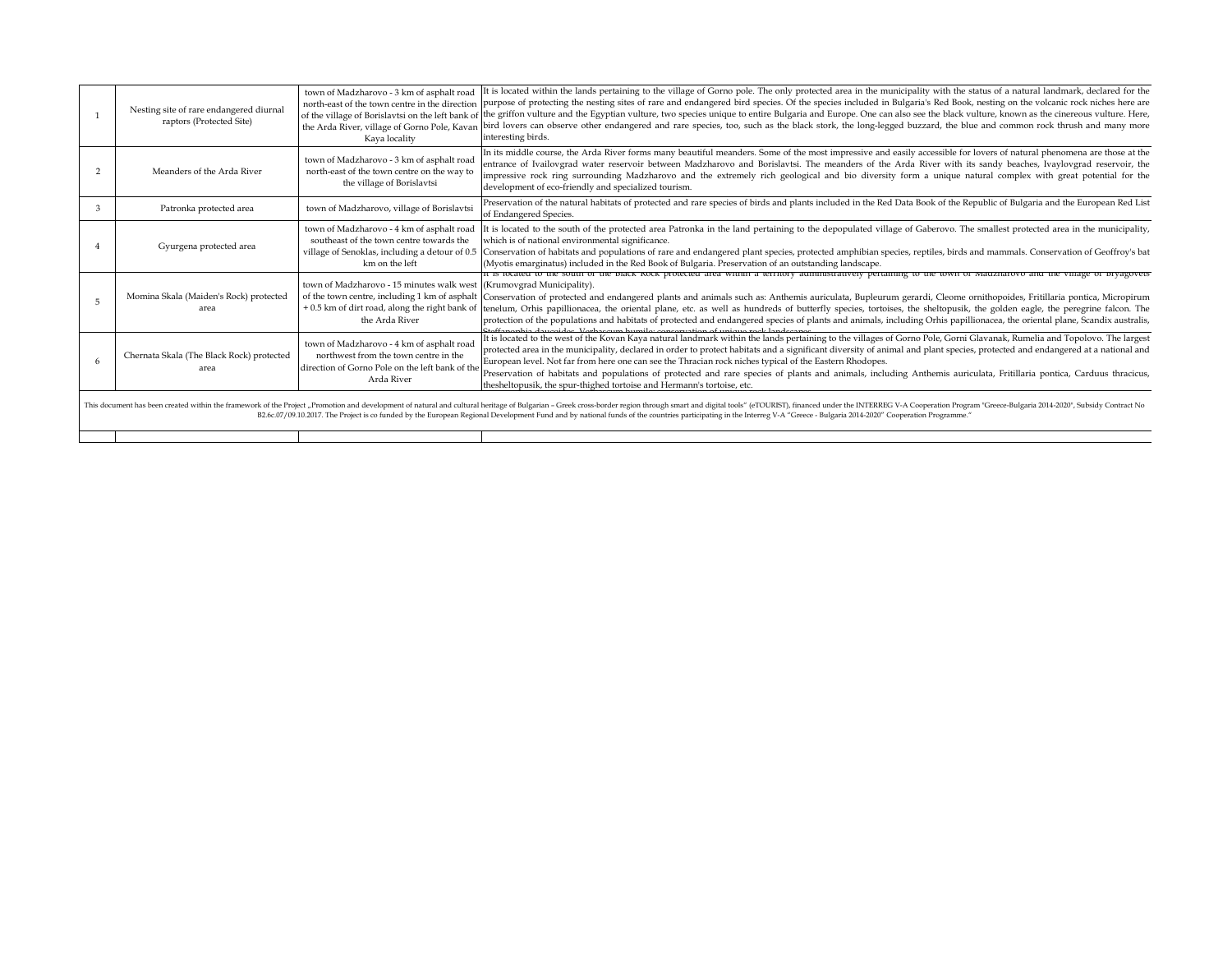



| No             | <b>CULTURAL SITE</b>                                                                                          | <b>LOCATION</b>                                                                                                                  | <b>SHORT DESCRIPTION</b>                                                                                                                                                                                                                                                                                                                                                                                                                                                                                                                                                                                                                                                                                                                                           |
|----------------|---------------------------------------------------------------------------------------------------------------|----------------------------------------------------------------------------------------------------------------------------------|--------------------------------------------------------------------------------------------------------------------------------------------------------------------------------------------------------------------------------------------------------------------------------------------------------------------------------------------------------------------------------------------------------------------------------------------------------------------------------------------------------------------------------------------------------------------------------------------------------------------------------------------------------------------------------------------------------------------------------------------------------------------|
| $\,1$          | Thracian rock cult complex Altan Tepe and Late<br>Antiquity fortress in the Hisarya locality                  | village of Angel Voivoda                                                                                                         | Among the numerous megalithic monuments in the Mineralni Bani Municipality, the Thracian cult complex near the<br>village of Angel Voivoda occupies a special place. One of the largest in Bulgaria, this ancient sanctuary has the status<br>of a monument of culture of national importance. The complex is located on a rocky peak known as Asara. There are<br>remains of a powerful fortress wall on the ridge and more than 50 (cult) niches have been cut into the rocks. In the                                                                                                                                                                                                                                                                            |
| $\overline{c}$ | Golyamoto Gradishte Prehistoric Thracian Fortress                                                             | 1.5 km north of the village of Gorno Bryastovo                                                                                   | Built of large cyclopean blocks without mortar. It has an oval shape and its walls, approximately 2.5 m thick, are in a<br>state of ruin. It is 150 m long and 50 m wide, the built-up area is 5-6 decares and has two internal walls.                                                                                                                                                                                                                                                                                                                                                                                                                                                                                                                             |
| 3              | Stapkata na Bogoroditsa (Virgin Mary's Step)<br>village of Mineralni Bani                                     |                                                                                                                                  | The vestige from the Roman era is the landmark that has survived to this day and is known as Virgin Mary's Step"<br>which was cut into a natural rock. It is located 5 metres from the first mineral spring - in the centre of Mineralni Bani.<br>It is 2 metres long, 1 metre deep and 0.75 m wide. According to historians this is an ancient sarcophagus, while the<br>local population has given birth to a legend saying that this is the footstep left when the Mother of Jesus was running                                                                                                                                                                                                                                                                  |
| 4              | Sveti Duh (Holy Spirit) Roman fortress                                                                        | village of Mineralni Bani                                                                                                        | Historical data reveal that the so-called city Toplitsos (Toplika), which numbered about 12,000 inhabitants, was<br>located in the territory of Mineralni Bani. It is believed that after battles the Roman soldiers used to come here to heal<br>their wounds at the warm mineral springs. Thus, thanks to the unique curative properties of the mineral water, an<br>ancient city called Toplitsos by the Romans came into being. Archaeological excavations give evidence that the area                                                                                                                                                                                                                                                                         |
| 5              | Church of Saint George                                                                                        | village of Mineralni Bani                                                                                                        | The newest and largest Christian temple in the village of Mineralni Bani built in 2006, the Church of Saint George<br>attracts visitors with its beautiful architecture.                                                                                                                                                                                                                                                                                                                                                                                                                                                                                                                                                                                           |
| 6              | Fortress Peak Kupena/Varga/Latnitsata                                                                         | village of Sarnitsa                                                                                                              | Thracian, Late Antiquity and medieval fortress at peak Kupena Varga/Latnitsata is situated on the peak of the same<br>name, at 2.67 km north-west in a straight line from the centre of the village of Sarnitsa. The walls of the fortress are<br>made of crushed stones bonded with white mortar. Remains of the fortress wall are visible only in the northern part<br>of the ridge.                                                                                                                                                                                                                                                                                                                                                                             |
| 7              | Saint Nicholas Church                                                                                         | village of Sarnitsa                                                                                                              | Around 1910, Sarnitsa was one of the large villages in that period. Its residents were bright and public-spirited people<br>Orthodox Christians. They started to nurture the idea of building a church that would satisfy their need for<br>spirituality. People wanted it to be a special church - they found a master builder from as far as Kazanlak, who drew<br>up a beautiful design. For two years the master was busy crafting the stones for the masonry and in the meantime the                                                                                                                                                                                                                                                                          |
| 8              | Sarnitsa Stronghold - walls of a Thracian, Late<br>Antiquity and medieval fortress with a signalling<br>tower | above the village of Sarnitsa to the Gidika mountain<br>pass                                                                     | The fortress wall is made of roughly worked stones without mortar, in places including the protruding rocks,<br>structurally connected to the wall. The enclosed area is nearly 2 decares. At the lower north end of the fortress, the<br>citadel is protected by an additional transverse wall. On the surface ceramic fragments were found from the<br>beginning and the second half of the 1st millenium BC as well as the Roman and Middle Ages. A rare valuable<br>document was discovered here - a military diploma by Roman emperor Elagabalus, dated 7 January 221. The diploma<br>is now kept in a museum in Vienna.                                                                                                                                      |
| 9              | Sharapanas (rock wineries)<br>village of Bryastovo                                                            |                                                                                                                                  | Sharapanas represent rock basins made by humans 2600-2800 years ago. Archaeological excavations date these finds<br>around 8th-6th century BC. These are artificially made niches in the rocks with a depth of 20-70 cm and a diameter of<br>50-180 cm. Each sharapana consists of a smaller and a larger basin with a sloping bottom and an open or covered<br>canal. The name "sharapana" comes from the Turkish word "şarap" meaning wine. It is supposed that the ancient<br>inhabitants of these places used to process grapes for wine. Sharapanas are believed to be related to the cult of God<br>Dionysus. Sharapanas can be seen in the areas of Karakaya, Garvanitsa, Pozharishteto, Avramov Kamak in the<br>vicinity of the village of Mineralni Bani. |
| $10\,$         | Saint Athanasius Church                                                                                       | village of Susam                                                                                                                 | It was built in 1898. Later, in 1925, a bell tower was attached to it. The church has been declared an artistic cultural<br>monument/property because of the painting of the medallion of the arch, the Beautiful Gates and the Crest, the tier of<br>the Despotic icons (Sovereign Tier) and the tier with icons of the Twelve Great Feasts. The architecture of the building<br>is also noted as a cultural property.                                                                                                                                                                                                                                                                                                                                            |
|                |                                                                                                               |                                                                                                                                  |                                                                                                                                                                                                                                                                                                                                                                                                                                                                                                                                                                                                                                                                                                                                                                    |
| 11             | Mosque                                                                                                        | village of Kolets                                                                                                                | Interesting with its architecture and frescoes.                                                                                                                                                                                                                                                                                                                                                                                                                                                                                                                                                                                                                                                                                                                    |
| 12             | Mosque                                                                                                        | village of Boyan Botevo                                                                                                          | Interesting with its architecture and frescoes.                                                                                                                                                                                                                                                                                                                                                                                                                                                                                                                                                                                                                                                                                                                    |
| $13\,$<br>14   | Mosque<br>Thracian fortress of Orlovi Skali (Eagle's Rocks) Peak                                              | village of Karamantsi<br>in the Orlovi Skali locality, 3 km west in a straight lin<br>from the centre of the village of Sarnitsa | Interesting with its architecture and frescoes.<br>The Thracian Fortress of the New Iron Age is located in the Orlovi Skali (Eagle's Rocks) locality, 3 km west in a<br>straight line from the centre of the village of Sarnitsa. The pottery on the surface dates back to the 2nd half of the 1st<br>millennium BC.                                                                                                                                                                                                                                                                                                                                                                                                                                               |
| 15             | Sundial                                                                                                       | village of Mineralni Bani                                                                                                        | This dial is unique and it can count not only hours but also minutes, seconds, and days, so it also performs the<br>function of a calendar. There is an identical one in Mexico with 5 steps while the one in Mineralni Bani has seven<br>steps.                                                                                                                                                                                                                                                                                                                                                                                                                                                                                                                   |
| No             | <b>NATURAL SITE</b>                                                                                           | <b>LOCATION</b>                                                                                                                  | <b>SHORT DESCRIPTION</b>                                                                                                                                                                                                                                                                                                                                                                                                                                                                                                                                                                                                                                                                                                                                           |
| $\mathbf{1}$   | Aida protected area                                                                                           | the land pertaining to the village of Spahievo                                                                                   | The protected area covers a total of 3.5 ha. It consists of a natural, century-old beech high forest                                                                                                                                                                                                                                                                                                                                                                                                                                                                                                                                                                                                                                                               |
| $\,2$          | Habitat of lily-of-the-valley and peony natural<br>monument (protected area)                                  | Drenka locality, village of Spahievo                                                                                             | The natural site has an area of 3 hectares. It was given a special status in order to preserve the habitat of the lily-of-the-<br>valley and the peony.                                                                                                                                                                                                                                                                                                                                                                                                                                                                                                                                                                                                            |
| 3              | Dikilitash protected area                                                                                     | the land pertaining to the village of Sarnitsa                                                                                   | It spreads over 0.2 ha. It is given a special status in order to protect the waterfall on the Harmanliyska River.                                                                                                                                                                                                                                                                                                                                                                                                                                                                                                                                                                                                                                                  |
| $\overline{4}$ | Boraka Nature Reserve                                                                                         | the land pertaining to the village of Sarnitsa                                                                                   | The reserve has an area of 14.78 ha. It has been declared a nature reserve for the purpose of conservation of a century-<br>old, natural, coppice black pine forest. The average age of the trees is between 120 and 150 years.                                                                                                                                                                                                                                                                                                                                                                                                                                                                                                                                    |
| 5              | Orlovi Skali (Eagle's Rocks) protected area                                                                   | the land pertaining to the village of Sarnitsa                                                                                   | This is a unique rock formation of peculiar-shaped majestic rocks, some of which reach as high as 30-40 metres. The<br>rock phenomenon resembles a medieval castle with solid towers. Ritual niches have been cut in many of the rocks.<br>The majority of them have a trapezoidal shape, but some are also cylindrically arched. Two vertical cliffs between the<br>rocks (Dogan Kaya - Eagle's Rocks) naturally protect a space of about 1.5 decares, further framed by a wall made of<br>large loose stones without mortar. The rock complex is a protected natural site. There was an old Thracian settlement<br>here, as the remains of a fortress from the New Iron Age are still visible to this day.                                                       |
| 6              | Pobiatia kamak (The Standing Stone) protected area                                                            | the land pertaining to the village of Sarnitsa                                                                                   | The natural landmark spreads over an area of 1 ha. It is a complex of interesting rock formations. The rock is 4 metres<br>high and its width exceeds 12 metres. It resembles the Chudnite Mostove (Wonderful Bridges) rock formation at<br>Erkupria River, with the difference that it is located on a ridge rather than in a river valley. Apart from the opening,<br>there is also a large covered car                                                                                                                                                                                                                                                                                                                                                          |
| $\,7$          | The Mirror Rock natural monument                                                                              | the land pertaining to the village of Bryastovo                                                                                  | The natural landmark covers an area of 1.5 ha. It has been declared a protected area for the purpose of preserving the                                                                                                                                                                                                                                                                                                                                                                                                                                                                                                                                                                                                                                             |
| 8              | Golyamata Ev Kaya Cave                                                                                        | village of Spahievo, municipality of Mineralni Bani                                                                              | A fissure (diaclase) cave with a length of 18 metres and a displacement of 3 metres.                                                                                                                                                                                                                                                                                                                                                                                                                                                                                                                                                                                                                                                                               |
| 9              | Lipovitsa Cave                                                                                                | village of Sarnitsa, municipality of Mineralni Bani                                                                              | A fissure cave with a length of 11 metres.                                                                                                                                                                                                                                                                                                                                                                                                                                                                                                                                                                                                                                                                                                                         |
|                | 10 Ivanov Kamak Cave                                                                                          | village of Sarnitsa, municipality of Mineralni Bani                                                                              | At this cave, above the south entrance, on the smooth wall of the rock painted in a red-brown colour, there are 7<br>trapezoidal cult niches carved - remnants of the old customs of the Old Thracians. Perhaps the cave was used by them<br>for a sanctuary or for some cult customs. On the surrounding rocks in the entire region there are many trapezoidal<br>niches and traces of Thracian culture. Surveyed on June 22, 1980 by Boris Kolev and Zhecho Staykov from Aida<br>Speleology Club based in Haskovo.                                                                                                                                                                                                                                               |
|                | 11 Dushkovitsa Cave<br>12 Peshturata Cave                                                                     | village of Sarnitsa, municipality of Mineralni Bani<br>village of Sarnitsa, municipality of Mineralni Bani                       | A fissure (diaclase) cave with a length of 14 metres and a displacement of 3 metres.<br>A fissure (diaclase) cave with a length of 28 metres.                                                                                                                                                                                                                                                                                                                                                                                                                                                                                                                                                                                                                      |

This document has been created within the framework of the Project, Promotion and development of natural and cultural heritage of Bulgarian - Greek cross-border region through smart and digital tools (eTOURISI), financed u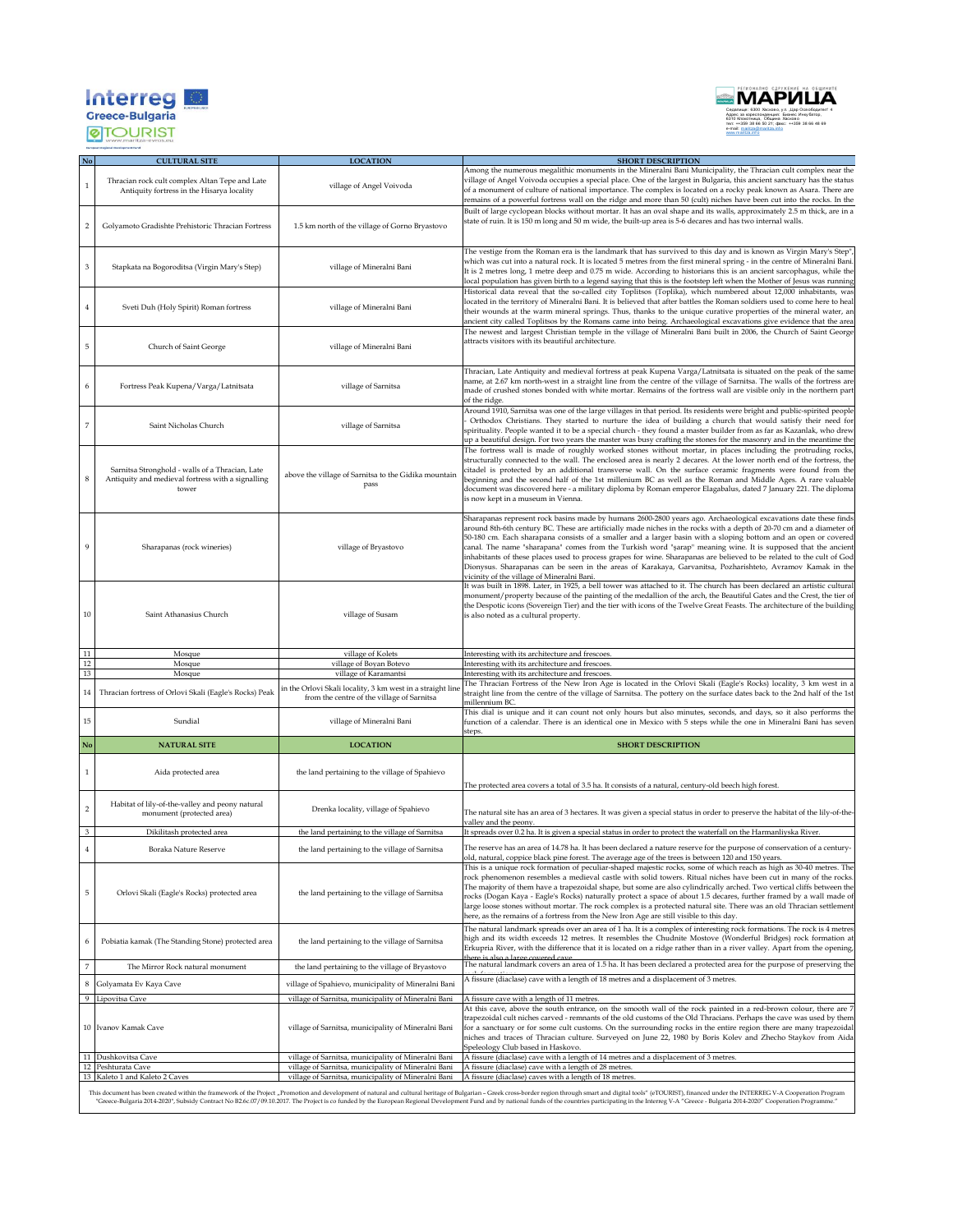| <b>Interre</b>                 |  |
|--------------------------------|--|
| <b>Greece-Bulgaria</b>         |  |
| an Espional Genelescourt Eurol |  |



Седалище: 6300 Хасково, у л. <u>"Цар</u> Освободител" 4<br>Адрес за кореспонденция: Бизнес Инку батор,<br>6310 Клокотница, Община Хасково<br>е-mail: maritza.inf omail:za.info<br>www.maritza.info

| $\mathbf{No}$           | <b>CULTURAL SITE</b>                                | <b>LOCATION</b>                                                        | <b>SHORT DESCRIPTION</b>                                                                                                                                                                                                                                                                                                                                                                                                                                                                                                                                                                                                                                                                                                                                                                                                                                                                                                                                                                                                                                                                                                                                                                                                                                                                                                                                                                                                                                                                                                                                                                                                                                                                                                                                                                                                                                                                                                                                                                                                                                                                                                                                                                                                                                                                                                                                                                                                                                                                                                                                                                                                                                                                                  |
|-------------------------|-----------------------------------------------------|------------------------------------------------------------------------|-----------------------------------------------------------------------------------------------------------------------------------------------------------------------------------------------------------------------------------------------------------------------------------------------------------------------------------------------------------------------------------------------------------------------------------------------------------------------------------------------------------------------------------------------------------------------------------------------------------------------------------------------------------------------------------------------------------------------------------------------------------------------------------------------------------------------------------------------------------------------------------------------------------------------------------------------------------------------------------------------------------------------------------------------------------------------------------------------------------------------------------------------------------------------------------------------------------------------------------------------------------------------------------------------------------------------------------------------------------------------------------------------------------------------------------------------------------------------------------------------------------------------------------------------------------------------------------------------------------------------------------------------------------------------------------------------------------------------------------------------------------------------------------------------------------------------------------------------------------------------------------------------------------------------------------------------------------------------------------------------------------------------------------------------------------------------------------------------------------------------------------------------------------------------------------------------------------------------------------------------------------------------------------------------------------------------------------------------------------------------------------------------------------------------------------------------------------------------------------------------------------------------------------------------------------------------------------------------------------------------------------------------------------------------------------------------------------|
| $\overline{1}$          | Mustafa Pasha Bridge                                | town of Svilengrad                                                     | The bridge is the only fully preserved part of a former complex consisting of a caravansary, a mosque, a charshia (open-air bazaar) and a hammam.<br>It was built on the orders of Mustafa Pasha, a vizier of Sultan Suleiman I the Magnificent (Kanunî Sultan Süleyman). The year of construction 1529 is indicated via the<br>numerical meanings of the Arabic letters in the last two words of the inscription on the bridge: "Hassana Abadie", or an eternal good deed. Along with being the initiator<br>for the construction of the bridge, Mustafa Pasha was perceived also as the founder of the new settlement called Mustafa Pasha, present-day Svilengrad, and the bridge<br>was known with its Turkish name, "Mustafa Pasha koprûsû", i.e. the bridge of Mustafa Pasha. Its length is 295 m, width 6 m. Paved with finely dressed stones, in the past<br>it boasted 20 beautiful arches. The handrails are made of large blocks of stone. The number of all handrail stone slabs on the bridge is 706, with 353 on each side. The<br>inscription for the construction of the bridge is carved in a relief on a marble slab placed on a 6-metre railing erected in the middle of the bridge. The slab with the<br>inscription is called by the local people "tareha, tarih" meaning history. The translation of the inscription reads: "This bridge was built in the time when kalif was one of<br>the greatest of sultans, Sultan Suleiman Khan, son of Sultan Selim Khan, as a successor of his safety and security his vizier Mustafa Pasha - may God protect him for<br>what he created. And the construction of the bridge was his longest-lasting good work during the year, on a date when it turned into an eternal good deed."                                                                                                                                                                                                                                                                                                                                                                                                                                                                                                                                                                                                                                                                                                                                                                                                                                                                                                                                                        |
| $\overline{2}$          | Museum of History                                   | town of Svilengrad                                                     | The Svilengrad Museum of History was established in 2007, on the basis of an existing museum exhibition created in the late 1960s. It contained mainly photographic<br>material, ancient and medieval coins, archaeological and ethnographic artefacts. In the 1970's the exhibits were officially registered as part of the Haskovo Museum of<br>History. In the 1990s, the restored house of Doctor Tsurkovski, located in the town centre and interesting for its typical early-20th century architecture, was provided for<br>the needs of the museum collection.<br>The Svilengrad Museum of History aims at safeguarding and preserving the intangible and tangible immovable and movable cultural heritage of the population in the<br>lower reaches of the Maritsa River, the Eastern Rhodopes and Sakar Mountain.<br>The museum has three exhibitions - on history, archaeology and ethnography, showcasing artefacts with important historical, cultural and scientific importance, such as<br>documents, photos, manuscripts, military decorations, medals, tools, clothing and objects from the urban lifestyle, appliances related to the production of silk, cotton and<br>wool, bladed weapons and firearms, personal belongings, etc.                                                                                                                                                                                                                                                                                                                                                                                                                                                                                                                                                                                                                                                                                                                                                                                                                                                                                                                                                                                                                                                                                                                                                                                                                                                                                                                                                                                                                                                     |
| $\overline{\mathbf{3}}$ | Ancient and medieval settlement                     | town of Svilengrad, Hisarya locality near<br>Kanakliyska neighbourhood | During the Bronze and Iron Age, lands around today's town of Svilengrad were inhabited by the Thracian tribe of the Odrysians. Remnants of settlements, burial<br>mounds, sanctuaries, dolmens and other artefacts have survived to this day from the time of the ancient Thracians. In the old neighborhood of Kanakliya there was a<br>place called "The Mound" after the name of a big mound in the vicinity where remnants of Thracian chariots had been found.<br>Late Antiquity writer Procopius of Caesarea wrote that under the rule of Emperor Justinian (483-565 AD) a fortification called Bourdepto (from Greek, Βουρδέπτω) was<br>either built or strengthened. Many historians believe it used to be where actually are now the old ruins in Hisarya locality near the old Kanaklia neighborhood of                                                                                                                                                                                                                                                                                                                                                                                                                                                                                                                                                                                                                                                                                                                                                                                                                                                                                                                                                                                                                                                                                                                                                                                                                                                                                                                                                                                                                                                                                                                                                                                                                                                                                                                                                                                                                                                                                         |
| $\overline{4}$          | Dolmen                                              | village of Studena, Kapaklia locality, 12 km<br>northeast              | The dolmen in the village of Studena, Svilengrad Municipality, is located in the Kapaklia locality near the village. It is part of the so-called "megalithic culture" on the<br>Bulgarian lands, in particular in the region of Strandja and Sakar Mountains. It consists of two vertically positioned stone slabs, stuck in the ground and forming a<br>chamber, and a third horizontal one which covers them. Megalithic monuments are known in their three varieties - menhir, cromlech and dolmen. The megaliths are<br>ancient objects originating from the New Stone, Bronze and Early Iron Age. The working of the stone is relatively imperfect, rough. Unlike the standard building<br>technique of masonry, megalithic structures were assembled from elements touching each other only on their edges. Typically, they consisted of the minimum possible<br>number of building blocks (slabs, pillars).                                                                                                                                                                                                                                                                                                                                                                                                                                                                                                                                                                                                                                                                                                                                                                                                                                                                                                                                                                                                                                                                                                                                                                                                                                                                                                                                                                                                                                                                                                                                                                                                                                                                                                                                                                                        |
| 5                       | Monument to War Heroes                              | town of Svilengrad                                                     | Located at Svilena Square. It was built in memory of the heroes from Svilengrad and the municipality who died in the wars. On its granite walls one can read the names<br>of more than 100 people who sacrificed their lives for Bulgaria's freedom.<br>The church was built around 1860, mainly with donations from the residents of Gebran neighbourhood. During the Second Balkan War (1913), the church was razed to<br>the ground, and after the end of the wars, its restoration began, which continued until 1924.                                                                                                                                                                                                                                                                                                                                                                                                                                                                                                                                                                                                                                                                                                                                                                                                                                                                                                                                                                                                                                                                                                                                                                                                                                                                                                                                                                                                                                                                                                                                                                                                                                                                                                                                                                                                                                                                                                                                                                                                                                                                                                                                                                                 |
| 6                       | Church of the Life-Receiving Source                 | town of Svilengrad                                                     | The church now lies amidst a richly landscaped, beautiful park spreading over an area of nearly 4,000 square metres. Fully reconstructed is the network of park lanes<br>where the main places for recreation of the residents in the neighborhood are located. The lanes are covered with coloured concrete slabs. The vegetation consists of<br>deciduous and coniferous trees, large groups of flowering and evergreen shrubs and also climbing plants and shrubs. There are also several low deciduous exotic<br>species. The luscious wood and shrub vegetation is maintained via an automated irrigation system. In place of the previously existing playground, a new one was<br>designed and built, featuring modern children's playground equipment and benches. It is enclosed by an open-work fence with three entrances, which are connected<br>with the main approaches to the church. New lamps have been installed along the alleys. The impressive building of the church is highlighted with night lighting.                                                                                                                                                                                                                                                                                                                                                                                                                                                                                                                                                                                                                                                                                                                                                                                                                                                                                                                                                                                                                                                                                                                                                                                                                                                                                                                                                                                                                                                                                                                                                                                                                                                                             |
| $\scriptstyle\rm 7$     | Church of the Holy Trinity                          | town of Svilengrad                                                     | The church was built with voluntary donations in 1834 at the place which was probably the cultural centre of the Bulgarian population at that time. The construction of<br>the church was carried out by the Bulgarians from the three neighbourhoods of the town - Bayandar (meaning "nobleman), Kanakli (meaning "suburb") and Gebran<br>(meaning an "infidel", i.e. a Christian) and that's why it was probably named after the Holy Trinity. Upon the burning of the town in 1913, the church was also burned,<br>but its original shape was preserved during its restoration. In 1847-48, the first secular school opened doors in a building attached to the church. Today it bears the name<br>of one of its founders and chief teacher Hristo Popmarkov.                                                                                                                                                                                                                                                                                                                                                                                                                                                                                                                                                                                                                                                                                                                                                                                                                                                                                                                                                                                                                                                                                                                                                                                                                                                                                                                                                                                                                                                                                                                                                                                                                                                                                                                                                                                                                                                                                                                                          |
| 8                       | Prehistoric and Protohistoric Pit Complex           | village of Kapitan Andreevo, Hauza locality                            | This complex dating back to the period 5,200-4,800 BC is unseen anywhere else in South-East Europe and provides an important contribution to the knowledge of the<br>first European civilization which thrived in present-day Bulgarian lands.<br>The second stage in the use of the studied area is the Middle Bronze Age - around 1800-1700 BC. Several ritual pits have been discovered, which are a rarity in Bulgarian<br>lands. The third stage of using the area dates to the early and late Iron Age - 1st millenium BC. Archaeologists have studied dozens of Thracian ritual pits, some of which<br>of a very large size. Chronologically, last on the list are two medieval dug-outs and at least three ritual pits for human sacrificial rites from the 8th-9th century.                                                                                                                                                                                                                                                                                                                                                                                                                                                                                                                                                                                                                                                                                                                                                                                                                                                                                                                                                                                                                                                                                                                                                                                                                                                                                                                                                                                                                                                                                                                                                                                                                                                                                                                                                                                                                                                                                                                      |
| $\ddot{9}$              | Remains of the ancient Roman road Via<br>Diagonalis | village of Kapitan Andreevo, Hauza locality                            | The finds discovered in the section with a length of 130 m reveal that it was used from the 2nd to the 6th century. It was built of coarse river gravel and had a width of 18<br>metres. The sections of this military road registered so far along its route from Middle Europe to Constantinople are some 6 to 8 metres wide. Remnants of Via Diagonalis<br>have been discovered in Bulgaria so far in the vicinity of Harmanli and Kostinbrod. The preserved section of road is so long only in the vicinity of Kapitan Andreevo. The<br>find in the Hausa locality drew astonishment from all experts in Bulgarian Antiquity also because of the big width of the road of 18 metres, resembling present-day<br>highways                                                                                                                                                                                                                                                                                                                                                                                                                                                                                                                                                                                                                                                                                                                                                                                                                                                                                                                                                                                                                                                                                                                                                                                                                                                                                                                                                                                                                                                                                                                                                                                                                                                                                                                                                                                                                                                                                                                                                                               |
| 10                      | Rock church                                         | village of Matochina, locality of Deli Kaya, 2<br>km southwest         | The rock church near Matochina is cut in a limestone rock and is located 2 km southwest of the village in the Dekili kaya (the pierced stone) locality. The face of the rock<br>is finely dressed and along a dozen wide carved steps located on both sides of the entrance, one can go down to a small vaulted corridor, 4.40 m long, 3 m wide and 3.5<br>metres high. The interior of the church is rectangular, vaulted over the top. It has a size of 7 x 9.85 m, as current height of the vault is 5 m. On the eastern wall of the<br>church, which has no apse, there are three niches located 2 m from the floor, which were probably used to place the icons.<br>There are two square niches on both sides of the entrance passageway, close to the exit. Further inside, on the left side, there is a similar niche at the same height. Several<br>graves carved in the rock and oriented east-west were found above the church. The largest concentration of rock-hewn temples in the world is found in the region of the<br>Rusenski Lom River in Central Northern Bulgaria and in Asia Minor - in Amasya and Lake Van. The rock church at the village of Matochina and the one at the village of<br>Mihalich were made by monks who lived as hermits around the 10th century. Churches and monasteries were carved out in the rocks also by the followers of various<br>heresies that were numerous in that period.<br>In 1968, the rock church near the village of Matochina was declared a monument of culture of national importance.                                                                                                                                                                                                                                                                                                                                                                                                                                                                                                                                                                                                                                                                                                                                                                                                                                                                                                                                                                                                                                                                                                                                                      |
|                         | Medieval tower<br><b>Bukelon Fortress</b>           | village of Matochina, Kulata locality, 200 m<br>north                  | The village of Matochina is situated near the Bulgarian-Turkish border, on the right bank of the Tundzha River. A steep hill rises at its northern end, accessible only from<br>the village. A partition wall existed here from which only some vestiges have remained. Some 50 metres away from it, up the hill, lay the Bukelon fortress, the nearest<br>defense structure of Adrianople from the north. It is one of the best-preserved military fortifications in Bulgaria.<br>The fortress which covers the crest of the hill is about 65 metres wide and 150 metres long. Best-preserved is the protective tower and part of the double fortress wall at<br>the gate. The tower and the walls are made of large roughly worked stones and girdles of 4 rows of bricks soldered with white mortar. It consisted of three large floors.<br>The last floor with a semi-cylindrical shape served as a small chapel where the besieged defenders of the fortress used to pray. The battlements are located on all sides<br>and one could reach them via wooden stairs.<br>The fortress was built during the Roman era. In 387, there was a great battle near Bukelon between the armies of Emperor Valens and the Goths. It ended with the<br>complete defeat of the Roman army, and the Emperor died in the battle. The fortress has been repeatedly used and rebuilt over the centuries. The construction technique<br>used, t.e. mixed masonry with decorative brick layers and white mortar, suggests the fortress came into existence between the 12th and 14th century. A cross-shaped<br>brick monogram was embedded at the side of the front gate, testifying to the fortress ruler from the 14th century. The letters signify the name Mikhail. It is known that by<br>the year 1328 the Bulgarian Tsar Mihail, fighting against the Byzantine emperor Andronikos III, reached as far as Dimotika (present-day Didymóteicho). It is possible that<br>during this military campaign the Bulgarian tsar restored the fortress in haste.<br>It was near this fortress that on 14 April 1205 the Bulgarian soldiers led by Tsar Kaloyan defeated the army of the Latin Knights and captured their emperor Baldwin of<br>Flanders. The prisoner was taken to the capital Turnovo, where he died in 1206. During the Turkish rule, the fortress lost its importance and was left desolate. In 1664,<br>Sultan Mohammed IV used to come here to hunt and from his diary historians learnt that the fortress and the village beneath it were now called Fikla.                                                                                                                                          |
| 12                      | Medieval fortress                                   | village of Mezek, Kaleto locality, 300 m to<br>the west                | In the vicinity of the village of Mezek (Svilengrad Municipality), on the Kaleto peak rise the ruins of a medieval Byzantine fortress from the end of the 11th century. It is<br>the best-preserved defensive facility in the Rhodope Mountains. The fortress performed the role of a border guard fortress. It protected territories lying between the<br>rivers Maritsa and Arda. It is located on the outskirts of the village of Mezek, 6 km southwest of Svilengrad and only 1 km from the Greek border.<br>Some historians believe that this was the fortress of Neoutzikon mentioned in written sources, and other scholars are of the opinion that this was the location of<br>Versinikia Fortress, in whose vicinity Bulgaria's Khan Krum defeated the Byzantine armies and conquered Thrace in 813.<br>Several archaeological excavations have revealed artefacts from the 11th century. The construction of the fortress dates back to the rule of the Byzantine Emperor Alexios<br>I Komnenos (1081-1117). The fortress walls enclose an area of about 7 decares with the shape of an irregular quadrangle and dimensions of 110/60 m. They are built of<br>large loose stones bound together by white mortar, decorated with three layers of bricks on the outside. The fortress wall ended with ridges which were preserved until<br>1900.<br>The defence of the fortress was reinforced by nine towers with a rounded shape and a height of over 10 m. Five of the towers are located on the southern fortress wall<br>(two at the corners and three at the front side), two on the western wall (in the middle and at the main entrance) and one on both the northern and eastern walls. The<br>fortress was functioning until the Ottoman invasion at the end of the 14th century. Conceived as a solid fortification unit, it was bustling with life. Several granaries with<br>charred wheat grains were uncovered, where the food supplies were stored. Numerous iron tips of arrows, spurs, and horseshoes have been found, testifying to the daily<br>routine of the garrison soldiers. Stone mills, metal implements and similar objects reveal details about the life of ordinary people.<br>The fortress near the village of Mezek was well-preserved until the beginning of the 20th century. Part of it was destroyed around 1900, when stones were taken from<br>there for the construction of Turkish barracks in Svilengrad. The northern fortress wall is most severely damaged. It is preserved to the level of the terrain on the inside.<br>The southern, western, and eastern sides have been preserved to the height of the platform over which their pinnacles rose. |
| 13                      | Thracian beehive tomb                               | village of Mezek, 600 m southwest                                      | It belongs to one of the most monumental facilities of this type found in the lands of ancient Thrace. The tomb is an impressive east-west-oriented structure with an<br>entrance from the east. It was built of large, finely dressed stone blocks. The building technique was dry masonry, without mortar. The blocks are connected to each other<br>with iron and oak braces. Its total length is 29.95 m. The dromos /corridor/ is 20.65 metres long, 1.55 m wide and 2.40-2.60 m high. From it one enters consecutively two<br>chambers (antechambers) with a rectangular shape, followed by a circular chamber with a beehive-shaped dome. The tomb was used repeatedly, as at least four funerals<br>were conducted here. The people buried here were members of the Thracian aristocracy. Many gold, silver, bronze, iron, glass, pottery and clay objects have been found<br>inside. They date back to 4th-3rd century BC.                                                                                                                                                                                                                                                                                                                                                                                                                                                                                                                                                                                                                                                                                                                                                                                                                                                                                                                                                                                                                                                                                                                                                                                                                                                                                                                                                                                                                                                                                                                                                                                                                                                                                                                                                                       |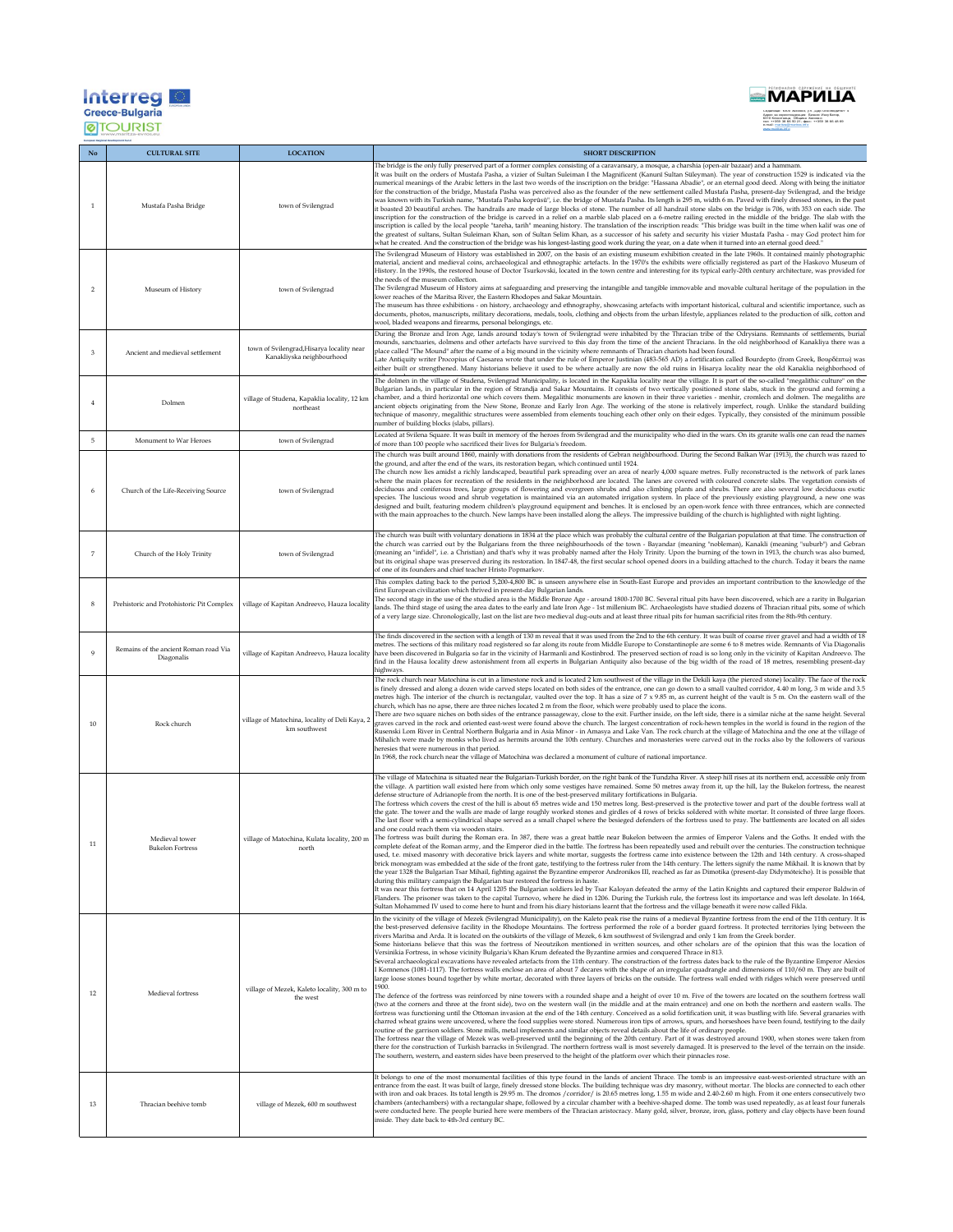| 14             | Rock church                                                                          | village of Mihalich, 3 km east           | The rock church in the village of Mihalich is the only one in Bulgaria with a unique triconch shape (with three apses). The whole church is carved into a limestone rock.<br>By design it represents a true domed triconch church, as if it were made of ordinary building material. Its internal space is perceived as a cross-shaped dome. The three<br>conchs have almost identical dimensions: the two side ones are 4 metres deep and 3.60 metres wide, while the eastern one is 4x4 m. The right side of the latter conch was<br>and at the seal based for the seal of the contraction of the seal of the based of the seal of the seal of the seal of the seal of the seal of the seal of the seal of the seal of the seal of the seal of the seal of the seal                                                                                  |
|----------------|--------------------------------------------------------------------------------------|------------------------------------------|--------------------------------------------------------------------------------------------------------------------------------------------------------------------------------------------------------------------------------------------------------------------------------------------------------------------------------------------------------------------------------------------------------------------------------------------------------------------------------------------------------------------------------------------------------------------------------------------------------------------------------------------------------------------------------------------------------------------------------------------------------------------------------------------------------------------------------------------------------|
|                | Thracian domed tomb                                                                  | Sheinovets Peak                          | Under the Sheinovets Peak (704 m altitude) there is another Thracian beehive (tholos) tomb. Its anteroom is small and almost destroyed, the domed chamber is preserved<br>for now, but the flooring has been completely smashed by treasure hunters.                                                                                                                                                                                                                                                                                                                                                                                                                                                                                                                                                                                                   |
| N <sub>o</sub> | <b>NATURAL SITE</b>                                                                  | <b>LOCATION</b>                          | <b>SHORT DESCRIPTION</b>                                                                                                                                                                                                                                                                                                                                                                                                                                                                                                                                                                                                                                                                                                                                                                                                                               |
|                | Habitat of the summer snowflake (Leucojum<br>aestivum) - Lozen road (protected area) | town of Svilengrad                       | Habitat of the summer snowflake.                                                                                                                                                                                                                                                                                                                                                                                                                                                                                                                                                                                                                                                                                                                                                                                                                       |
|                | Habitat of the scarlet peony (Paeonia<br>peregrina) (protected area)                 | village of Kostur, Taushan Bair locality | Habitat of the scarlet peony.                                                                                                                                                                                                                                                                                                                                                                                                                                                                                                                                                                                                                                                                                                                                                                                                                          |
| $\mathbf{3}$   | Habitat of Veronica multifida (protected<br>area                                     | village of Shtit                         | Conservation of the plant species Veronica multifida L. and its habitat.                                                                                                                                                                                                                                                                                                                                                                                                                                                                                                                                                                                                                                                                                                                                                                               |
|                | Dervish Mound (protected area)                                                       | village of Dervishka Mogila              | Rock formations.                                                                                                                                                                                                                                                                                                                                                                                                                                                                                                                                                                                                                                                                                                                                                                                                                                       |
|                | Kaleto protected area                                                                | village of Mezek                         | Rock formation around a medieval fortress.                                                                                                                                                                                                                                                                                                                                                                                                                                                                                                                                                                                                                                                                                                                                                                                                             |
|                | Sheinovets Peak                                                                      | south-west of the village of Mezek       | Its height is 703.6 meters. The peak is known to the local population also with its Turkish name Kurt Kale - translated as "the wolf's fortress". Here on October 5, 1912 the<br>first battle in the Balkan War took place. In it, 14 soldiers of the 30th Sheinovo regiment guarding the peak lost their lives. At the very top a monument has been erected<br>in memory of the soldiers killed. Today, a television tower with a height of more than 100 metres rises at the top and is noticeable from a long distance. On a good and<br>clear day, one can see from the top as far as the Aegean Sea in Greece as well as part of Ivaylovgrad reservoir. The peak itself can be reached by car, passing through the<br>village of Mezek. The road is in good condition, its only disadvantage is that in some places it is steep and quite narrow. |

This document has been created within the framework of the Project , Pronotion and development of natural and neir and energy of Bugatam - Green Create respects the comments and randial busines of (FOURE), financed unter e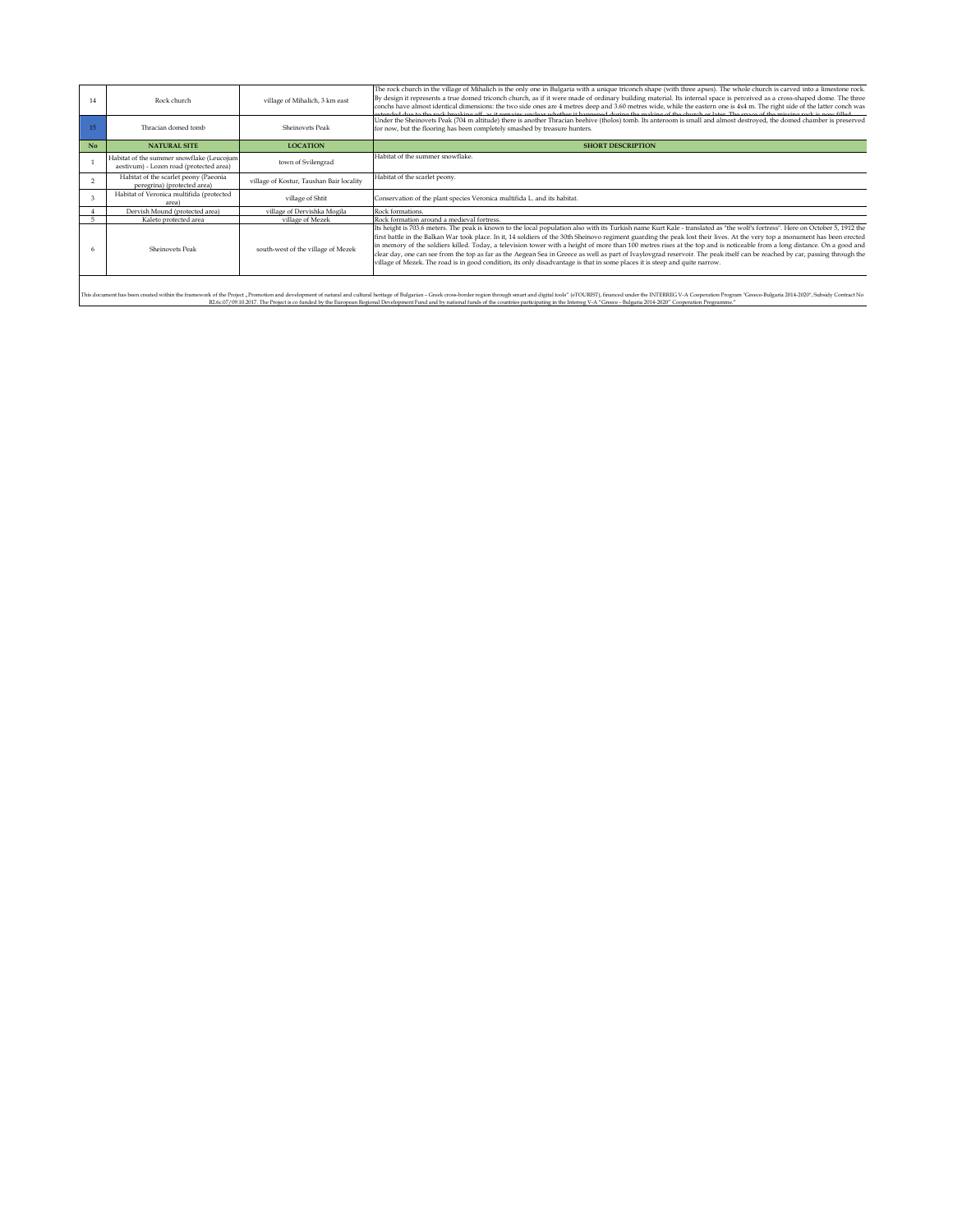

**MAPVILLA** Седалище: 6300 Хасково, у л. "Цар Освободител" 4<br>Адрес за кореспонденция: Бизнес Инку батор,<br>6310 Клокотница, Община Хасково<br>тел: ++359 38 66 50 21; факс: ++359 38 66 48 69<br>www.maritra.info.maritza.info.

| No | <b>CULTURAL SITE</b>                    | <b>LOCATION</b>                                     | <b>SHORT DESCRIPTION</b>                                                                                                                                                                                                                                                                                                                                                                                                                                                                                                                                                                                                                                                                                                                                                             |
|----|-----------------------------------------|-----------------------------------------------------|--------------------------------------------------------------------------------------------------------------------------------------------------------------------------------------------------------------------------------------------------------------------------------------------------------------------------------------------------------------------------------------------------------------------------------------------------------------------------------------------------------------------------------------------------------------------------------------------------------------------------------------------------------------------------------------------------------------------------------------------------------------------------------------|
|    | Medieval necropolis                     | town of Simeonovgrad, Belana locality, 2<br>km east | Declared an architectural and construction site from Antiquity and the Middle Ages of national importance.                                                                                                                                                                                                                                                                                                                                                                                                                                                                                                                                                                                                                                                                           |
|    | Constantia Fortress                     | town of Simeonovgrad                                | The late Antiquity and medieval town of Constantia was located at the Asara hill, north of the Zlati Dol quarter, on the right bank of the Maritsa River, at 2.46 km east in a<br>straight line from the centre of the town of Simeonovgrad. The medieval city from the 11th-12th century was located on the left bank of the Maritsa River in Gradishteto locality,<br>just opposite the fortress. This fortress evolved as one of the largest and oldest cities in Northern Thrace, existing from the 4th to the early 13th century. One can still clearly see<br>the strong fortress walls here, about three metres thick. The entrance of the fortress was from the north. Underground tunnels with branching were found during excavations of<br>the fortress.                  |
|    | Church of the Holy Theotokos            |                                                     | rict of Zlati Dol quarter, town of Simeonov What has remained from the Church of the Holy Theotokos are only parts of the outer walls. It was built in the early 1950s.                                                                                                                                                                                                                                                                                                                                                                                                                                                                                                                                                                                                              |
|    | hurch of Saint Nicholas the Wonderworke | town of Simeonovgrad                                | The church was built in the 1940s. Its patron saint was not chosen by accident. Situated along the Maritsa River, Simeonovgrad is famous for its well-developed river-borne<br>transportation of goods on rafts and the protector of sailors and rafters is Saint Nicholas the Wonderworker. According to the chronicle, in 1856 another church was built in its<br>vard, which was demolished around 1866-1867, being too small for the growing settlement. The new one was erected in 1868. Almost all the icons made by Georgi Danchov<br>Zografina (the Icon-Painter) have been preserved. The names of the church donors are inscribed on each of the icons. The church patron icon of Saint Nicholas was painted in<br>1868 by master Ruka V. St. K. Moskov. K. Moskov 1868. " |
|    | Roman road                              | village of Troyan                                   | An old Roman road passes through the village of Troyan and at a distance of 1.5 km from the village and in the village itself large milestones without inscriptions have been<br>discovered. In the Manastircheto area, near the village, ancient Roman buildings have been preserved. Part of the Roman road Via Singidunum or Via Militaris used to pass from<br>the village of Kalugerovo to the village of Tyanevo, as it connected Central Europe with the Balkan peninsula and Asia Minor. In this stretch of the road, archaeologists have<br>discovered six milestones, three of which are now kept in the historical museum in the town of Haskovo.                                                                                                                         |
| No | <b>NATURAL SITE</b>                     | <b>LOCATION</b>                                     | <b>SHORT DESCRIPTION</b>                                                                                                                                                                                                                                                                                                                                                                                                                                                                                                                                                                                                                                                                                                                                                             |
|    |                                         |                                                     |                                                                                                                                                                                                                                                                                                                                                                                                                                                                                                                                                                                                                                                                                                                                                                                      |

This document has been created within the framework of the Project , Promotion and development of natural and tradity effect the form of exect creek creates of many and present ending the Burgean Concept of the COURS of th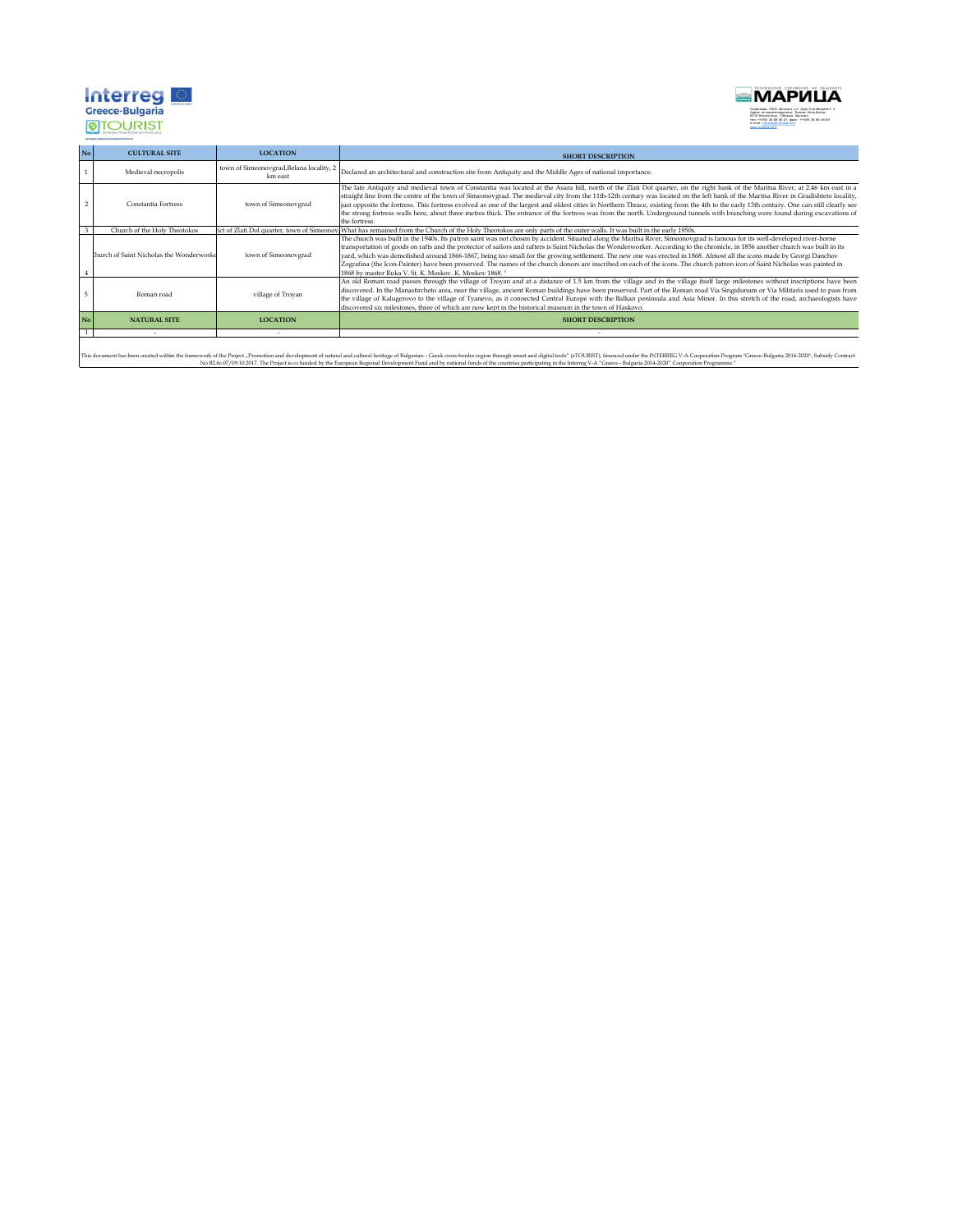## **Interreged**<br>**Greece-Bulgaria**<br>©TOURIST



|                | <b>CULTURAL SITE</b>                                                                                                                                       | <b>LOCATION</b>                                                                        | <b>SHORT DESCRIPTION</b>                                                                                                                                                                                                                                                                                                                                                                                                                                                                                                                                                                                                                                                                                                                                                                                                                                                                                                                                                                                                                                                                                                                                                                                                                                                                                                                                                                                                                                                                                                                                                                                                                                                                                                                                                                                                                                                                                                                                                                                                                                                                                                                                                                                                                                                                                                                                                                                                                                                                                                                                                                                                                                                                                                                                                                                                                                                                                                                                                                                                                                                                                                                                                                                                                                                                                                                                                                                                                                                                                                                                                                                                                                                                                                                                                                                                                                                                                                                                                       |
|----------------|------------------------------------------------------------------------------------------------------------------------------------------------------------|----------------------------------------------------------------------------------------|--------------------------------------------------------------------------------------------------------------------------------------------------------------------------------------------------------------------------------------------------------------------------------------------------------------------------------------------------------------------------------------------------------------------------------------------------------------------------------------------------------------------------------------------------------------------------------------------------------------------------------------------------------------------------------------------------------------------------------------------------------------------------------------------------------------------------------------------------------------------------------------------------------------------------------------------------------------------------------------------------------------------------------------------------------------------------------------------------------------------------------------------------------------------------------------------------------------------------------------------------------------------------------------------------------------------------------------------------------------------------------------------------------------------------------------------------------------------------------------------------------------------------------------------------------------------------------------------------------------------------------------------------------------------------------------------------------------------------------------------------------------------------------------------------------------------------------------------------------------------------------------------------------------------------------------------------------------------------------------------------------------------------------------------------------------------------------------------------------------------------------------------------------------------------------------------------------------------------------------------------------------------------------------------------------------------------------------------------------------------------------------------------------------------------------------------------------------------------------------------------------------------------------------------------------------------------------------------------------------------------------------------------------------------------------------------------------------------------------------------------------------------------------------------------------------------------------------------------------------------------------------------------------------------------------------------------------------------------------------------------------------------------------------------------------------------------------------------------------------------------------------------------------------------------------------------------------------------------------------------------------------------------------------------------------------------------------------------------------------------------------------------------------------------------------------------------------------------------------------------------------------------------------------------------------------------------------------------------------------------------------------------------------------------------------------------------------------------------------------------------------------------------------------------------------------------------------------------------------------------------------------------------------------------------------------------------------------------------------|
|                | Burial mound (tumulus)                                                                                                                                     | village of Madzhari                                                                    | This site has been partially explored. The iron sword and ceramic fragments originating from the embankments dug out by treasure hunters belong to the Late Iron Age                                                                                                                                                                                                                                                                                                                                                                                                                                                                                                                                                                                                                                                                                                                                                                                                                                                                                                                                                                                                                                                                                                                                                                                                                                                                                                                                                                                                                                                                                                                                                                                                                                                                                                                                                                                                                                                                                                                                                                                                                                                                                                                                                                                                                                                                                                                                                                                                                                                                                                                                                                                                                                                                                                                                                                                                                                                                                                                                                                                                                                                                                                                                                                                                                                                                                                                                                                                                                                                                                                                                                                                                                                                                                                                                                                                                           |
|                | An archaeological complex including<br>the following monuments:<br>1. Thracian settlement;<br>2. Thracian cult place;<br>3. Rock niches;<br>4. Rock tombs. | village of Dolno<br>Cherkovishte                                                       | The most remarkable are the rock niches ("Kavanlatsi", "Kovan Kaya"), in which the ashes of the deceased were most probably laid. Here is the famous Popmartinova dupka (the Hole of Priest<br>Martin) - an ancient Thracian royal tomb. Its entrance is found under a row of 12 trapezoidal niches, at a height of 3.8 m from the base of a rock shed. There are also several rock graves nearby. The<br>Popmartinova hole has a rectangular shape, it is 2.75 m long, 1.50 m wide and 1.80 m high. The axis is pointed north-south. On the southern side, just outside the entrance, a niche has been carved<br>out. The entrance has a trapezoidal shape with a height of 1 m and a width of 90 and 65 cm. In its front part - at the upper and lower side of the opening - a rectangular recess for closing the<br>opening with a stone slab is carved.<br>There are many burial mounds in the area, most of which have unfortunately been robbed by treasure hunters. Another typical reminder of the Thracian heritage in this region are the remnants of<br>their religious sanctuaries, such as the sanctuary found at Aul Kaya area located at the foot of the so-called Lion's Rock. Along with fragments from pottery vessels and figurines, archaeologists<br>have also discovered here remains of a hearth and ashes where the sacrificial animals were burned. There are traces of a two-row stone fence made of dry masonry.<br>The necropolis at the village of Dolno Cherkovishte is one of the largest in the Eastern Rhodopes. Here the rock-hewn trapezoidal niches (over 80) are clustered at the Kovan Kaya rock and on the<br>opposite Sarakaya rock. The tomb itself lies within the lands pertaining to the village of Oreshari, on the right bank of the Arda River.<br>During the construction of the Studen Kladenets dam, a Thracian settlement from the time of the Roman era was found near the village next to an ancient Roman road.<br>Near the Arda River there are remnants of two fortresses, one on the peak of Kartal kaya (Saint George), the other one Sarlaka (Hisarlaka).<br>The fortress of Hisarluka is located 500 m east of the village and was erected on the rocky peak of St. Elijah, on the left bank of the Arda River. The fortress has a trapezoidal shape and encloses an<br>area slightly larger than 1 decare. The walls are 2 m thick and are made of local crushed stones bonded with white mortar. The platform on which the fortress is built is strongly inclined to the<br>north. The fortress walls were constructed with masonry from the north, west and part of the eastern side. On the south and east side vertical and inaccessible rocks rise up to 30 metres, serving as<br>natural protection. The walls have been razed to the level of the terrain; only on the southwestern side they are preserved up to 3 metres above the ground level. In this part the square tower with<br>dimensions 5x5 m is still visible.<br>Fragments of medieval clay vessels were found in the fortress and on the slopes of the peak. Outside the fortress, from the west, one can see the foundations of a small quadrangular building,<br>oriented east-west - probably a church. At 100 metres east of the fortress, after the saddleback, local people excavated Christian graves shaped with stone slabs. Glass and bronze bracelets were<br>discovered in the graves (according to eyewitness accounts - 10th-11th century).<br>At the foot of the fortress, east of the village, there are vestiges of a relatively well-preserved old cobbled road that comes from the Edirne field, goes through the village of Dolni Glavanak and the<br>village of Topolovo, all along the left bank of the Arda River to the fortress of the village of Rabovo, then continues to the dam of Studen Kladents Reservoir in the area of which the road probably<br>crossed the river, changing its direction to the south. |
|                | Ethnographic Museum                                                                                                                                        | village of Zhalti Bryag                                                                | It reveals the culture and lifestyle of the local population from this region. Created in 1980, the ethnographic museum in the village of Zhalti Bryag showcases a rich exposition, associated primarily<br>with the cultural tradition of the population in the village of Stambolovo, Thrace and the Rhodope Mountains, its cultural and economic development during the years of the National Revival<br>Period.<br>The museum exhibition represents agriculture and livestock farming as the main livelihoods of the region's population. On display are also popular folk costumes, carpets, copper vessels, pottery,                                                                                                                                                                                                                                                                                                                                                                                                                                                                                                                                                                                                                                                                                                                                                                                                                                                                                                                                                                                                                                                                                                                                                                                                                                                                                                                                                                                                                                                                                                                                                                                                                                                                                                                                                                                                                                                                                                                                                                                                                                                                                                                                                                                                                                                                                                                                                                                                                                                                                                                                                                                                                                                                                                                                                                                                                                                                                                                                                                                                                                                                                                                                                                                                                                                                                                                                                     |
| $\overline{4}$ | Church of Saint Demetrius of<br>Thessaloniki Dimitar                                                                                                       | village of Zhalti Bryag<br>mage or Popovets, iocal                                     | The construction of the church to Saint Demetrius of Thessaloniki took four years. It was consecrated on May 3, 1859, which is evidenced by a text on the throne plate. A legend says that the whole<br>population gathered to witness the start of the building of the church. The master builder, with a pick in hand, told the people to stand around the fence. He went round the circle of people three<br>times and finally turned the first sod in front of a young maiden, Donna, of the Georgidelchev's family. Covered in tears, the girl ran away to her home. Forty days later she passed away. This<br>legend is associated with the belief that in order for a building or a bridge to be solid and sound, a "human shadow" had to be engraved in it.                                                                                                                                                                                                                                                                                                                                                                                                                                                                                                                                                                                                                                                                                                                                                                                                                                                                                                                                                                                                                                                                                                                                                                                                                                                                                                                                                                                                                                                                                                                                                                                                                                                                                                                                                                                                                                                                                                                                                                                                                                                                                                                                                                                                                                                                                                                                                                                                                                                                                                                                                                                                                                                                                                                                                                                                                                                                                                                                                                                                                                                                                                                                                                                                            |
| $\overline{5}$ | Rock tomb                                                                                                                                                  | of Hambar tash, 2 km north-                                                            | Scholars believe that it was made by the Thracian tribe of the Odrysians at the end of the 1st millennium BC.                                                                                                                                                                                                                                                                                                                                                                                                                                                                                                                                                                                                                                                                                                                                                                                                                                                                                                                                                                                                                                                                                                                                                                                                                                                                                                                                                                                                                                                                                                                                                                                                                                                                                                                                                                                                                                                                                                                                                                                                                                                                                                                                                                                                                                                                                                                                                                                                                                                                                                                                                                                                                                                                                                                                                                                                                                                                                                                                                                                                                                                                                                                                                                                                                                                                                                                                                                                                                                                                                                                                                                                                                                                                                                                                                                                                                                                                  |
|                | Burial mound (tumulus)                                                                                                                                     | village of Popovets                                                                    | Monument of culture of national importance.                                                                                                                                                                                                                                                                                                                                                                                                                                                                                                                                                                                                                                                                                                                                                                                                                                                                                                                                                                                                                                                                                                                                                                                                                                                                                                                                                                                                                                                                                                                                                                                                                                                                                                                                                                                                                                                                                                                                                                                                                                                                                                                                                                                                                                                                                                                                                                                                                                                                                                                                                                                                                                                                                                                                                                                                                                                                                                                                                                                                                                                                                                                                                                                                                                                                                                                                                                                                                                                                                                                                                                                                                                                                                                                                                                                                                                                                                                                                    |
| $\overline{7}$ | Hambarlak Telesi Thracian Fortress                                                                                                                         | village of Popovets<br>village of Stambolovo.                                          | Monument of culture of local importance. An asphalt road passes at 1.50 km from the site and the foot of the rock can be reached via a dirt road.                                                                                                                                                                                                                                                                                                                                                                                                                                                                                                                                                                                                                                                                                                                                                                                                                                                                                                                                                                                                                                                                                                                                                                                                                                                                                                                                                                                                                                                                                                                                                                                                                                                                                                                                                                                                                                                                                                                                                                                                                                                                                                                                                                                                                                                                                                                                                                                                                                                                                                                                                                                                                                                                                                                                                                                                                                                                                                                                                                                                                                                                                                                                                                                                                                                                                                                                                                                                                                                                                                                                                                                                                                                                                                                                                                                                                              |
| 8              | Settlement mound (tell)                                                                                                                                    | Beshkova and Maschkova<br>River locality, 1.5 km south<br>of the village               | Prehistoric settlement from the late Neolithic and the Stone Age (5th-6th millennium BC).                                                                                                                                                                                                                                                                                                                                                                                                                                                                                                                                                                                                                                                                                                                                                                                                                                                                                                                                                                                                                                                                                                                                                                                                                                                                                                                                                                                                                                                                                                                                                                                                                                                                                                                                                                                                                                                                                                                                                                                                                                                                                                                                                                                                                                                                                                                                                                                                                                                                                                                                                                                                                                                                                                                                                                                                                                                                                                                                                                                                                                                                                                                                                                                                                                                                                                                                                                                                                                                                                                                                                                                                                                                                                                                                                                                                                                                                                      |
|                | Mound necropolis                                                                                                                                           | village of Stambolovo, Dvet<br>the village                                             | In 1966, in the Dvete Chuki locality, opposite Gledka dam, during deep digging of the earth for planting a vineyard, a Thracian chariot from the 2nd century was unearthed a few metres from one<br>of the mounds. The carriage and the yoke are decorated with bronze open-work engravings and small bronze figurines of pegasi, heads of wild boars and actor's masks. On the back of the chariot,<br>Chuki locality, 1.2 km east of positioned in the middle between two small bronze Ionic columns coated with ivy and vine sprouts and decorated with red stones, we see the statue of Apollo, playing the lyre. In 1985, the<br>neighboring mound was also excavated and scholars discovered some 30 clay pots dating to the same period and placed in the grave of the deceased during the funerary burning ritual. In the<br>vicinity of Gledka Reservoir one can see remains of Roman and medieval settlements.                                                                                                                                                                                                                                                                                                                                                                                                                                                                                                                                                                                                                                                                                                                                                                                                                                                                                                                                                                                                                                                                                                                                                                                                                                                                                                                                                                                                                                                                                                                                                                                                                                                                                                                                                                                                                                                                                                                                                                                                                                                                                                                                                                                                                                                                                                                                                                                                                                                                                                                                                                                                                                                                                                                                                                                                                                                                                                                                                                                                                                                       |
| 10             | Mound necropolis                                                                                                                                           | village of Stambolovo,<br>ocality of Ilyarska forest, 2.<br>km north of the village    | The site was registered in July 2008 based on reports of treasure hunters. It dates back to the early Iron Age. The mounds are raised on top of low natural elevations, at the ridge of an almost<br>indistinct watershed overgrown with a broad-leaved forest. The embankments are mainly made of stones - pieces of local volcanic rocks, limestone and sandstone, and a few river stones.<br>Archaeologists have discovered six graves                                                                                                                                                                                                                                                                                                                                                                                                                                                                                                                                                                                                                                                                                                                                                                                                                                                                                                                                                                                                                                                                                                                                                                                                                                                                                                                                                                                                                                                                                                                                                                                                                                                                                                                                                                                                                                                                                                                                                                                                                                                                                                                                                                                                                                                                                                                                                                                                                                                                                                                                                                                                                                                                                                                                                                                                                                                                                                                                                                                                                                                                                                                                                                                                                                                                                                                                                                                                                                                                                                                                      |
| $11\,$         | Church of Saints Peter and Paul                                                                                                                            | village of Stambolovo                                                                  | The church in Stambolovo is one of the first Christian temples in the Haskovo region - it was built in 1849. It bears the name of the holy apostles Peter and Paul.                                                                                                                                                                                                                                                                                                                                                                                                                                                                                                                                                                                                                                                                                                                                                                                                                                                                                                                                                                                                                                                                                                                                                                                                                                                                                                                                                                                                                                                                                                                                                                                                                                                                                                                                                                                                                                                                                                                                                                                                                                                                                                                                                                                                                                                                                                                                                                                                                                                                                                                                                                                                                                                                                                                                                                                                                                                                                                                                                                                                                                                                                                                                                                                                                                                                                                                                                                                                                                                                                                                                                                                                                                                                                                                                                                                                            |
| 12             | Church of Saints Constantine and<br>Helen                                                                                                                  | village of Tankovo                                                                     | The church was built in 1874 by patriotic peasants. The place was donated by Lenko Karaivanov. The icons were drawn by a Russian iconographer. The consecration of the church took place in<br>1874 and it was named after Saints Constantine and Helen.                                                                                                                                                                                                                                                                                                                                                                                                                                                                                                                                                                                                                                                                                                                                                                                                                                                                                                                                                                                                                                                                                                                                                                                                                                                                                                                                                                                                                                                                                                                                                                                                                                                                                                                                                                                                                                                                                                                                                                                                                                                                                                                                                                                                                                                                                                                                                                                                                                                                                                                                                                                                                                                                                                                                                                                                                                                                                                                                                                                                                                                                                                                                                                                                                                                                                                                                                                                                                                                                                                                                                                                                                                                                                                                       |
| 13             | Archaeological complex including 3<br>rock tombs                                                                                                           | village of Pchelari, 2.5 km<br>south-east from the village,<br>locality of Hambar kaya | The surroundings of the village of Pchelari are dotted with monuments of culture from Antiquity and the Middle Ages. Such are the tombs hewn in eroded rocks in the areas of Hambar Kaya, Ak<br>Kaya, Kara In, Mal Kazan, Hodzhas. In the Hambar kaya area there are traces of 6 tombs vertically dug into the upper part of the rock massif and covered with large stone slabs.                                                                                                                                                                                                                                                                                                                                                                                                                                                                                                                                                                                                                                                                                                                                                                                                                                                                                                                                                                                                                                                                                                                                                                                                                                                                                                                                                                                                                                                                                                                                                                                                                                                                                                                                                                                                                                                                                                                                                                                                                                                                                                                                                                                                                                                                                                                                                                                                                                                                                                                                                                                                                                                                                                                                                                                                                                                                                                                                                                                                                                                                                                                                                                                                                                                                                                                                                                                                                                                                                                                                                                                               |
| 14             | Rock tomb                                                                                                                                                  | village of Pchelari, Kara In<br>locality, 2.5 km south-<br>southeast                   | At about 2 km south of the village of Pchelari in the valley of the Arda River, on its left bank, there are a number of albescent weathered rocks bearing the names of Akkaya, Hambarkaya, Mal<br>Kazan, Haodzhas, and others. Many groups of trapezoidal cult niches can be seen on the walls of these rocks. On the Akkaya rock, about 10 metres below its highest point, one can see the<br>trapezoidal opening of the Kara In rock tomb. Its aperture (entrance) is trapezoidal and is located to the southwest at 700-800 m north of the Arda River, just opposite the mouth of Krumovitsa<br>River. The tomb constitutes a chamber with an almost trapezoidal form, 2.40 m long and with a width of the sides of 1.80 and 2.30 m. Its height is 1.80 m, reaching as high as 1.95 m at the entrance.<br>A shallow dome has been carved in the middle of the ceiling. The tomb floor is flat and the corners are rounded.<br>At about 70 metres west of the tomb, at the foot of Akkaya rock, there is another rock-hewn tomb with an arched entrance. It consists of a chamber with a width and depth of 2.10 m and a height of<br>1.50 m. The floor is flat and curved like an apse at the rear end and the ceiling is vaulted. The entrance is arched, facing south. The walls and ceiling of the tomb are covered with graffiti - numerous<br>later drawings: circles (symbolizing the Sun), rays, circles of dots, crosses, lozenges, quadrangles, and other symbols and signs. The Christian symbol of the cross is carved in the rocks more than<br>ten times<br>At 2 km west of the village of Rabovo, not far from the dam of Studen Kladenets water reservoir, there are remnants of a medieval fortress known as Asara. The fortress impresses with its strategic                                                                                                                                                                                                                                                                                                                                                                                                                                                                                                                                                                                                                                                                                                                                                                                                                                                                                                                                                                                                                                                                                                                                                                                                                                                                                                                                                                                                                                                                                                                                                                                                                                                                                                                                                                                                                                                                                                                                                                                                                                                                                                                                                                                               |
| 15             | Medieval fortress                                                                                                                                          | village of Rabovo, locality of<br>Kaleto / Asara/, 1.5 km west                         | location and with the skill of its builders who masterfully embedded it among the inaccessible cliffs, from where its residents has excellent visibility of the whole region. Asara Fortress played a<br>leading role for Byzantium in the control and protection of its lands in the Eastern Rhodopes.<br>The fortification walls were 6 metres high and 2 metres thick, made of stone blocks bonded with mortar. There were also four huge rock towers surrounding it. A small cave with graves next to it<br>was found in one of these towers. An additional wall divided the inside of the fortress into two parts. The upper part was smaller in size and had watchtowers. Nowadays, parts of the fortress wall<br>have fallen, but have remained intact on the ground. In the lower part well-preserved foundations of an edifice built with large rectangular stones were found.                                                                                                                                                                                                                                                                                                                                                                                                                                                                                                                                                                                                                                                                                                                                                                                                                                                                                                                                                                                                                                                                                                                                                                                                                                                                                                                                                                                                                                                                                                                                                                                                                                                                                                                                                                                                                                                                                                                                                                                                                                                                                                                                                                                                                                                                                                                                                                                                                                                                                                                                                                                                                                                                                                                                                                                                                                                                                                                                                                                                                                                                                        |
| 16             | Sharapana (rock winery)                                                                                                                                    | locality / Karierata/, 1 km<br>nuth                                                    | village of Kralevo, Kayryaka In the direction of the vicinity of the village of Botevo, a well-shaped sharapana with two round troughs was found, dating back to the end of the 2nd and the beginning of the 1st millennium BC                                                                                                                                                                                                                                                                                                                                                                                                                                                                                                                                                                                                                                                                                                                                                                                                                                                                                                                                                                                                                                                                                                                                                                                                                                                                                                                                                                                                                                                                                                                                                                                                                                                                                                                                                                                                                                                                                                                                                                                                                                                                                                                                                                                                                                                                                                                                                                                                                                                                                                                                                                                                                                                                                                                                                                                                                                                                                                                                                                                                                                                                                                                                                                                                                                                                                                                                                                                                                                                                                                                                                                                                                                                                                                                                                 |
| 17             | Mound necropolis                                                                                                                                           | village of Kralevo, Kayryaka<br>locality (Karierata), 0.5-1 km<br>south of the village | These are two rock-hewn Thracian tombs. The first one known as "The Cave" has a furnace shape with an elliptic entrance facing south, 1.85 m high and 2.5 metres wide. On the inside, the chamber<br>xpands and reaches a diameter of up to 4 m and a height of 1.70 m. The traces of the hammering of the ceiling and walls of the tomb are still clearly visible. The floor was made level. On its<br>western side a circular hole was dug, with a diameter of 17 cm, probably used to place a ritual vessel. In the eastern part there is another hole of natural origin (a rock crack), with traces of<br>and romaine of a nicho. The cive of the tomb and the ononine at the eactorn ond indicate that it was weed as a natural car                                                                                                                                                                                                                                                                                                                                                                                                                                                                                                                                                                                                                                                                                                                                                                                                                                                                                                                                                                                                                                                                                                                                                                                                                                                                                                                                                                                                                                                                                                                                                                                                                                                                                                                                                                                                                                                                                                                                                                                                                                                                                                                                                                                                                                                                                                                                                                                                                                                                                                                                                                                                                                                                                                                                                                                                                                                                                                                                                                                                                                                                                                                                                                                                                                       |
| 18             | Thracian fortress "Kralev peak"                                                                                                                            | village of Kralevo                                                                     | Scattered and poorly preserved remnants of fortress walls. The fortress has a circular shape with a diameter of about 70 metres. A second fortress wall (or a rampart) that surrounds the place is<br>partially noticeable. Completely deprived of authentic character. No pottery artefacts were found. There are theories that this was a fortified Thracian settlement. The peak is low with very low-<br>grade slopes. It is virtually situated on absolutely flat terrain.                                                                                                                                                                                                                                                                                                                                                                                                                                                                                                                                                                                                                                                                                                                                                                                                                                                                                                                                                                                                                                                                                                                                                                                                                                                                                                                                                                                                                                                                                                                                                                                                                                                                                                                                                                                                                                                                                                                                                                                                                                                                                                                                                                                                                                                                                                                                                                                                                                                                                                                                                                                                                                                                                                                                                                                                                                                                                                                                                                                                                                                                                                                                                                                                                                                                                                                                                                                                                                                                                                |
| 19             | Thracian complex at Chala Ridge in<br>the Eastern Rhodopes                                                                                                 | village of Kralevo                                                                     | The religious cult complex of Thracian monuments (a fortress, a sanctuary, a necropolis) at the great Eastern Rhodopean Ridge called Chala draws strong interest. Explorations have found that at<br>the highest part of the Chala ridge, at about 2 km east of Kraljevo, there are remains of three rows of walls of a Thracian fortress, which represent stone belts (fences) of dry masonry (construction<br>without soldering). Iron heads of ancient and medieval arrows were found near the fortress. A Thracian sanctuary dating to the Roman and pre-Roman times existed here. Remnants of the Roman<br>era date back to the 3rd century - several lead mirrors were found, some of them with inscriptions glorifying beauty.<br>About 1 km southeast of Kralevo, at Ai Bunar, on the western slopes of the Chala Ridge, there are several groups of picturesque rocks buried in lush greenery and very difficult to access. The rocks<br>are soft and loose, and the niches carved in them are largely washed away. In the southernmost rock group there are 12 niches facing south and southwest. The best-preserved ones are 60 cm high,<br>35 cm wide 15 cm deep. Remains of an unfinished rock tomb were found nearby.<br>About 100 m to the north, in the other group of rocks, apart from the now almost non-existent trapezoidal niches, two Thracian rock tombs were carved out. The first one known as "The Cave" has<br>a furnace shape with an elliptic entrance facing south, 1.85 m high and 2.5 metres wide. On the inside the room expands and reaches a diameter of up to 4 m and a height of 1.70 m. The traces of<br>the hammering of the ceiling and walls of the tomb are still clearly visible. The floor was made level. On its western side a circular hole was dug, with a diameter of 17 cm, probably used to place a<br>ritual vessel. In the eastern part there is another hole of natural origin (a rock crack), with traces of additional shaping and remains of a niche. The size of the tomb and the opening at the eastern<br>end indicate that it was used as a natural cave.<br>In addition to the generally difficult accessibility of the rocks, the entrance of the tomb was placed on an elevated rock and a threshold cut in the rock and about 1.5 metres high - i.e. the vertically<br>cut rock separates the tomb from the rest of the steep slope. Around the entrance one can still see the cuts made to hold the stone door (slate).<br>Some 4-5 metres away from "The Cave" one comes across the remains of "The Small Cave" - a fully artificial tomb with an aperture of about 1 m, which is now half-destroyed.<br>In the area of Ai Bunar one can see fragments of early-Thracian (late 2nd - early 1st millennium BC) and medieval clay vessels.                                                                                                                                                                                                                                                                                                                                                                                                                                                                                                                                                                                                                                                                                                                                                                                                                                                                                                                                                                                                                                                                                                                                                                   |
| $20\,$         | Burial mound (tumulus)                                                                                                                                     | village of Dolno Botevo, 2.5<br>km northwest of the village                            | There is a Roman settlement dating back to the Roman Age (1st-3rd century) in Tokmakli locality. The ceramics discovered here is of two types: one is fine and decorated with red lacquer, the other<br>one is crude, local made. Ancient Roman pottery was found also on the surface at Akmara locality, 1 km north of the village, where in 1958 a well-preserved Roman water catchment reservoir was                                                                                                                                                                                                                                                                                                                                                                                                                                                                                                                                                                                                                                                                                                                                                                                                                                                                                                                                                                                                                                                                                                                                                                                                                                                                                                                                                                                                                                                                                                                                                                                                                                                                                                                                                                                                                                                                                                                                                                                                                                                                                                                                                                                                                                                                                                                                                                                                                                                                                                                                                                                                                                                                                                                                                                                                                                                                                                                                                                                                                                                                                                                                                                                                                                                                                                                                                                                                                                                                                                                                                                        |
| 21             | Thracian sharapanas                                                                                                                                        | centre, Tokmakli locality<br>village of Dolno Botevo                                   | found in the ground, around which Roman, late-Roman, and also medieval pottery was found - apparently the water spring and its catchment restored in 1958 were used in all historical periods.<br>At the foot of Chala Ridge from the side of the village of Dolno Botevo Thracian sharapanas (wineries) have been found, and at the karst spring in the Akmara area - a completely preserved water<br>catchment reservoir from the 4th century. Another peculiarity here is the large-scale discovery of Thracian imitations of ancient Greek silver coins (tetradrachms) from Thassos Island dating to the                                                                                                                                                                                                                                                                                                                                                                                                                                                                                                                                                                                                                                                                                                                                                                                                                                                                                                                                                                                                                                                                                                                                                                                                                                                                                                                                                                                                                                                                                                                                                                                                                                                                                                                                                                                                                                                                                                                                                                                                                                                                                                                                                                                                                                                                                                                                                                                                                                                                                                                                                                                                                                                                                                                                                                                                                                                                                                                                                                                                                                                                                                                                                                                                                                                                                                                                                                   |
|                |                                                                                                                                                            |                                                                                        | 1st century BC. In Terfilika locality, at a distance of about 2.5 km from the village of Dolno Botevo, in the direction of the village of Kladenets, the silver breastplate of an armour from the 5th                                                                                                                                                                                                                                                                                                                                                                                                                                                                                                                                                                                                                                                                                                                                                                                                                                                                                                                                                                                                                                                                                                                                                                                                                                                                                                                                                                                                                                                                                                                                                                                                                                                                                                                                                                                                                                                                                                                                                                                                                                                                                                                                                                                                                                                                                                                                                                                                                                                                                                                                                                                                                                                                                                                                                                                                                                                                                                                                                                                                                                                                                                                                                                                                                                                                                                                                                                                                                                                                                                                                                                                                                                                                                                                                                                          |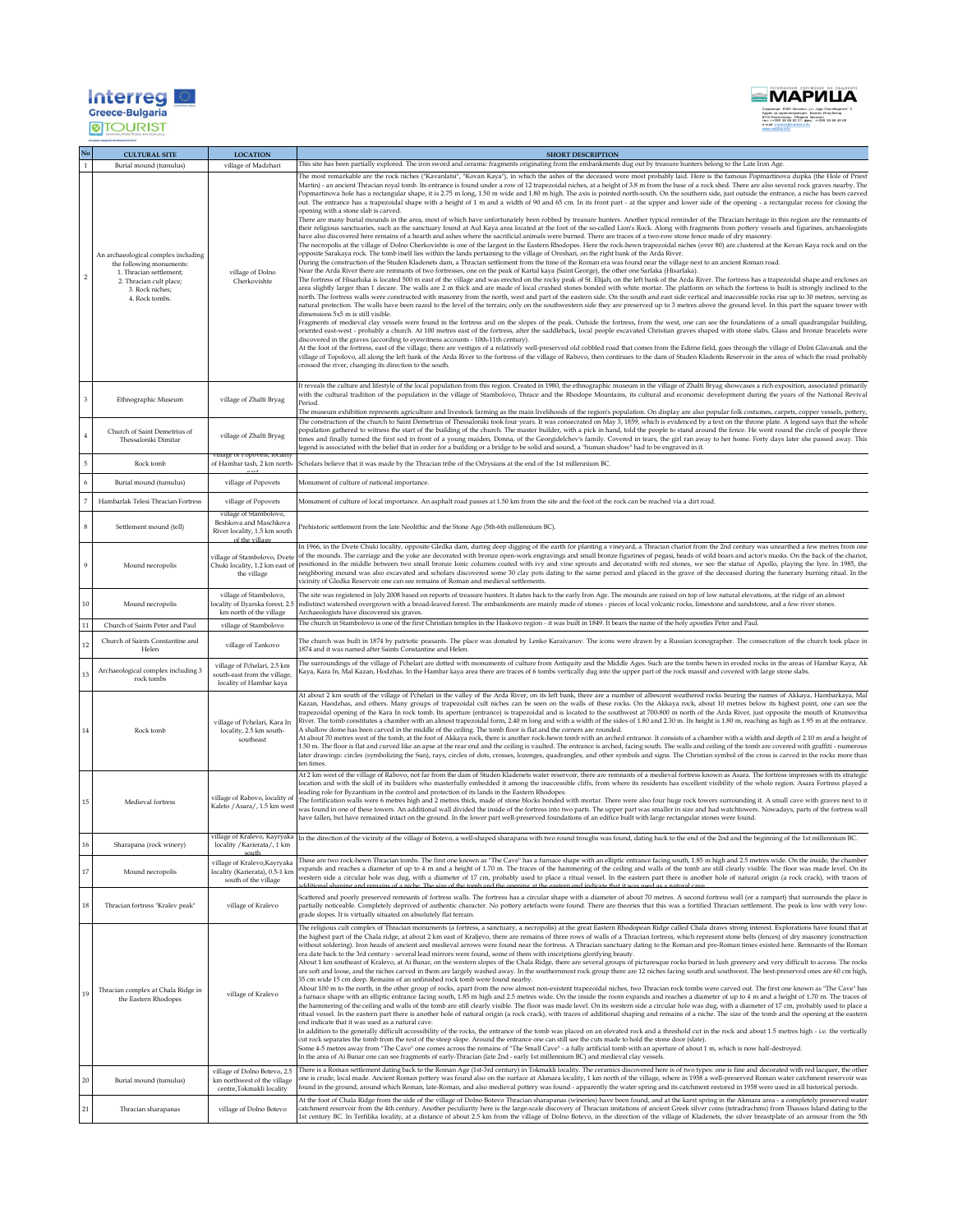| $22\,$          | Chala Late Roman and medieval<br>fortress                                   | Village of Golyam Izvor                                                  | The fortress is one of the major fortifications between Harmanliyiska River and Arda River, with remnants of fortress walls and household pottery from the Neolithic (5th millenium BC), the early<br>Iron Age (1st millenium BC), the Roman period(1st-4th century), the early-Byzantine period (5th-6th century) and the Middle Ages (9th-14th century). Part of the fortress walls were made of large<br>stone blocks, and others - of larger undressed stones bonded with white mortar.<br>Archeologists have found in the medieval iron heads of bows and arrows (9th to 14th century), as well as knives, interesting belt applications, friezes and buckles, fibulae, gold coins from the<br>period of Byzantine Emperor Andronikos II (1282-1328), a copper coin of Byzantine Emperor Michael IV (1034-1041), a ring with monograms and a few lead seals of Basilius Agapit, an 11th-<br>century patrician, Alexios I Komnenos, also from the 11th century, and Staffan Vatatzi, sebastos of the 12th-13th century. Other finds include coins from the 6th-7th century, ancient coins from                                                                                                                                                                                                                                                                                                                                                                                                                                                                                                                                                                                                                                                                                                                                                                                                                                                                                                                                                                                                                                                                                                                                                                                                                                                                                                                                                                                                                                                                                                                                                                                                                                                                                                                                                                                                                                                                                                                                                                                                                                                                                                                                                                                                                                                                                                                                                                                                                                                                                                                                                                                                                                 |
|-----------------|-----------------------------------------------------------------------------|--------------------------------------------------------------------------|------------------------------------------------------------------------------------------------------------------------------------------------------------------------------------------------------------------------------------------------------------------------------------------------------------------------------------------------------------------------------------------------------------------------------------------------------------------------------------------------------------------------------------------------------------------------------------------------------------------------------------------------------------------------------------------------------------------------------------------------------------------------------------------------------------------------------------------------------------------------------------------------------------------------------------------------------------------------------------------------------------------------------------------------------------------------------------------------------------------------------------------------------------------------------------------------------------------------------------------------------------------------------------------------------------------------------------------------------------------------------------------------------------------------------------------------------------------------------------------------------------------------------------------------------------------------------------------------------------------------------------------------------------------------------------------------------------------------------------------------------------------------------------------------------------------------------------------------------------------------------------------------------------------------------------------------------------------------------------------------------------------------------------------------------------------------------------------------------------------------------------------------------------------------------------------------------------------------------------------------------------------------------------------------------------------------------------------------------------------------------------------------------------------------------------------------------------------------------------------------------------------------------------------------------------------------------------------------------------------------------------------------------------------------------------------------------------------------------------------------------------------------------------------------------------------------------------------------------------------------------------------------------------------------------------------------------------------------------------------------------------------------------------------------------------------------------------------------------------------------------------------------------------------------------------------------------------------------------------------------------------------------------------------------------------------------------------------------------------------------------------------------------------------------------------------------------------------------------------------------------------------------------------------------------------------------------------------------------------------------------------------------------------------------------------------------------------------------------------|
| $\overline{23}$ | Demir Baba Türbe                                                            | village of Lyaskovets                                                    | The Demir Baba Türbe (an Ottoman tomb or mausoleum) is located in the area of the medieval settlement just below the medieval necropolis, next to a fountain regarded as a sacred spring. This<br>fact gives reason to assume that it was the successor of an earlier Christian consecrated ground.                                                                                                                                                                                                                                                                                                                                                                                                                                                                                                                                                                                                                                                                                                                                                                                                                                                                                                                                                                                                                                                                                                                                                                                                                                                                                                                                                                                                                                                                                                                                                                                                                                                                                                                                                                                                                                                                                                                                                                                                                                                                                                                                                                                                                                                                                                                                                                                                                                                                                                                                                                                                                                                                                                                                                                                                                                                                                                                                                                                                                                                                                                                                                                                                                                                                                                                                                                                                                                |
| $^{24}$         | Mound necropolis                                                            | .<br>Tuage or 1 sareva poiyana,<br>0.3 km east-northeast of the          | This is a poorly explored archaeological site dating back to Antiquity.                                                                                                                                                                                                                                                                                                                                                                                                                                                                                                                                                                                                                                                                                                                                                                                                                                                                                                                                                                                                                                                                                                                                                                                                                                                                                                                                                                                                                                                                                                                                                                                                                                                                                                                                                                                                                                                                                                                                                                                                                                                                                                                                                                                                                                                                                                                                                                                                                                                                                                                                                                                                                                                                                                                                                                                                                                                                                                                                                                                                                                                                                                                                                                                                                                                                                                                                                                                                                                                                                                                                                                                                                                                            |
| 25              | Church of Saint Elijah                                                      | village of Tsareva Polyana                                               | The church in the village of Tsareva Polyana was built in 1858. The Sultan's permission for the construction was obtained on condition that it should be erected in a low-lying place and within a<br>very short time. Therefore, the whole population took part in the construction. The legend says it was built on the foundations of an earlier church.                                                                                                                                                                                                                                                                                                                                                                                                                                                                                                                                                                                                                                                                                                                                                                                                                                                                                                                                                                                                                                                                                                                                                                                                                                                                                                                                                                                                                                                                                                                                                                                                                                                                                                                                                                                                                                                                                                                                                                                                                                                                                                                                                                                                                                                                                                                                                                                                                                                                                                                                                                                                                                                                                                                                                                                                                                                                                                                                                                                                                                                                                                                                                                                                                                                                                                                                                                        |
| 26              | Chapel of Saint George                                                      | village of Tsareva Polyana                                               | In the Gyorgidenya locality, on the road between the villages of Tsareva Polyana and Stambolovo, there is a healing spring and a chapel of Saint George. It is a four-walled stone structure built<br>above the spring with an earthen floor (460-360 cm) and an open porch to the west. On the eastern wall there is a semi-circular niche with a protruding ledge and a semicircular window above.<br>There is one small window with a rectangular shape on both the southern and northern wall. The entrance is at the western wall where there is also a rectangular window. The roof structure and<br>the porch are made of wood. There is no ceiling. Three steps lead to a large stone slab in front of the holy spring. A small hemispherical arched niche has been made at the spring, with a hole (90-60<br>cm) to the west. In each stone wall to the north, east and south there is a niche (30-35 cm). Until recently, there was also a stone cross here.                                                                                                                                                                                                                                                                                                                                                                                                                                                                                                                                                                                                                                                                                                                                                                                                                                                                                                                                                                                                                                                                                                                                                                                                                                                                                                                                                                                                                                                                                                                                                                                                                                                                                                                                                                                                                                                                                                                                                                                                                                                                                                                                                                                                                                                                                                                                                                                                                                                                                                                                                                                                                                                                                                                                                             |
| 27              | Chapel of the Holy Trinity                                                  | village of Zhalti Bryag                                                  | At the southeastern end of the village, under the two hills, is the Jazmichkata fountain. A legend says that, about 150 years ago, a girl named Bozhka Kavrakova had a vision in her dream on the<br>eve of Pentecost Monday. In her dream she saw a man who told her to go to Yamacha locality near the village, under the two rocky peaks, and to start digging with a hoe - water healing for the<br>eyes would gush out. The frightened girl did nothing but also told no one. The following year at the same time, the dream was repeated, but with words of warning: "If you do not tell anyone and<br>do nothing, you will go blind." The girl told Grandpa Gurko who went to the place, made a dig into the ground and water spouted out. He put up a small stone fountain and later a chapel was built<br>by the soldiers returning from the two Balkan wars. The chapel is erected above the healing spring. It consists of one room with icons and murals on the walls. Under it a domed well for the healing<br>water was built.<br>Its chapel feast is celebrated on the day of the Holy Spirit, marked on the fifty-first day after Easter. In the village of Zhulti Bryag the chapel is known as "Sta Truitsa". Every year an all-village fair is<br>organized at the healing spring, with a public prayer service and a kurban meal. People in need come all year round, not only from the village, but also from the entire region. They wash their eyes<br>and tie a thread from their garment to a bush in front of the entrance to the healing fountain.<br>After the 1960s this holy place was abandoned and left in neglect. The icons were plundered, the frescoes destroyed, and the walls pulled down.<br>In 1977, for a short time, the hunting company turned the chapel into a hut - with a fireplace, tables, chairs. In 2000, it was restored and renovated with funds donated by the locals. It was<br>consecrated on the day of the Holy Spirit. Not only residents from the village took part but also people from Zhalti Brayg living in Haskovo. Now the chapel and the place around it are maintained                                                                                                                                                                                                                                                                                                                                                                                                                                                                                                                                                                                                                                                                                                                                                                                                                                                                                                                                                                                                                                                                                                                                                                                                                                                                                                                                                                                                                                                                                                                                                                                          |
|                 | <b>NATURAL SITE</b>                                                         | <b>LOCATION</b>                                                          | <b>SHORT DESCRIPTION</b>                                                                                                                                                                                                                                                                                                                                                                                                                                                                                                                                                                                                                                                                                                                                                                                                                                                                                                                                                                                                                                                                                                                                                                                                                                                                                                                                                                                                                                                                                                                                                                                                                                                                                                                                                                                                                                                                                                                                                                                                                                                                                                                                                                                                                                                                                                                                                                                                                                                                                                                                                                                                                                                                                                                                                                                                                                                                                                                                                                                                                                                                                                                                                                                                                                                                                                                                                                                                                                                                                                                                                                                                                                                                                                           |
|                 | Studen Kladenets protected area                                             | village of Byal Kladenets,<br>village of Rabovo, village of<br>Svetoslav | This is a specially protected area accepted for inclusion in the European ecological network NATURA 2000. The area encompasses the Studen Kladenets water reservoir located in the rocky gorge<br>of the Arda river, surrounded by vertical cliffs, steep shores with scarce vegetation and adjacent mountain ridges. Part of the territory of Stambolovo municipality falls within the bounds of the<br>protected area. Its total area is 159,956 decares. This is one of the key places for the conservation of endangered bird species encountered in the Eastern Rhodopes.<br>The majority of the mountain slopes around Studen Kladenets reservoir are covered with mixed deciduous forests composed of the Oriental hornbeam (carpinus orientalis), the South European<br>flowering ash (Fraxinus ornus), the Hungarian oak (Quercus frainetto) and the Dalechamps oak (Quercus dalechampii). Less common in the area are the forests of Dalechamps oak only or those<br>mixed with the common hornbeam (Carpinus betulus). There are also quite a few places around the artificial lake covered with forests and shrubs of the Oriental hornbeam, Christ's thorn (Paliurus<br>spina-cristi) and the prickly juniper (Juniperus oxycedrus). Interesting are also the rock complexes occupying a significant part of the protected area. The view of the rock complexes alternating<br>with single rocks and stone-screes is breath-taking.<br>Scattered throughout the area are open spaces occupied by agricultural land and meadows overgrown with grassland, where species such as the yellow bluestem (Dichantium ischaemum) and the<br>bulbous bluegrass (Poa bulbosa) are predominant.<br>A total of 219 bird species have been registered in Studen Kladenets protected area. Of these, 91 are included in Bulgaria's Red Book. Of the species encountered there, 103 are of European<br>conservation importance and 12 are threatened by global extinction. The site covering areas around the Studen Kladenets reservoir is also of global importance as a representative area for the<br>Mediterranean region. Here one can observe 7 out of a total of 9 biome-restricted species found in Bulgaria. These are the the black-eared wheatear (Oenanthe hispanica), olive-tree warbler<br>(Hippolais olivetorum), a the subalpine warbler (Sylvia cantillans), the Sardinian warbler (Sylvia melanocephala), the rock nuthatch (Sitta neumayer), the masked shrike (Lanius nubicus), and the<br>black-headed bunting (Emberiza melanocephala).<br>The area of the dam is of utmost importance for the conservation of the habitats of 69 bird species breeding here and 21 species of migratory or wintering waterfowl.<br>The place is also unique with the fact that one of the only two colonies of griffon vultures in Bulgaria nests on the rocky shores of the lake. Also, the black vultures nesting in Dadia-Lefkimi-Soufli<br>Forest National Park in neighbouring Greece regularly come here, looking for food.<br>The area of Studen Kladenets reservoir is one of the most important habitats in Bulgaria of the species breeding here, such as the black stork (Ciconia nigra), the Egyptian vulture, the owl, the stone                                                                                                                                                                                                                                                                                                                                                                                                                                                                               |
|                 | Golemiyat Sipey (The Big Scree)<br>protected area                           | village of Byal Kladenets,<br>village of Rabovo                          | The Big Scree Protected Site is located on the northern shore of Studen Kladenets Reservoir and falls within the land pertaining to the villages ofRabovo and Byal Kladenets. It covers an area of<br>653.9 ha. It covers a hard-to-reach area of rugged terrain, located between the dam of Studen Kladenets Reservoirand Kachlubuyuk dere ravine. It includes remarkable rock complexes, screes,<br>shrubs and woods. It is due to be included in the Pan-European NATURA 2000 Protected Areas Network. The region is characterized by extremely high biodiversity and has been declared an<br>important ornithological site of world significance. Diverse vegetation, drought-loving (xerophilous) forests composed mainly of the Hungarian oak (Quercus frainetto), the pubescent oak<br>(Quercus pubescens) and the Austrian oak (Quercus cerris). The shrubbery is made of the Oriental hornbeam (Carpinus orientalis), Christ's thorn (Paliuros spina-christii), the prickly juniper<br>(Juniperus oxycedrus), the common hawthorn (Crataegus monogyna), and the dog rose (Rosa sp. div.) Large areas are occupied by drought-loving grasslands with a predominance of the yellow<br>bluestem (Dichantium ischaemum), the bulbous bluegrass (Poa bulbosa) and the perennial bunchgrass of the species Crysopogon gryllus.<br>The region has become an important ornithological site, which might also be included in the NATURA 2000 network in the future. The Big Scree Protected Area is one of the two most important<br>nesting sites of the griffon vulture (Gyps fulvos) in Bulgaria. Between 9 and 14 pairs out of a total of 30 pairs of griffon vulchers in the country nest here. Qualified specialists take care of the<br>nourishment of the vultures and the protection of the newly-hatched birds. The observation of vultures in natural conditions is attractive for lovers of ornithological diversity.<br>The presence of a total of about 87 species of birds makes the area particularly rich and appealing for nature lovers. Of these, 38 species have an unfavourable conservation status in Europe. Of the<br>species included in Bulgaria's Red Book, here is the nesting site of between 6 and 9 pairs of the black stork (Cicinia nigra), 1-2 pairs of the golden eagle (Aquila chrysaetos), 3-4 pairs of the Egyptian<br>vulture (Neophron percnopterus), the short-toed snake eagle (Circaetus gallicus), the booted eagle (Aquila pennata) and the common pern (Pernis apivorus). Other species in the area include the<br>booted eagle, the lesser spotted eagle (Aquila pomarina) and the black kite (Milvus migrans).<br>One can also find here Bulgaria's only colony of the grey heron (Ardea cinerea) located on rocks. Interestingly, this region is also a nesting site of 7 of the 9 biome-restricted bird species encountered<br>in Bulgaria typical for the Mediterranean zone: black-eared wheatear (Oenanthe hispanica), olive-tree warbler (Hippolais olivetorum), Sardinian warbler (Sylvia melanocephala), subalpine warbler<br>(S. cantillans), masked shrike (Lanius nubicus), the rock nuthatch (Sitta neumayer), the black-headed bunting (Emberiza melanocephala), and other rare birds. Under a conservation and regulated<br>use status are a considerable number of wildlife species which are listed in the Appendices of Bulgaria's Biodiversity Act.                                                                                                                                                                                                                                                                                                             |
|                 | Habitat of Astracantha thracica<br>(protected area)                         | village of Vodentsi                                                      | Habitat of Astracantha thracica.                                                                                                                                                                                                                                                                                                                                                                                                                                                                                                                                                                                                                                                                                                                                                                                                                                                                                                                                                                                                                                                                                                                                                                                                                                                                                                                                                                                                                                                                                                                                                                                                                                                                                                                                                                                                                                                                                                                                                                                                                                                                                                                                                                                                                                                                                                                                                                                                                                                                                                                                                                                                                                                                                                                                                                                                                                                                                                                                                                                                                                                                                                                                                                                                                                                                                                                                                                                                                                                                                                                                                                                                                                                                                                   |
|                 | Habitat of the Orpheus flower<br>(Haberlea Rhodopensis) (protected<br>area) | village of Rabovo, locality of<br>Sheytan Kyupris                        | Habitat of the Orpheus flower.                                                                                                                                                                                                                                                                                                                                                                                                                                                                                                                                                                                                                                                                                                                                                                                                                                                                                                                                                                                                                                                                                                                                                                                                                                                                                                                                                                                                                                                                                                                                                                                                                                                                                                                                                                                                                                                                                                                                                                                                                                                                                                                                                                                                                                                                                                                                                                                                                                                                                                                                                                                                                                                                                                                                                                                                                                                                                                                                                                                                                                                                                                                                                                                                                                                                                                                                                                                                                                                                                                                                                                                                                                                                                                     |
|                 | The Devil's Bridge<br>Protected area                                        | village of Rabovo                                                        | The protected area is located in the vicinity of the village of Rabovo, Stambolovo municipality. Other natural landmarks such as this one in Bulgaria include typical or remarkable sites of inanimate<br>nature, such as rock formations, earth pyramids, caves, ponors, waterfalls, deposits of fossils and minerals, sand dunes and others.                                                                                                                                                                                                                                                                                                                                                                                                                                                                                                                                                                                                                                                                                                                                                                                                                                                                                                                                                                                                                                                                                                                                                                                                                                                                                                                                                                                                                                                                                                                                                                                                                                                                                                                                                                                                                                                                                                                                                                                                                                                                                                                                                                                                                                                                                                                                                                                                                                                                                                                                                                                                                                                                                                                                                                                                                                                                                                                                                                                                                                                                                                                                                                                                                                                                                                                                                                                     |
|                 | Eastern Rhodopes                                                            |                                                                          | mbolovo Municipality falls into the Eastern Rhodopes Protected Area, proposed to be declared part of the European ecological network NATURA 2000.This is an area<br>declared a protected zone under the EU Directive on the Conservation of Natural Habitats and of Wild Fauna and Flora, or, as is briefly known, the Habitats Directive. This protected area<br>encompasses most of the Eastern Rhodopes. It spreads over 2,173,530 decares. The two highest ridges in the Eastern Rhodope Mountain fall within its boundaries - Gumyurdzhinski Snezhnik with<br>a height of 1,463 m above sea level and Maglenik ridge with a height of 1,266 m.<br>Within the protected area there are pristine forests of the Balkan endemic species European ash (Fraxinus excelsior) still untouched by human hand. The zone is also important for the conservation<br>of several types of riparian forests composed of the alder, the Oriental plane, the white poplar and willow trees.<br>Other important habitats are those of mixed-oak forests. They are composed of the Austrian oak (Quercus cerris), the Hungarian oak (Quercus frainetto), and the pubescent oak (Quercus<br>pubescens). Here they occupy a considerable area.<br>The Eastern Rhodopes protected area is one of the four zones in Bulgaria, on the territory of which grows the endemic Bulgarian fir tree, also known as Tsar Boris's fir (Abies borisii-regis).<br>It is also the most important zone for the conservation of the populations of the two tortoise species occurring in Bulgaria. These are the spur-thighed tortoise (Testudo graeca) and Hermann's<br>tortoise (Testudo hermanni).<br>In the past, both species were widespread. Today, however, they are threatened with extinction worldwide and are included on the Red List of the International Union for Conservation of Nature<br>(IUCN).<br>Both species are of priority for conservation according to a number of international conservation documents:<br>The Berne Convention on the Conservation of European Wildlife and Natural Habitats<br>The Convention on International Trade in Endangered Species of Wild Fauna and Flora<br>The European Union Directive on the Conservation of Natural Habitats and Wild Fauna and Flora<br>In Bulgarian legislation, tortoises fall under the protection of the Biodiversity Act, according to which offenders are punished with a fine of up to BGN 10,000 and compensation for each killed<br>specimen, and under also the Penal Code of the Republic of Bulgaria, according to which poachers are punished with a fine of up to BGN 5,000, imprisonment of up to 5 years and payment of<br>compensation for each destroyed specimen.<br>Regarding the reptiles encountered here, interesting are also the habitats of the western Caspian turtle (Mauremys rivulata). The place is of utmost importance for its conservation. In the water<br>basins in the area one can observe also the other freshwater turtle species - the European pond turtle (Emys orbicularis). Of the 30 species of bats occurring in Bulgaria, 19 have been registered in<br>the Eastern Rhodopes protected area. The caves along the valley of Arda River and near the village of Ribino provide shelter to tens of thousands of these flying mammals. Among them are the<br>species included on the World Red List, namely Mehely's horseshoe bat (Rhinolophus mehelyi), Blasius's horseshoe bat (Rhinolophus blasii), the greater horseshoe bat (Rhinolophus<br>ferrumequinum), the lesser horseshoe bat (Rhinolophus hipposideros), the long-fingered bat (Myotis capaccinii), the greater mouse-eared bat (Myotis myotis) and Geoffroy's bat (Myotis |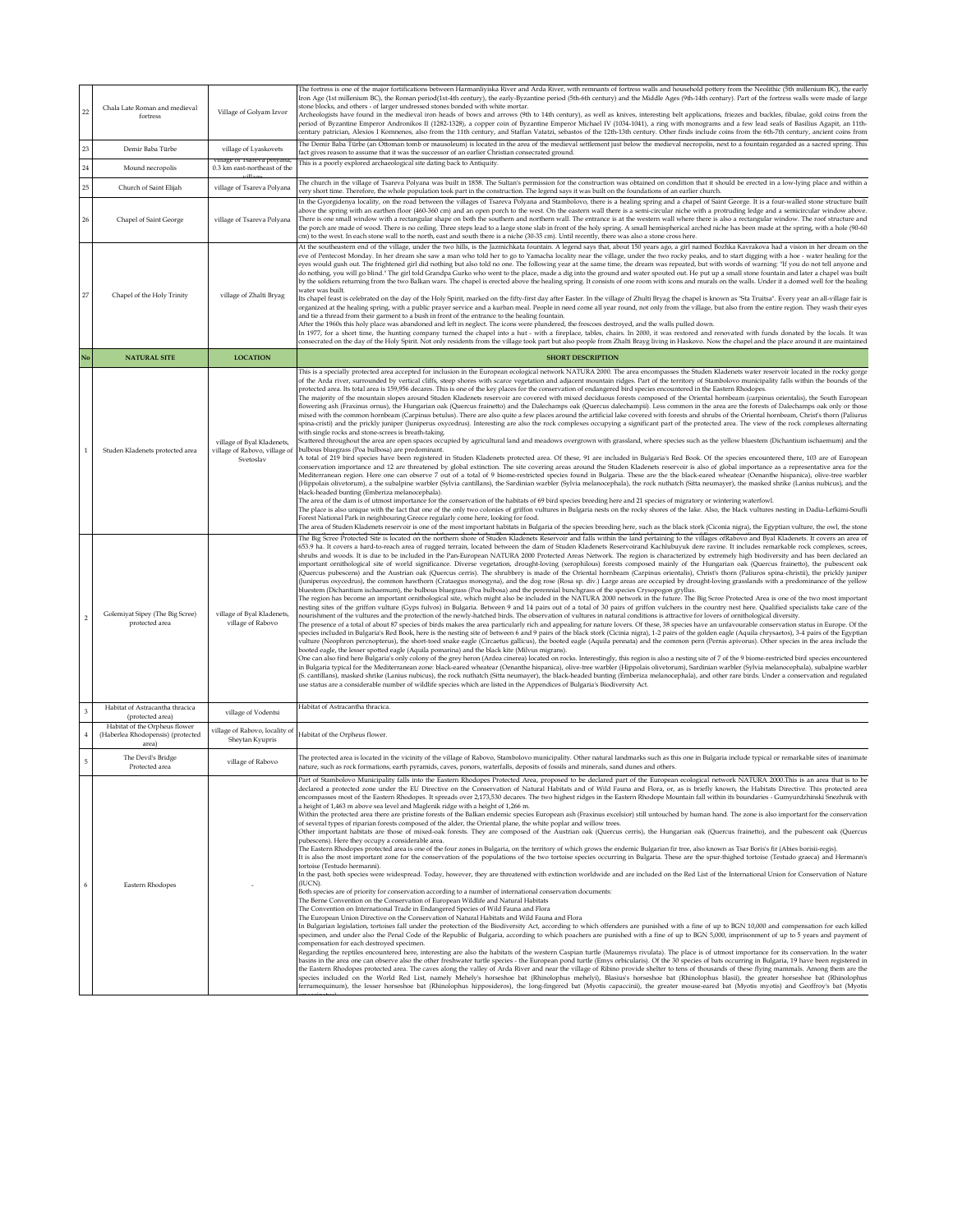This document has been created within the framewords the Friend Commetion and development of natural and comment particle and results and results and digital to be including the District Commet From the Comment From the Co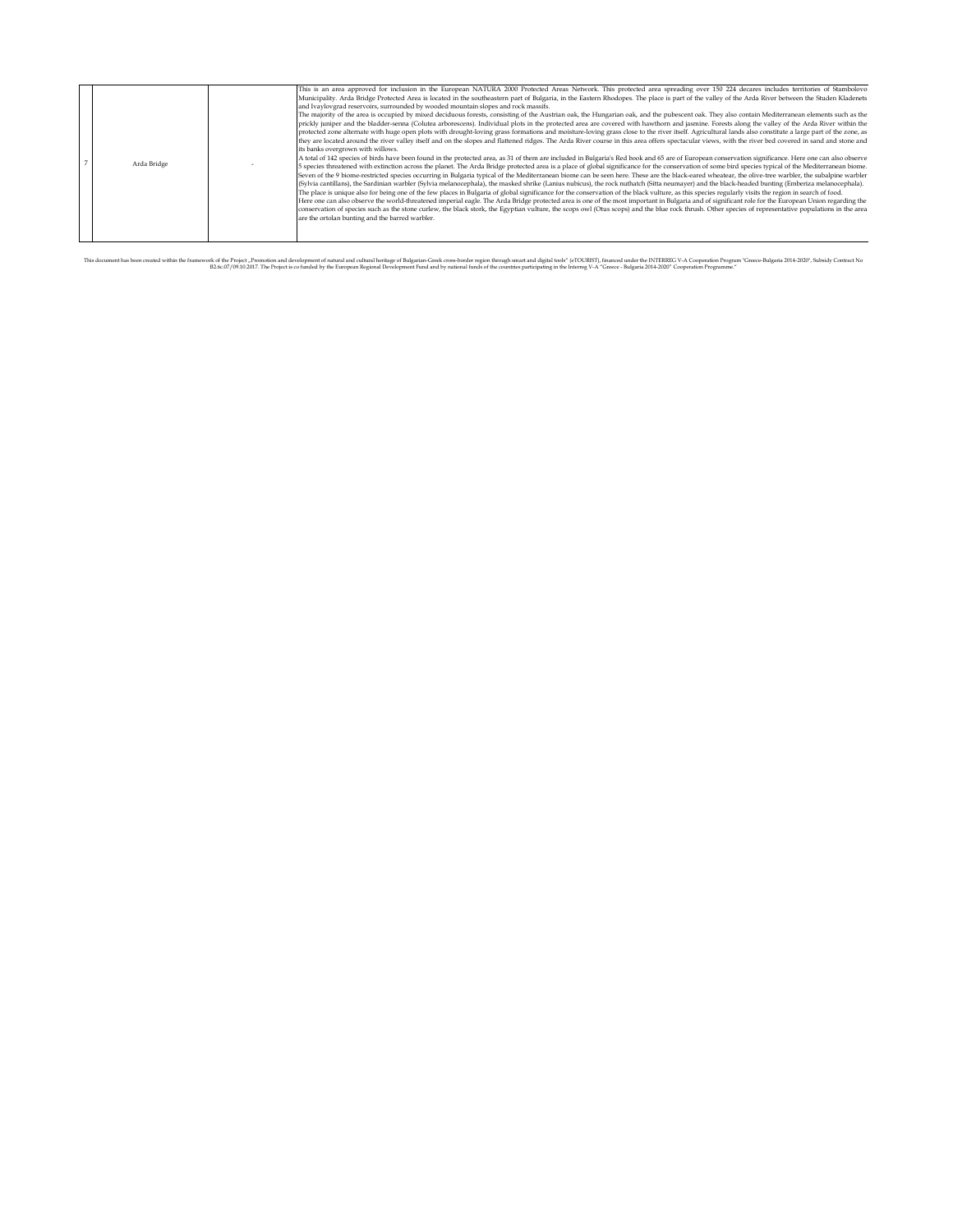| <b>Interre</b><br><b>Greece-Bulgaria</b> |  |
|------------------------------------------|--|
|                                          |  |



|                | <b>Greece-Bulgaria</b><br><b>ØTOURIST</b>                      |                                                                                                                                                                                                    |                                                                                                                                                                                                                                                                                                                                                                                                                                                                                                                                                                                                                                                                                                                                                                                                                                                                                                                                                                                                                                                                                                                                                                                                                                                                                                                                                                                                                                                                                                                                                                                                                                                                                                                                                                                                                                                                                                                                                                                                                                                                                                                                                                                                                                                                                                                                                                                                                                                                                                                                                                                                                                                                                                                                                                                                                                                                            |
|----------------|----------------------------------------------------------------|----------------------------------------------------------------------------------------------------------------------------------------------------------------------------------------------------|----------------------------------------------------------------------------------------------------------------------------------------------------------------------------------------------------------------------------------------------------------------------------------------------------------------------------------------------------------------------------------------------------------------------------------------------------------------------------------------------------------------------------------------------------------------------------------------------------------------------------------------------------------------------------------------------------------------------------------------------------------------------------------------------------------------------------------------------------------------------------------------------------------------------------------------------------------------------------------------------------------------------------------------------------------------------------------------------------------------------------------------------------------------------------------------------------------------------------------------------------------------------------------------------------------------------------------------------------------------------------------------------------------------------------------------------------------------------------------------------------------------------------------------------------------------------------------------------------------------------------------------------------------------------------------------------------------------------------------------------------------------------------------------------------------------------------------------------------------------------------------------------------------------------------------------------------------------------------------------------------------------------------------------------------------------------------------------------------------------------------------------------------------------------------------------------------------------------------------------------------------------------------------------------------------------------------------------------------------------------------------------------------------------------------------------------------------------------------------------------------------------------------------------------------------------------------------------------------------------------------------------------------------------------------------------------------------------------------------------------------------------------------------------------------------------------------------------------------------------------------|
|                | <b>CULTURAL SITE</b>                                           | <b>LOCATION</b>                                                                                                                                                                                    | <b>SHORT DESCRIPTION</b>                                                                                                                                                                                                                                                                                                                                                                                                                                                                                                                                                                                                                                                                                                                                                                                                                                                                                                                                                                                                                                                                                                                                                                                                                                                                                                                                                                                                                                                                                                                                                                                                                                                                                                                                                                                                                                                                                                                                                                                                                                                                                                                                                                                                                                                                                                                                                                                                                                                                                                                                                                                                                                                                                                                                                                                                                                                   |
| $1\,$          | Municipal Historical Museum                                    | town of Topolovgrad                                                                                                                                                                                | A museum collection existed in Topolovgrad already in the 1930s. It was founded by the Topolovgrad-based Scientific and Archaeological<br>Society "Dolmen" which ceased its existence in 1943<br>In 1970, another museum collection was set up in the local community centre, which in 1982 was moved to its current building - one of the<br>most beautiful in the town. It came into existence in the early 20th century by as the home of the rich local family of Vlaikidis (currently<br>emigrants in Thessaloniki, Greece). After the deportation of the Greeks from the region in the period of 1923-1926, the building hosted the<br>representative body of the Bulgarian Agricultural and Cooperative Bank and of the Bulgarian National Bank.<br>The modern museum exhibition is displayed on two floors and showcases valuable objects, documents and photographs, testifying to the<br>historical development of the area. The region's history from ancient times to the present day is presented on the upper floor. The lower floor<br>features an ethnographic collection.                                                                                                                                                                                                                                                                                                                                                                                                                                                                                                                                                                                                                                                                                                                                                                                                                                                                                                                                                                                                                                                                                                                                                                                                                                                                                                                                                                                                                                                                                                                                                                                                                                                                                                                                                                                 |
| $\sqrt{2}$     | Church of the Holy Theotokos,<br>Memorial to Christ the Savior | town of Topolovgrad, central urban area                                                                                                                                                            | It is the largest and most imposing Eastern Orthodox church in the area. The present-day church rises on a place where an Orthodox chapel<br>existed as early as the 18th century. With the permission of the Turkish authorities, in 1800 the inhabitants of Kavakli (Topolovgrad's former<br>name) built a larger church to satisfy their religious needs. The old church was dug a few metres into the ground. In 1934, the church board<br>together with the municipal council and the local citizen decided to build a new church, larger and more beautiful, in the place of the old<br>one. Under the leadership of Father Yani Pophristov and the master builder Bozhin Penchev, within two years 1936-1937 the church was<br>built, covered, plastered inside and furnished so that public worship could be carried out. The Church of the Holy Theotokos was also the<br>place where the well-respected priest throughout the region, Father Yani Pophristov, served the liturgies from 1934 till 1987. After his death<br>in 1987, Father Ivan Yanchev Mihalev, a vicar of the diocese, was appointed as the church priest. Under his leadership, the church was<br>renovated, a fence was built, and a yard with a fountain was created. The impressive interior of the church is mainly due to the beautiful<br>carved iconostasis (made in 1966 by Petar Kushlev and local carpenters) and the walls richly painted with icons (the work of Angel Malyaev<br>and Toma Popyanchev). In recent years, local artists and craftsmen restored the murals and made a new wood-carved bishop's throne.                                                                                                                                                                                                                                                                                                                                                                                                                                                                                                                                                                                                                                                                                                                                                                                                                                                                                                                                                                                                                                                                                                                                                                                                                                                              |
| $\overline{3}$ | Monastery of the Holy Trinity                                  | 12 km southeast of the town of Topolovgrad 4 km from the<br>village of Mramor and 6 km from the village of Ustrem<br>(deviation of 1,5 km from the road from Topolovgrad to<br>village of Ustrem)  | Active female monastic community - one of the largest spiritual centres in this part of the country. It is believed that a monastery emerged<br>here as early as the 14th century at the time of Tsar Ivan Alexander under the name of the Holy Apostles Peter and Paul. It was probably<br>devastated in 1373 by the Turkish hordes invading from the north led by Timurtash Bey. It was restored again in the 17th century. The<br>monastery's history is closely related to the hajduk movement (rebel movement for freedom), for this reason it is still known as the<br>"Haidushki Monastery". Legendary rebel leaders took refuge behind the monastery doors such as Valchan Voivoda, Indzhe Voivoda, Kara<br>Kolju, Hristo Voivoda, Dagli Stoyan, Kara Dobri, Garabchi Georgi and others. After he withdrew from the life of a hajduk in 1812, Hristo<br>Voivoda took the holy orders and was appointed abbot of the monastery with the monastic name Hrisant. He carried out a large-scale<br>construction work for the renovation of the holy cloister. In 1818, due to the widespread plague epidemic, many people from the area found<br>shelter and salvation in the monastery quarters. As a token of gratitude, they donated a lot of funds which were used to make new buildings<br>(the barn, the refectory and the lower rooms of the monastery). In 1870, in connection with religious struggles, the monastery began to be<br>governed by Greek clerics and by the Greek bishop from Edirne. This led to a strong reaction of the Bulgarian population from the Sakar<br>Mountain, which resulted in a struggle for reclaiming the monastery as a Bulgarian spiritual centre. This struggle reached a successful result<br>in 1898 when the monastery was transferred to the authority of the Sliven Diocese. In 1909, the monastery was transformed into a female<br>convent and about 50 nuns from Saint Theodore the Studite Monastery (close to present-day village of Studena) settled there. Today it is<br>inhabited by only two nuns and several workers. A central place in today's monastery complex is occupied by the Holy Trinity Church built<br>in 1836. It rises on the place of the old monastery church of the Holy Apostles Peter and Paul which was embedded in the new construction.<br>The new iconostasis was also made using the earlier one as a basis. The church of the Holy Trinity is a three-nave, one-apse stone basilica<br>without a dome. Its size (12m X 18m) makes it one of the most spacious monastery churches in Bulgaria. Its architectural design and<br>construction are characterized by simple and pure forms. Eight cylindrical columns via arches support the wooden vault, the walls are<br>smoothly plastered, without frescoes. The icons in the church date back to the 18th, 19th and 20th century. |
| $\overline{4}$ | Rock church                                                    | The church is located 500 m above the Holy Trinity<br>Monastery. It is located on the northern slope of a limestone<br>plateau that starts from the monastery itself and rises steeply<br>upwards. | Consisting of cave of irregular shape and numerous hollows and niches on the walls and vaults, the old church was used for religious<br>worship in the 10th century. Its approximate dimensions are 8m x 6m. The church was not further shaped as the natural outlines of the rocks<br>were preserved and the images in almost all the niches and planes were painted directly on the bare stone. Images of saints and, in some<br>places, Greek inscriptions can be seen in the vaults and tall niches. Unfortunately, as a result of penetrating water and erosion, many images<br>and inscriptions are now barely visible and only a small part is well-preserved. Among them are the three images of saints on one of the<br>vaults. The image of Saint Parascheva is located in the middle and on the right - of a young saint. These two images are the best-preserved in<br>artistic terms. To the right of them, under a different gradient, there is an image of Virgin Mary depicted half-length, called Theotokos<br>Oranta (Praying). The image of Archangel Michael is located at the top to the right, against the cave entrance. All images are made with a<br>prush, with ochre, in one tone, in some places denser and in other places lighter and transparent (eg. the halos surrounding the heads of the<br>saints). With careful viewing, traces of other images (only faces and figures, no Biblical scenes) can be found. Many hypotheses exist about<br>the history and fate of the Old Church. Perhaps the cave had been inhabited since ancient times, and also during the earliest Christianity,<br>similar to the monastic cells of Aladzha cave monastery in Northeastern Bulgaria. Water was dripping down like falling tears from the<br>vaults of the church, as in the past it was considered to be holy and healing. During the great Christian feasts of the Ascension of Christ,<br>Saint George's Day, the Day of the Holy Trinity, and of the Holy Apostles Peter and Paul people from near and far would come here to wash<br>their sick bodies and pray for healing.                                                                                                                                                                                                                                                                                                                                                                                                                                                                                                                                                                                                                                                                                                                                                                |
| 5              | Paleocastro Thracian Religious Complex and Fortress            | town of Topolovgrad, 3 km west                                                                                                                                                                     | An interesting cult object of Thracian times of regional and national significance. It is located on Paleocastro Peak which offers good<br>visibility in all directions and which is naturally protected from the south by a steep slope and vertical rocks up to 14 m high. This good<br>strategic location was not overlooked by the ancient Thracians. They built a sanctuary here and later added a fortress and a settlement. On<br>the rocks of the two adjacent peaks and at their foot there are over 150 concave and convex circles resembling the sun disk. It is assumed<br>that the rock sanctuary of the sun existed from the 10th to the 5th century BC. The fortress itself resembles the shape of a spear pointed to the<br>southeast. From the east, north and west, the fortress was protected by a high and solid wall, about 350 m long. The crags on the south side<br>were also connected with a fortification wall. The stone masonry of the wall was bonded with mortar. On the north wall of the fortress,<br>which was most accessible for attack, two defensive towers were built. One was in the northwest corner of the fortress, where the gate stood,<br>and the other at the northeast end. The internal part of the fortress was 200 m long and 20 to 60 m wide. To the north of the fortress<br>archaeologists have found the remains of a large settlement - foundations of buildings, ceramic fragments, construction materials, blades of<br>arrows and spears, accoutrements, everyday objects and ornamentation, bronze coins from Mesembria, of Alexander III of Macedon, and<br>others. Discovered were also ancient Roman coins of Septimius Severus, Julia Domna, Caracalla, Philip the Arab, Gordian III, Severus<br>Alexander, Maximinus Daza, Diocletian, Geta, Marcus Aurelius, etc. Other finds include Early Byzantine coins of Theodosius II, Anastasius<br>I, Justinian I, and the latest ones date to the time of Manuel I Komnenos (1143-1180) - cup-shaped copper coins. In terms of the coins found<br>here the earliest of which date to the 5th century BC and the latest to the 12th century, it can be concluded that this settlement was bustling<br>with life for about 1,600 years. Originally built by the Thracians, the fortress was used by the Romans, Byzantines and Bulgarians. Perhaps it<br>was conquered and destroyed during the invasions of the Cumans and Pechenegs in the 13th century.                                                                                                                                                                                                                                                                                                                                                                                                       |
| 6              | Remains of Vishegrad fortress                                  | town of Topolovgrad, 6-7 km south                                                                                                                                                                  | The fortress of Vishegrad (or Paparimsko Kale) is located on the highest peak of Sakar Mountain, at 10.28 km southwest in a straight line<br>from the centre of the town of Topolovgrad. The fortress is accessible via an asphalt road starting from the main road between Topolovgrad                                                                                                                                                                                                                                                                                                                                                                                                                                                                                                                                                                                                                                                                                                                                                                                                                                                                                                                                                                                                                                                                                                                                                                                                                                                                                                                                                                                                                                                                                                                                                                                                                                                                                                                                                                                                                                                                                                                                                                                                                                                                                                                                                                                                                                                                                                                                                                                                                                                                                                                                                                                    |
| $\overline{7}$ | Dolmens (two-chamber) and Megalithic circle - remains          | village of Bulgarska Poliana, Slavova Koria locality, 5.5 km<br>east-northeast and Mangara locality                                                                                                | The megalithic circle is located near Topolovgrad in the Sakar Mountain. Scientists suggest this was a Thracian tomb. It is believed to date<br>back to the Bronze Age. The stone slabs have a thickness of 25-40 cm and were only roughly worked. Today, the megalithic circle is half-                                                                                                                                                                                                                                                                                                                                                                                                                                                                                                                                                                                                                                                                                                                                                                                                                                                                                                                                                                                                                                                                                                                                                                                                                                                                                                                                                                                                                                                                                                                                                                                                                                                                                                                                                                                                                                                                                                                                                                                                                                                                                                                                                                                                                                                                                                                                                                                                                                                                                                                                                                                   |
| 8              | Fortified ruler's house from the Hellenistic era               | village of Knyazhevo, Tatar Masha locality                                                                                                                                                         | Tatar Masha is an area in South Bulgaria located in close proximity to the village of Knyazhevo, Topolovgrad Municipality, Haskovo district.<br>There is a hypothesis that this was the site of the ancient Thracian city Drongilon. Centuries ago, on top of the natural elevation in Tatar<br>Masha, in the vicinity of the present-day village of Knyazhevo, there was a palace that was later burnt down, proof of which are the<br>discovered charred wooden beams. Recent archaeological excavations led by Daniela Agre uncovered artefacts indicating that probably<br>important guests and delegations were received here and political, business and commercial contracts were concluded. Archaeologists also<br>have evidence of the existence of a tower on the eastern side, whose foundations were 6.20 x 6.20m in size.<br>The ancient builders took advantage of the natural protection of the hill and erected the residence on its crest. Its foundations are made of<br>large worked stones, on which adobe walls were erected, some of them 2.40 m thick. Archaeologists were surprised to find a deep and wide<br>ditch just outside the fortification wall. Also, a large double defensive wall was found on the west side of the palace. The latest coins found<br>on the site are of Antiochus II from the middle of the 3rd century, and the earliest ones date to the third quarter of the 4th century BC<br>Archaeologists have also found a large amount of Greek pottery consisting of plates for serving fish, wine-drinking vessels and many<br>amphorae carrying the seal of their manufacturer.                                                                                                                                                                                                                                                                                                                                                                                                                                                                                                                                                                                                                                                                                                                                                                                                                                                                                                                                                                                                                                                                                                                                                                                                                                           |
| $\overline{9}$ | Dolmen (two-chamber)                                           | The dolmen is located about 3 km south of the village of<br>Sakartsi amidst an oak forest. There are many springs and<br>beautiful places for rest in the area.                                    | A two-chamber dolmen with a well-preserved rear chamber. Only a small part of the front chamber has been preserved. The dolmen is<br>oriented along its longitudinal axis north-south, with an entrance from the south. The dimensions of the rear chamber are: width and length<br>2m x 2m; height 1.5m; aperture 0.60m x 0.40m.<br>Nearby one can visit the localities of Redenite kamani, Garvanov kamak, Mangara, the Big River.                                                                                                                                                                                                                                                                                                                                                                                                                                                                                                                                                                                                                                                                                                                                                                                                                                                                                                                                                                                                                                                                                                                                                                                                                                                                                                                                                                                                                                                                                                                                                                                                                                                                                                                                                                                                                                                                                                                                                                                                                                                                                                                                                                                                                                                                                                                                                                                                                                       |
| 10             | Dolmen (two-chamber)                                           | It is located about 3 km south of the village of Sakartsi on a<br>meadow in a thin oak forest.                                                                                                     | Two-chamber half-ruined dolmen. The front chamber is largely destroyed. The capstone of the structure is missing. The entrance of the<br>dolmen is from the south.<br>From here one can go to the localities of Garvanov Kamak, Haidut Bunar, Sedemte Gabara, Bogovets.                                                                                                                                                                                                                                                                                                                                                                                                                                                                                                                                                                                                                                                                                                                                                                                                                                                                                                                                                                                                                                                                                                                                                                                                                                                                                                                                                                                                                                                                                                                                                                                                                                                                                                                                                                                                                                                                                                                                                                                                                                                                                                                                                                                                                                                                                                                                                                                                                                                                                                                                                                                                    |
| 11             | Dolmen (two-chamber) - remains                                 | 4 km southeast of the village of Sakartsi                                                                                                                                                          | A two-chamber dolmen with a dromos, practically without a façade and mound. Finely worked slabs. Roofless, the capstone is missing.                                                                                                                                                                                                                                                                                                                                                                                                                                                                                                                                                                                                                                                                                                                                                                                                                                                                                                                                                                                                                                                                                                                                                                                                                                                                                                                                                                                                                                                                                                                                                                                                                                                                                                                                                                                                                                                                                                                                                                                                                                                                                                                                                                                                                                                                                                                                                                                                                                                                                                                                                                                                                                                                                                                                        |
| 12             | Dolmen (two-chamber)                                           | village of Sakartsi, Yugakov Igrek locality, 3 km south                                                                                                                                            | A two-chamber half-destroyed dolmen. The front chamber is largely destroyed. The entire roof of the structure is missing. The entrance of<br>he dolmen faces south.                                                                                                                                                                                                                                                                                                                                                                                                                                                                                                                                                                                                                                                                                                                                                                                                                                                                                                                                                                                                                                                                                                                                                                                                                                                                                                                                                                                                                                                                                                                                                                                                                                                                                                                                                                                                                                                                                                                                                                                                                                                                                                                                                                                                                                                                                                                                                                                                                                                                                                                                                                                                                                                                                                        |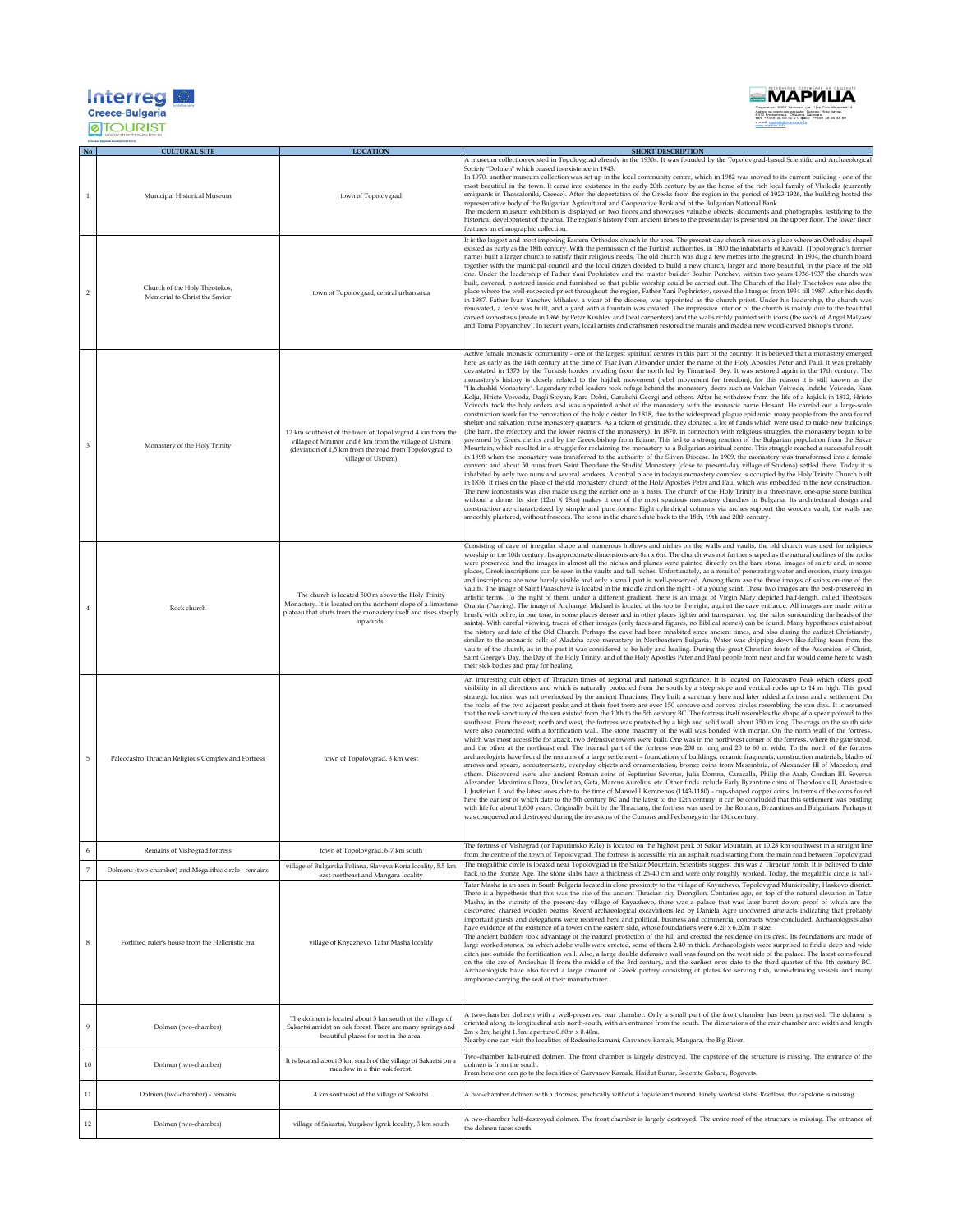| 13             | Kamenna mogila (Stone Mound) rock sanctuary                            | 3 km south of the village of Hlyabovo. It lies on the ridge<br>which separates the catchment areas of the Sokolitsa and<br>Sinapovska rivers. It offers good visibility to the north and to<br>the central ridge of Sakar Mountain.           | The sanctuary is situated 9 km southwest of Topolovgrad and The site is still little-known and poorly explored, yet a fascinating place to visit. It is believed that an ancient sanctuary existed on the summit<br>called Kamenna Mogila (Stone Mound). Close to the sanctuary a large number of Thracian, Macedonian, Celtic and Roman coins and<br>ragments of household pottery have been found. Close by are also some of the well-known dolmens - Byalata Treva (the White Grass),<br>Evdzhika, Kraleva Saya and others. The peak constitutes an enormous stone mass of chaotically scattered, peculiar-shaped granite blocks.<br>Some of them have carved signs that have remained unexplored to this day.                                                                        |
|----------------|------------------------------------------------------------------------|-----------------------------------------------------------------------------------------------------------------------------------------------------------------------------------------------------------------------------------------------|------------------------------------------------------------------------------------------------------------------------------------------------------------------------------------------------------------------------------------------------------------------------------------------------------------------------------------------------------------------------------------------------------------------------------------------------------------------------------------------------------------------------------------------------------------------------------------------------------------------------------------------------------------------------------------------------------------------------------------------------------------------------------------------|
| $14\,$         | Two-chamber dolmen - remains                                           | 4.5 km south of the village of Hlyabovo, Byalata Treva locality                                                                                                                                                                               | The so-called Royal Dolmen lies in the locality of Byalata Treva, a few kilometres south of the village of Hlyabovo. They are part of an<br>ancient Thracian necropolis. These dolmens are the first representatives of the monumental tomb architecture in the Bulgarian lands. The<br>ancient Thracians used to lay the bodies of the dead inside them. Similar burial facilities were used in these lands during the period between<br>the 12th and 14th century BC. The dolmen is situated among a beautiful oak forest, 4 km south of the village of Hlyabovo, and 9 km<br>southwest of the town of Topolovgrad. Nearby is the Karamanovo Dam and the Kamenna Mogila (Stone Mound) locality believed to have<br>hoon the site of a rock sanctuary                                   |
| 15             | Dolmen (two-chamber)                                                   | village of Hlyabovo, locality of Mangara, land plot No 151002<br>according to the Map of Restored Properties                                                                                                                                  | A two-chamber dolmen. The front chamber is almost shattered. The capstone of the rear chamber has fallen outside of the structure.<br>Dimensions: front chamber $1.30 \times 1.70 \times 1.80$ m and apertures $0.65 \times 0.50$ m. On its longitudinal axis the dolmen is oriented north-south with<br>an entrance from the south.                                                                                                                                                                                                                                                                                                                                                                                                                                                     |
| 16             | Dolmen (two-chamber)                                                   | In the vicinity of village of Hlyabovo. Situated on the road<br>from Topolovgrad to Harmanli, about 3 km southwest of<br>village of Hlyabovo, at 200 m from the road leading to the<br>village of Bulgarska Poliana (Nachovi Chairi locality) | Well-preserved two-chamber dolmen. Its eastern part is partially destroyed. Dimensions - front chamber: length and width 1.40 x 1.40 m;<br>height of 1.25 m; rear chamber: length 2 m, width 1.40 m, height 1.50 m; openings: 0.55 - 0.65 m. It is oriented along its longitudinal axis in a<br>north-south direction with an entrance from the south.                                                                                                                                                                                                                                                                                                                                                                                                                                   |
| 17             | Dolmen (two-chamber)                                                   | 2 km southwest of village of Hlyabovo, situated in an almond<br>garden, near Sokolitsa River (Gaidarova Cave locality)                                                                                                                        | A comparatively well-preserved two-chamber dolmen. Missing are only the capstones that have been knocked down inside the dolmen.<br>Around it there are large standing stones dug in the ground - the crepis.                                                                                                                                                                                                                                                                                                                                                                                                                                                                                                                                                                            |
| 18             | Dolmen (group)                                                         | 1.0 - 1.5 km south of village of Hlyabovo among mixed<br>deciduous forest (Evdzhika locality)                                                                                                                                                 | A rock-hewn dolmen stuck into the ground - the dolmen has been hewn into a monolithic rock slab measuring 1.40 x 1.40m. Inside it there<br>are numerous artificially carved holes, probably for decoration.<br>One-chamber dolmen with the two short sides missing. Dimensions: length 2.80m, width 0.80m, height - 1m.<br>Consecrated ground.                                                                                                                                                                                                                                                                                                                                                                                                                                           |
| 19             | Dolmen (group)                                                         | village of Hlyabovo, localities of Stoeva krusha and Bekir<br>sovat, 1.5 km south                                                                                                                                                             | The archaeological site is situated to the south of the village of Hlyabovo, in Stoeva Krusha locality, lying southwest of the Avdzhika locality.<br>The remains of a large destroyed megalithic object (probably a dolmen) can be seen on the spot. Above the ground one can also see the<br>peaks of vertically standing slabs with rounded edges, typical of local dolmens, but can also be elements of a crepis (crepidoma).                                                                                                                                                                                                                                                                                                                                                         |
| 20             | Dolmen Group - remains of 4 double-chamber dolmens and<br>one cromlech | 2 km to the northeast of the village of Planinovo, locality of<br>Pyasatsite (The Sands)                                                                                                                                                      | This dolmen was found in a cromlech, without a mound cover.                                                                                                                                                                                                                                                                                                                                                                                                                                                                                                                                                                                                                                                                                                                              |
| 21             | Dolmens - remains                                                      | The dolmens are found at 3-4 km east and northeast of the<br>village of Radovets in Kapaklia and Chervenite Varvushki<br>localities.                                                                                                          | In Kapaklia locality there are remains of 17 dolmens (mostly one-chamber), but none of them is completely preserved. Mostly the standing<br>stones have survived and not of all dolmens.                                                                                                                                                                                                                                                                                                                                                                                                                                                                                                                                                                                                 |
| 22             | Museum collection                                                      | village of Radovets                                                                                                                                                                                                                           | The collection is put on display at Vasil Levski 1934 Community Centre.                                                                                                                                                                                                                                                                                                                                                                                                                                                                                                                                                                                                                                                                                                                  |
| 23             | Kaleto Medieval Fortress                                               | village of Orlov Dol                                                                                                                                                                                                                          | rne medieval fortress Kaleto is located 1.09 km horthwest in a straight line from the centre of the vinage of OHOV Dol. It covers an area of<br>approximately 8-9 decares. Steep cliffs descend from the east, west and south. It is most accessible from the north. The remains of the<br>fortress wall and other buildings are almost buried under an embankment. The south wall of the fortress was destroyed almost completely                                                                                                                                                                                                                                                                                                                                                       |
| No             | <b>NATURAL SITE</b>                                                    | <b>LOCATION</b>                                                                                                                                                                                                                               | <b>SHORT DESCRIPTION</b>                                                                                                                                                                                                                                                                                                                                                                                                                                                                                                                                                                                                                                                                                                                                                                 |
|                | Kazankite locality                                                     | village of Orlov Dol                                                                                                                                                                                                                          | The Kazankite locality can be reached via two roads. The first one is shorter and easier - one must take the road from Topolovgrad to<br>Vishegrad, after Kartalka peak turnleft along the forest road to the village of Planinovo, then begin to descend to the Zdravchevsko ridge,<br>then turn again to the left along a forest road. Kazankite can also be reached from the village of Mramor.<br>It is situated on the Zdravchevsko Dere river. Here, the river has carved its way into the Sakar Mountain granite, forming several beautiful<br>small waterfalls and rapids. In spring and early summer the scenery is breathtaking - an ideal place for relaxation and escape from the daily<br>stress. Unfortunately, in July, August, September and October the river runs dry. |
| $\overline{2}$ | Babini Boski Cave                                                      | village of Mramor, Topolovgrad Municipality                                                                                                                                                                                                   | It is 324 m long. The cave has not been electrified and urbanized for tourists. If one decides to go inside, a good lighting device and a pair of<br>boots are mandatory. In the beginning, the cave corridor is very narrow, but soon expands and one can enjoy the cave halls. There are not<br>plenty of cave formations inside. A small river passes through it as local people say its waters go on the surface at the fountains of the Holy<br>Trinity Monastery.                                                                                                                                                                                                                                                                                                                  |
| $\mathbf{3}$   | Brasnarskiat Stol (Barber's Chair) (protected area)                    | town of Topolovgrad                                                                                                                                                                                                                           | Rock formation.                                                                                                                                                                                                                                                                                                                                                                                                                                                                                                                                                                                                                                                                                                                                                                          |
| $\overline{4}$ | Karakolyovota Dupka (protected area)                                   | village of Ustrem and village of Mramor                                                                                                                                                                                                       | The cave and the forest around it. There is also the so-called Old church.                                                                                                                                                                                                                                                                                                                                                                                                                                                                                                                                                                                                                                                                                                               |
| $\sqrt{5}$     | State forest around the Holy Trinity Monastery (protected<br>area)     | village of Ustrem and village of Mramor                                                                                                                                                                                                       | Acentury-old forest around the Holy Trinity Monastery and rocky slopes.                                                                                                                                                                                                                                                                                                                                                                                                                                                                                                                                                                                                                                                                                                                  |
| $\,$ 6 $\,$    | Gorge of the Tundzha River (protected area)                            | village of Radovets                                                                                                                                                                                                                           | Protection of important habitats of 149 species of birds, 8 species of amphibians, 21 species of reptiles, also of other protected, rare and<br>vulnerable plant and animal species, their communities, as well as a characteristic landscape.                                                                                                                                                                                                                                                                                                                                                                                                                                                                                                                                           |
| $\overline{7}$ | Habitat of Verbascum purpureum (protected area)                        | village of Bulgarska Poliana                                                                                                                                                                                                                  | Conservation of the plant species Verbascum purpureum and its habitat.                                                                                                                                                                                                                                                                                                                                                                                                                                                                                                                                                                                                                                                                                                                   |
| 8              | Sakar Mountain                                                         |                                                                                                                                                                                                                                               | Sakar is a bowl-shaped border mountain in southeast Bulgaria near the rivers Maritsa, Tundzha, Sokolitsa and Sazliyka. Its highest point is<br>Mount Vishegrad. The road from Topolovgrad to Svilengrad goes through Sakar Mountain.<br>With its abundant flora and fauna. this mountain is of great interest for scientists and environmentalists. Here is the largest variety of raptors                                                                                                                                                                                                                                                                                                                                                                                               |

This document has been created within the framework of the Project , Promotion and development of natural and neigh and bereing of Bulgatim - Green Create created metal mand and digit look" (FOURSE), financed under by mini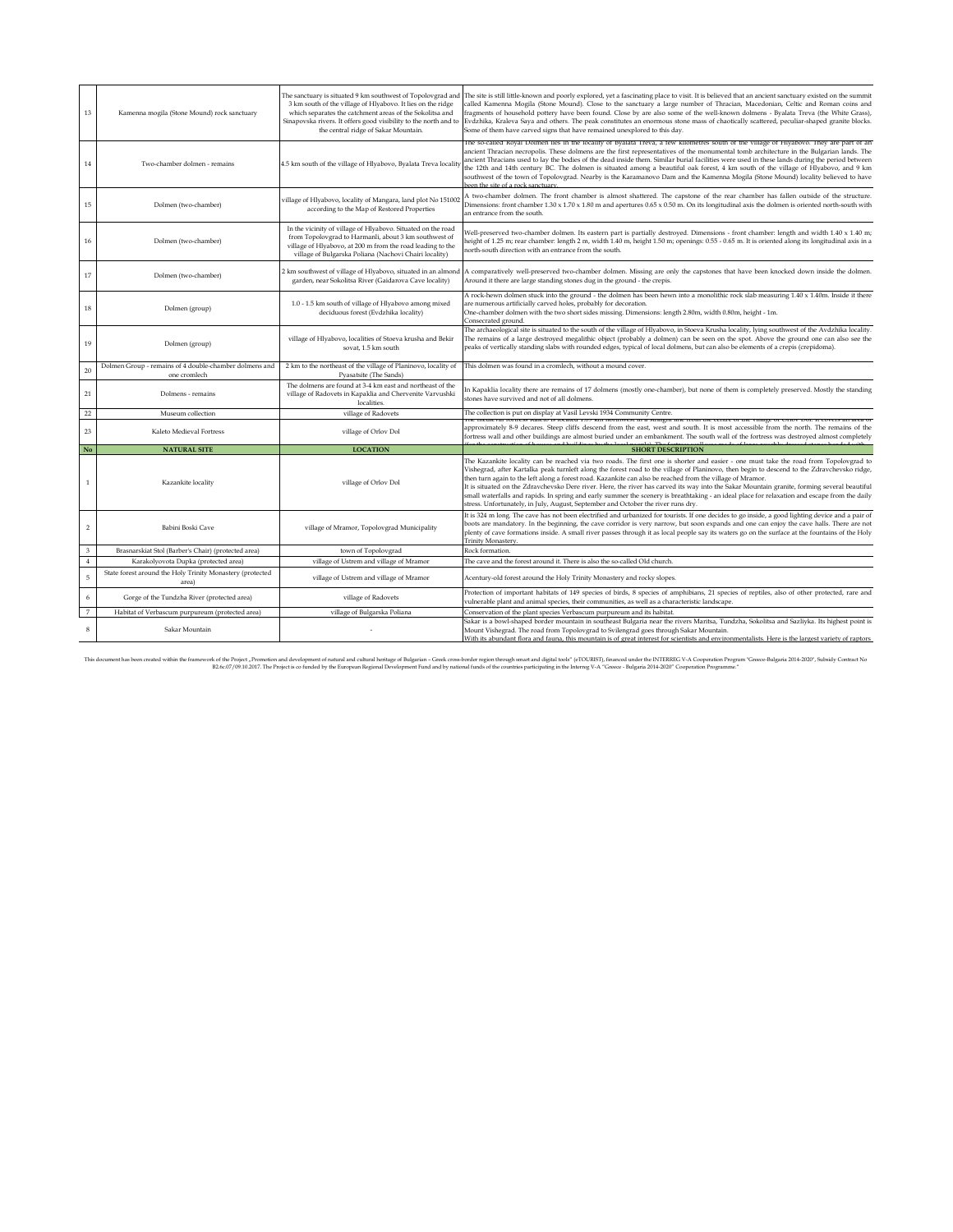| <b>Interre</b><br><b>Greece-Bulgaria</b> |  |
|------------------------------------------|--|
|                                          |  |



|         | <b>CULTURAL SITE</b>                                                        | <b>LOCATION</b>                                                                                 | <b>SHORT DESCRIPTION</b>                                                                                                                                                                                                                                                                                                                                                                                                                                                                                                                                                                                                                                                                                                                                                                                                                                                                                                                                                                                                                                                                                                                                                                                                                                                                                                                                                                                                                                                                                                                                                                                                                                                                                                                                                                                                                                                                                                                                |
|---------|-----------------------------------------------------------------------------|-------------------------------------------------------------------------------------------------|---------------------------------------------------------------------------------------------------------------------------------------------------------------------------------------------------------------------------------------------------------------------------------------------------------------------------------------------------------------------------------------------------------------------------------------------------------------------------------------------------------------------------------------------------------------------------------------------------------------------------------------------------------------------------------------------------------------------------------------------------------------------------------------------------------------------------------------------------------------------------------------------------------------------------------------------------------------------------------------------------------------------------------------------------------------------------------------------------------------------------------------------------------------------------------------------------------------------------------------------------------------------------------------------------------------------------------------------------------------------------------------------------------------------------------------------------------------------------------------------------------------------------------------------------------------------------------------------------------------------------------------------------------------------------------------------------------------------------------------------------------------------------------------------------------------------------------------------------------------------------------------------------------------------------------------------------------|
|         | 1<br>Izvora na belonogata (The Spring of the White-legged Girl)             | town of Harmanli                                                                                | On the road between Ibincha and Harmanli a fountain stands bearing the name of "Aka baldara cheshmesi"<br>This is the opening line of one of the most famous poems in Bulgarian literature entitled "Izvora na belonogata" (The Spring of the White-<br>legged Girl). In the remote 1873, Petko Slaveykov wrote this work, praising the power of the spirit of the Bulgarian woman and the beauty of<br>the Bulgarian village. A story goes that Slaveykov spent a period of his life in Harmanli and had the opportunity to explore the region. He<br>was very keen to find out where King Vukašin of Serbia, the father of the legendary hero Krali Marco (Prince Marco), was buried. It was this<br>desire that led him to the fountain which would later become so famous thanks to him.<br>'Ak baldır çeşmesi" or "The Spring of the White-Legged Girl" as the fountain is known today was built at the end of the 16th century by<br>Siyavuş Pasha. A statue was erected of the white-legged Gergana, the female protagonist in Slaveykov's poem, whose dignified conduct<br>earned the admiration of the great vizier. People say that in the past there were three inscriptions on marble close to the fountain, of which<br>".1585. "Donly one has survived to this day: "Thanks to the water, every little thing is alive. The Charitable Honorable Siyavuş Pasha. 1585.<br>During excavations conducted in 1960 by the Archaeological Institute of the Bulgarian Academy of Sciences it was confirmed that the<br>ountain near Harmanli was built at the end of the 16th century along with the famous bridge at Olu dere (the river crossing the town of<br>Harmanli) and with the already demolished caravanserai, mosque, and hammam. The excavations also revealed Thracian pottery from the<br>pre-Roman era, testifying to the existence of a settlement 2,500 years ago. Or, in other words, there was always life around the spring. |
|         | The Humpback Bridge                                                         | town of Harmanli                                                                                | Built in 1585 over the river Olu dere (Harmanliyska River). Near the bridge a caravansarai was built on top of the remains from the<br>Byzantine era, which lie below today's level of the parking lot of Hebros Hotel.                                                                                                                                                                                                                                                                                                                                                                                                                                                                                                                                                                                                                                                                                                                                                                                                                                                                                                                                                                                                                                                                                                                                                                                                                                                                                                                                                                                                                                                                                                                                                                                                                                                                                                                                 |
|         | Church of Saint Athanasius the Great                                        | town of Harmanli                                                                                | The church was built in 1834. Later a wooden bell tower was erected in the courtyard, which was replaced in 1931 with a new massive<br>belfry attached to the western façade of the church. In the same year, the church was largely repaired, as it almost completely lost its original<br>appearance.<br>Probably in 1834, the church was a three-nave basilica without a dome and with a narthex incorporated in the main body of the building.<br>Today the place of the narthex is replaced by the body of the bell tower. The columns separating the naves are wooden and the ceilings are<br>flat and covered with wooden planks. The emporium in the western part was also heavily modified in 1931.<br>The iconostasis was made by an anonymous chair maker and is poor in terms of woodcarving detail.                                                                                                                                                                                                                                                                                                                                                                                                                                                                                                                                                                                                                                                                                                                                                                                                                                                                                                                                                                                                                                                                                                                                        |
|         | Museum of History                                                           | town of Harmanli                                                                                | The idea of creating an institution involved in collecting, studying, preserving and promoting historical artefacts was born in the local<br>cultural community centre in the late 1950s. The first museum collection was put on display on January 18, 1968. Initially, it was arranged in<br>the first school building in the town dating back to 1835. In 2002, it was transformed into a historical museum proper. The building in which<br>the museum is housed today was built after 1884 on a project by Italian architect Pietro Montani. It has 350 sq.m. of exhibition space, there<br>are lots of storage facilities, administrative offices and a library room with more than 1,000 volumes of literature. The museum is divided<br>into three departments - archaeology, ethnography and modern and most recent history.                                                                                                                                                                                                                                                                                                                                                                                                                                                                                                                                                                                                                                                                                                                                                                                                                                                                                                                                                                                                                                                                                                                   |
|         | Gluhite Kamani (The Deaf Stones) rock cult complex                          | village of Oreshets                                                                             | It is a complex structure of a religious cult character, with cultural layers starting from the early Iron Age until the 12th century AD. The<br>great interest in the Deaf Stones complex is mainly due to the numerous niches cut on the sides of the 30-metre-high rocks. Most striking are<br>the niches delved in the westernmost rock massif dominating over the surrounding rocks. A deep rectangular reservoir for collecting and<br>storing water is cut into its flat top. A well-formed double staircase leads to it. In this spot a cave-resembling room with a rectangular plan<br>and a dome-shaped cover was hewn in the rock, gaining the popular name of a "rock tomb". South, under the array of these cuttings, there is<br>a flat part on the rock where a church was built in the 5th or 6th century.<br>It extends to the villages of Oreshets (Harmanli Municipality), Dabovets and Malko Gradishte (Lyubimets Municipality), village of Efrem<br>(Madzharovo Municipality).                                                                                                                                                                                                                                                                                                                                                                                                                                                                                                                                                                                                                                                                                                                                                                                                                                                                                                                                                     |
|         | Roman road                                                                  | village of Izvorovo, Kaldarama locality, 2 km south                                             | This was part of the route of Via Diagonalis - the most important road of the Roman Empire connecting Rome with Constantinople.<br>In the territory of Harmanli Municipality one can still see not only traces but also whole sections of the road preserved in several places. The<br>ancient Romans used to build their roads abiding by strict rules - they used to put several well-trampled layers with different composition of<br>earth and stones for water drainage, and then cover the top surface with stone slabs, which would make them long-lasting and strong - so<br>much so that they have survived to this day.<br>The bottom layer consisted of earth, gravel and lime and was called pavimentum. The second layer was the stone foundation known as<br>statumen. The third layer was made of stones and construction debris - rudus. The fourth, upper layer which was the road itself, was called<br>sumum dorsum. At both sides ditches were built known as fossa.<br>Throughout the Roman era, road stations were located all along the roads - some serving only for changing the horses and taking a rest,<br>others also for spending the night. Most often there was also a fortification, often with a military garrison, which served to protect the road<br>station and the passengers. At about 7 km from the village lay the important road station Castra Rubra built in the 2nd century and serving<br>the travelers on the Roman road as a place where they changed their horses, rested or stayed the night. Later, it developed as a fortress<br>within Byzantium. Before reaching it, one can see on spot how a Roman road used to be built.                                                                                                                                                                                                                                                                      |
|         | Archaeological complex Castra Rubra                                         | village of Izvorovo, Kaleto locality                                                            | The Late Antiquity and Medieval fortress Castra Rubra is located in the Kaleto locality, 6 km southwest of the village of Izvorovo. The<br>locality cakked Kaleto (The Stronghold) is a huge complex that was inhabited since the Neolithic Age. Archaeologists have so far unearthed<br>part of the fortress wall, two towers and the entrance gate. At least two historical periods are clearly pronounced in the fortress. One is the<br>Early Byzantine period, evidenced by the discovered coins of Emperor Anasthasius I (491-518), and the tower dates back to the Middle Ages.<br>The fortress probably existed until the time of Emperor Heraclius (610-641). A medieval water reservoir was found within the fortress. The<br>fate of the complex is still unclear.<br>The fortress was very stable facility, unique of this type in southern Bulgaria and one of the last to survive on the Balkans in the early<br>Byzantine period. Castra Rubra or "The Red Castle" had an elongated irregular trapezoidal shape. The fortress walls surrounded an area of<br>about 11 decares and were made of large irregular roughly worked blocks soldered with a mixture of mortar and crushed bricks. There was<br>a rectangular tower at each corner. The entrance to the fortress passed through a massive rectangular tower. The tower had two gates -<br>external and internal. The fortress was built at the very end of the 5th or the beginning of the 6th century. The fortress survived until the<br>eginning of the 7th century when it was burned down during the invasions of the Slavs and Avars.                                                                                                                                                                                                                                                                                                                                      |
|         | Chuchul Kamak menhir                                                        | village of Ovcharovo                                                                            | The menhir called Chuchul Kamak near the village of Ovcharovo is the only surviving Thracian monument of its kind in the world. It is a<br>oughly cut, conical trachyte column, resembling a phallus. It is 2.10 m high and its diameter in its widest part is approximately 1 m. The<br>term "menhir" comes from Breton ("men" - stone and "hir" - long). This type of construction belongs to the so-called megaliths, which in<br>Bulgarian lands date back to the early Iron Age (12th-6th century BC) and are connected with the ancient Thracian civilization.<br>The name "megalith" translated from Greek means literally a very large stone. Constructions cut into natural rocks or built of large stones of<br>mpressive size and weight are usually categorized as megaliths. They include sites such as Thracian fortresses, dolmens, rock tombs, rock<br>pasins and niches, cromlechs and others.<br>Menhirs were usually sites of ancient religious ceremonies. Their phallic shape is associated with the widespread cult for fertility and ever-<br>renewing nature widespread among the Thracian tribes                                                                                                                                                                                                                                                                                                                                                                                                                                                                                                                                                                                                                                                                                                                                                                                                                               |
|         | Roman Road                                                                  | village of Ovcharovo, localities of Gerena, Turskoto grobe,<br>Kovanlaka and Yurushki Kladenets | This was part of the route of Via Diagonalis - the most important road of the Roman Empire connecting Rome with Constantinople.                                                                                                                                                                                                                                                                                                                                                                                                                                                                                                                                                                                                                                                                                                                                                                                                                                                                                                                                                                                                                                                                                                                                                                                                                                                                                                                                                                                                                                                                                                                                                                                                                                                                                                                                                                                                                         |
| 10      | Dolmen                                                                      | village of Cherepovo                                                                            | The village of Cherepovo is situated in a small trough on the western slopes of the Sakar Mountain. In the area close to the village there are<br>traces revealing the existence of active life for millennia. There are a number of megalithic monuments, most of them dolmens, mound<br>tombs, cromlechs<br>In 1903 there were over 28 dolmens and cromlechs in this area. Some of them were located in the village itself. Today, around 18 dolmens<br>have survived<br>The dolmen necropolis is located south of the village in the Byalata Prast (The White Earth) area. At least 3 dolmens are visible, but they are<br>heavily destroyed. Although they had only one chamber and no dromos or façade, they had a rather complex technical design. Probably all<br>of them had sloping front and rear walls, i.e. the longitudinal walls were composed of two stone slabs, as the lower one was stuck vertically<br>in the ground and the upper one was slightly inclined inward. Probably all had façade slabs with nice openings with a decorative groove: at<br>dolmen 1 the front panel is preserved but it was pulled down and broken in two; with dolmen 3 only the lower part of the front plate is                                                                                                                                                                                                                                                                                                                                                                                                                                                                                                                                                                                                                                                                                                                                        |
| 11      | Dolmen                                                                      | the village of Ostar Kamuk, Sivri Kaya locality                                                 | One of the most important and interesting sites here is the dolmen called Kamennata Kashta (The Stone House), which is located on the right<br>side of the road to the village, about 500-700 metres from Ostar Kamak peak. Only three of the walls of the dolmen have survived, as the<br>front slab was already missing in the 1950s. Dolmens are remarkable monuments of Thracian culture and are distributed only in the<br>mountains of Strandzha and Sakar and to a lesser extent in the Eastern Rhodopes in the region of the Hujlata ridge, in the villages of Ostar                                                                                                                                                                                                                                                                                                                                                                                                                                                                                                                                                                                                                                                                                                                                                                                                                                                                                                                                                                                                                                                                                                                                                                                                                                                                                                                                                                            |
| 12      | Kervan Saray                                                                | town of Harmanli                                                                                | Built around 1510 to accommodate the passengers on their way from and to Constantinople, it soon transformed into a village and a<br>'harman" - a threshing floor. The people working at the "harman"were called "harmanlii", and that's how the name of the town originated.                                                                                                                                                                                                                                                                                                                                                                                                                                                                                                                                                                                                                                                                                                                                                                                                                                                                                                                                                                                                                                                                                                                                                                                                                                                                                                                                                                                                                                                                                                                                                                                                                                                                           |
| No      | <b>NATURAL SITE</b>                                                         | <b>LOCATION</b>                                                                                 | Currently, only one wall from this complex is preserved.<br><b>SHORT DESCRIPTION</b>                                                                                                                                                                                                                                                                                                                                                                                                                                                                                                                                                                                                                                                                                                                                                                                                                                                                                                                                                                                                                                                                                                                                                                                                                                                                                                                                                                                                                                                                                                                                                                                                                                                                                                                                                                                                                                                                    |
| $\,1\,$ | Kyumyurluka Waterfall                                                       | town of Harmanli                                                                                | The natural waterfall is at Kyumyurluka Reservoir which has very well-developed tourist facilities and can be reached via the road to                                                                                                                                                                                                                                                                                                                                                                                                                                                                                                                                                                                                                                                                                                                                                                                                                                                                                                                                                                                                                                                                                                                                                                                                                                                                                                                                                                                                                                                                                                                                                                                                                                                                                                                                                                                                                   |
| $\,2\,$ | Kuru-Dere Waterfall                                                         | town of Harmanli                                                                                | Natural waterfall in the Kuru-Dere locality.<br>This is a fissure (diaclase) cave. The rock is composed of marbled limestone.                                                                                                                                                                                                                                                                                                                                                                                                                                                                                                                                                                                                                                                                                                                                                                                                                                                                                                                                                                                                                                                                                                                                                                                                                                                                                                                                                                                                                                                                                                                                                                                                                                                                                                                                                                                                                           |
|         | Hajdushkata Dupka cave                                                      | village of Dripchevo, locality of Shirokia alchak                                               | This is a fissure (diaclase) cave. The rock is composed of marbled limestone. The cave is connected with Bulgaria's National Liberation                                                                                                                                                                                                                                                                                                                                                                                                                                                                                                                                                                                                                                                                                                                                                                                                                                                                                                                                                                                                                                                                                                                                                                                                                                                                                                                                                                                                                                                                                                                                                                                                                                                                                                                                                                                                                 |
|         | Stankova Kashta Cave<br>Habitat of the summer snowflake (Leucojum aestivum) | village of Dositeevo, Harmanli Municipality                                                     | novement<br>Habitat of the summer snowflake.                                                                                                                                                                                                                                                                                                                                                                                                                                                                                                                                                                                                                                                                                                                                                                                                                                                                                                                                                                                                                                                                                                                                                                                                                                                                                                                                                                                                                                                                                                                                                                                                                                                                                                                                                                                                                                                                                                            |
|         | (Protoctod a                                                                | village of Biser, Sazlaka locality                                                              |                                                                                                                                                                                                                                                                                                                                                                                                                                                                                                                                                                                                                                                                                                                                                                                                                                                                                                                                                                                                                                                                                                                                                                                                                                                                                                                                                                                                                                                                                                                                                                                                                                                                                                                                                                                                                                                                                                                                                         |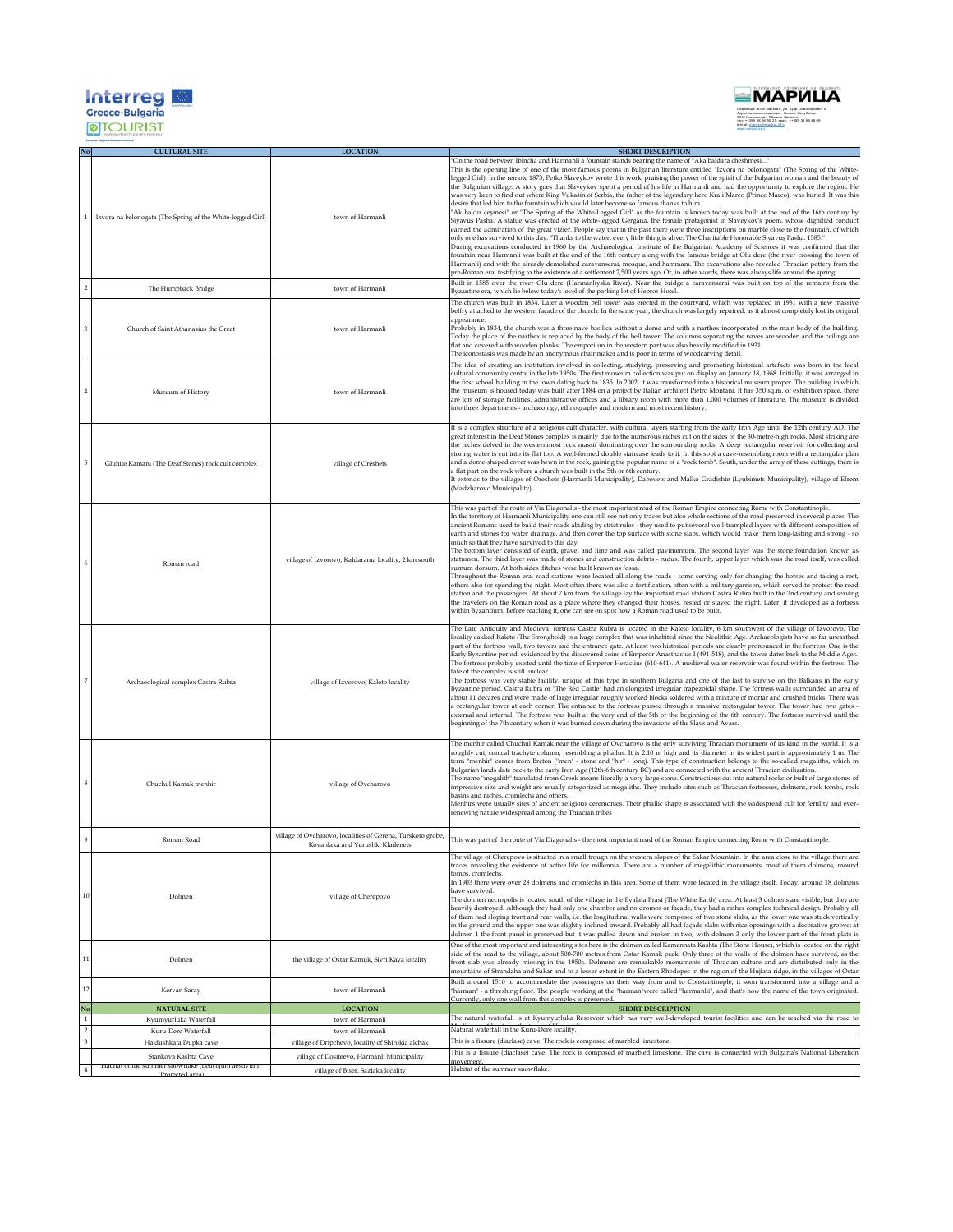|                                                 |                                                                   | Conservation of the following species: thermophilic and sub-Mediterranean oak forests, riparian formations of willows (Salix spp.), mixed<br>common ash-alder tree formations near rivers (Fraxinus excelsior-Alnus glutinosa) as well as the protected animal species: the European<br>tree frog (Hyla arborea), the eastern spadefoot (Pelobates syriacus balcanicus), sheltopusik (Pseudopus apodus), the European worm snake<br>(Typhlops vermicularis), the aesculapian Snake (Zamenis longissimus), the spotted Snake (Elaphe sauromates), the Turkish Boa (Eryx                                                                                                                                                                                                                            |
|-------------------------------------------------|-------------------------------------------------------------------|---------------------------------------------------------------------------------------------------------------------------------------------------------------------------------------------------------------------------------------------------------------------------------------------------------------------------------------------------------------------------------------------------------------------------------------------------------------------------------------------------------------------------------------------------------------------------------------------------------------------------------------------------------------------------------------------------------------------------------------------------------------------------------------------------|
| Olu-dere Gorge (Protected Site)                 | town of Harmanli, village of Ostar Kamak, village of<br>Polyanovo | jaculus), the pond turtle (Emys orbicularis), Hermann's tortoise (Testudo hermanni), the spur-thighed tortoise (Testudo graeca), the Black<br>Stork (Ciconia nigra), the Levant sparrowhawk (Accipiter brevipes), the Eurasian sparrowhawk (Accipiter nisus), the northern goshawk<br>(Accipiter gentiles), the short-toed snake eagle (Circaetus gallicus), the booted eagle (Hieraaetus pennatus), the lesser spotted eagle (Aquila<br>pomarina), the long-legged buzzard (Buteo rufinus), the European honey buzzard (Pernis apivorus), the black kite (Milvus migrans), the<br>peregrine falcon (Falco peregrinus), the Eurasian hobby (Falco subbuteo), the Eurasian eagle-owl (Bubo bubo), the stone curlew (Burhinus<br>oedicnemus), the European ground squirrel (Spermophilus citellus), |
| Bakarlia protected area                         | village of Izvorovo                                               | Long-term conservation of populations of world and European threatened species of amphibians, reptiles, birds, mammals and plants as<br>well as other habitats and landscapes typical for the Sakar Mountain as well as a part of the important ornithological site of Southern Sakar.<br>Conservation of habitats, rocky landscapes and plants typical for Sakar Mountain.                                                                                                                                                                                                                                                                                                                                                                                                                       |
| Habitat of Verbascum purpureum (protected area) | village of Branitsa                                               | Conservation of the plant species Verbascum purpureum and its habitat.                                                                                                                                                                                                                                                                                                                                                                                                                                                                                                                                                                                                                                                                                                                            |

This document has been created within the framewhof effe Project , Promotion and development of a buttail and the part of ender betwee bottler repect to the conservation report through and the material and by a but and the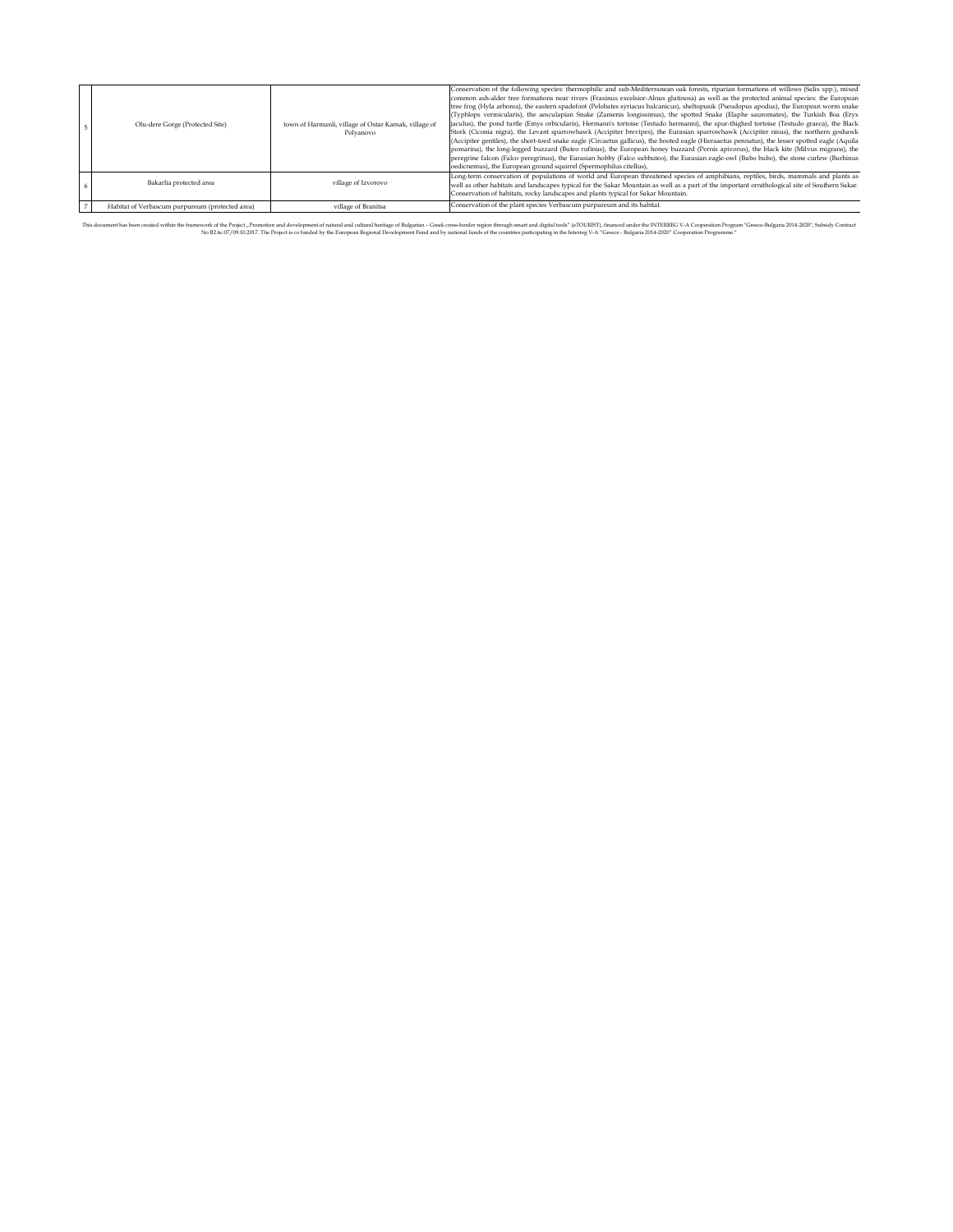| Interre<br><b>Greece-Bulgaria</b> |  |
|-----------------------------------|--|
| Regional Development Fund         |  |



|                | <b>CULTURAL SITE</b>                                                | <b>LOCATION</b> | <b>SHORT DESCRIPTION</b>                                                                                                                                                                                                                                                                                                                                                                                                                                                                                                                                                                                                                                                                                                                                                                                                                                                                                                                                                                                                                                                                                                                                                                                                                                                                                                                                                                                                                                                                                                                                                                        |
|----------------|---------------------------------------------------------------------|-----------------|-------------------------------------------------------------------------------------------------------------------------------------------------------------------------------------------------------------------------------------------------------------------------------------------------------------------------------------------------------------------------------------------------------------------------------------------------------------------------------------------------------------------------------------------------------------------------------------------------------------------------------------------------------------------------------------------------------------------------------------------------------------------------------------------------------------------------------------------------------------------------------------------------------------------------------------------------------------------------------------------------------------------------------------------------------------------------------------------------------------------------------------------------------------------------------------------------------------------------------------------------------------------------------------------------------------------------------------------------------------------------------------------------------------------------------------------------------------------------------------------------------------------------------------------------------------------------------------------------|
|                | Church of Archangels Michael and Gabriel, murals<br>and woodcarving | town of Haskovo | The church of the Archangels Michael and Gabriel was built in 1861 by Bulgarians who used to follow the Greek way of life. It was the second church<br>built in the town and was known as the Greek church or the church of the rich. It is a three-nave basilica with a large, relatively low semi-circular<br>apse and a wide U-shaped narthex. Many of the icons in the church have inscriptions in Greek with the name of the ktitor (church donor) and the<br>year of creation is also mentioned. The most impressive among them are: the icon depicting the scene Synaxis of the Holy Angels - the church patron<br>icon made in 1866, the icon of Saint John the Baptist from 1872, the icon of the Presentation of the Holy Virgin into the Temple, and the icon of the<br>Nativity of Christ. The rich woodcarving of the iconostasis, the bishop's throne and the small iconostasis (proskynetarion) were made by the famous<br>master Yane Spirov. The Holy Archangels Michael and Gabriel Church has fascinating murals, especially at the church vault. They were undoubtedly<br>the work of a highly experienced artist. The compositional distribution of the figures in the scenes depicting in the domes and the icons depicting the<br>patron saints is very carefully planned. Few people know that in 1877-1878, during the Russo-Turkish War of Liberation, the largest of the seven<br>gallows in Haskovo was erected in front of this church. In 1972, the church was designated a monument of culture. The dome of the church bell tower<br>was plated in gold in 2003. |
| $\overline{2}$ | Church of the Assumption of the Theotokos and<br>woodcarvings       | town of Haskovo | The Assumption of the Theotokos Church is the oldest and most revered church in the town. The residents of Haskovo invested a lot of faith, effort<br>and courage, united and determined to obtain permission to build a church of their own in the years of the Ottoman domination. The consecration<br>ceremony took place in an extremely solemn setting on August 15, 1837 - the day of the Assumption of the Most Holy Mother of God, one of the<br>greatest Christian feasts<br>The church was built on the site of an ancient chapel, in a vast courtyard with a stone wall more than 4 metres high, erected to protect God's house<br>from abomination. For unknown reasons, the church is almost fully oriented to the southeast-northwest. In terms of architectural design, it is a nave<br>basilica with a gable roof, without a dome. Internally, it has three altar apses. The iconostasis was made by a master from the Debar Artistic School<br>and is notable for its elaborate woodcarving. Most remarkable among the frescoes is the image of the "blessing God". It is painted in the middle of the<br>vault in a huge size and gives the impression of a depiction of God Almighty (Pantocrator), which was probably the main idea of the icon-painter<br>conveyed in this image as if placed in the heavens.                                                                                                                                                                                                                                                              |
| 3              | Saint Demetrius Church                                              | town of Haskovo | On July 14, 1896, the foundations of the Saint Demetrius Church in Haskovo were laid. The construction continued for two years and in the autumn<br>of 1898, on the feast of the Exaltation of the Cross (14 September), the church was consecrated by the Metropolitan of the Plovdiv Diocese, Nathanael.<br>The church of Saint Demetrius was built of large stone blocks and lime. It has a gable roof. Initially it also had a dome but in 1956, due to its lack of<br>maintenance and impossibility to be repaired, it was pulled down. All church windows and doors are crowned by arches. In its highest part above the<br>royal gates the iconostasis is 6.32 m high and its length is as much as the entire width of the temple - 10 m.<br>Every Sunday at 10.30 am the Saint Demetrius Church hosts the classes of the only Sunday school in Haskovo. The purpose of the priests is to educate<br>the children in the values of the Orthodox Christian faith.                                                                                                                                                                                                                                                                                                                                                                                                                                                                                                                                                                                                                         |
|                | Armenian Church Surp Stepannos (St. Stephan)                        | town of Haskovo | In the first decades of the 20th century the Haskovo-based Armenian community gradually developed and strengthened. Their main goal now was to<br>have their own place of worship. At a gathering it was decided that the two rooms located in a yard purchased by the community would be<br>transformed into a chapel. Busy work started - the middle wall was pulled down and the two rooms were connected, turning them into a chapel. In<br>one corner was the altar with the Virgin Mary icon on the wall and two large burning candles on both sides. In the middle they placed a Vem Kar, a<br>consecrated piece of stone brought from the church in Hay-Quih. In 1923, they celebrated Easter here for the first time. The first service of worship<br>was carried out. The entire Armenian community based in Haskovo attended this momentous event.<br>February 24, 1924 was a memorable date. All assembled Armenians chose the church board members. The Arax Society was also set up, whose<br>members were tirelessly contributing to accomplishing the goals of the Haskovo-based Armenian community. Their zeal and yearning for a faster<br>completion of the building intended for a church and a school were crowned with success. On 15 August 1925, the building of the church of the<br>Assumption of the Most Holy Mother of God was handed over to the church board of trustees. The first floorwas designated for the church named<br>'Surp Stepanos" and the upper floor - for a school.                                                                              |
| 5              | Eski Mosque (Camı Jadid)                                            | town of Haskovo | Eski Mosque claims to be one of the oldest mosques in Bulgarian lands. According to the stone slab with an Arabic inscription walled in above its<br>entrance, it was built in 1394. At present, it is significantly dug into the ground (perhaps due to the elevated level of the surrounding streets).<br>The building has a rectangular shape and its entrance on the northern façade lies gently withdrawn from the street into a small courtyard. The prayer<br>hall, with a slightly underlined longitudinal axis and a centrally located mihrab (prayer niche) in the opposite wall, is illuminated by two rows of<br>windows. The walls of the main body (without the workshops and the farming premises) are 1.00 m thick. In the farming premises, from which the<br>minaret is accessible, an old wooden trellis has been preserved. There are also traces of external paintings (on a thick wall of the main body). The<br>minaret is plastered in white, with a four-row stalactite motif under the serefe (the balcony of the minaret).<br>Eski Mosque is the main active place of worship of the Muslims in the town.<br>The building was registered in 1967 in Issue 68 of the State Gazette as a monument of culture of local importance.                                                                                                                                                                                                                                                                                                                                      |
|                | Charshijska Mosque (Çarşı Camı)                                     | town of Haskovo | The name of the building is related to its location - both in the past and now - in the midst of the town's commercial core. Now it is almost completely<br>enclosed by one-storey and two-storey commercial buildings and shops attached to it, which largely hide it from the view of the passers-by.<br>In the past, there were no other buildings in such close proximity to it as of special interest were the two large-scale fountains lying at some distance<br>on both sides of the mosque outside its courtyard. One feature of the prayer hall is that its long axis is transverse to the direction of entry. The ceiling<br>cover is two-dimensional. In the middle of the counter-wall there is the mihrab niche shaped with a relief frame. Overall, the interior is poor, largely<br>upgraded and modernized (the wooden ceilings were removed, the walls were plastered, etc). A characteristic fresco with landscape motifs has been<br>well-preserved in the niche. The external architecture (except for the minaret) is uncharacteristic and devoid of expressive power. On the southern<br>wall there is a plaque with Arabic writing, still undeciphered by scholars.                                                                                                                                                                                                                                                                                                                                                                                                     |
| $\overline{7}$ | Monument of the Holy Mother of God                                  | town of Haskovo | The world's tallest statue of the Most Holy Virgin Mary with the Child is erected with reverence, love and gratitude to God's mother. The monument<br>was opened in 2003 with a ceremony of the blessing of the waters by Metropolitan Arsenius. In 2005, it was listed in the Guinness Book of World<br>Records and since 2009 is also on the list of Bulgaria's 100 National Tourist Sites.<br>The authors of the statue are Petyo Alexandrov and Nikola Stoyanov assisted by a team. It was made of polymer-concrete and weighs 120 tonnes. The<br>total height of the monument is 32.8 m, and its attractiveness is complemented by the chapel of the Nativity of the Blessed Virgin Mary built inside its<br>foundation. The Yamacha hill, on which the statue towers, reveals a fascinating panorama of the entire town.<br>The idea for the construction of the Monument of the Holy Mother of God was given by Haskovo Municipality and was implemented entirely with<br>donations from the Haskovo community. The symbol was not chosen by chance - the Mother of God has always been considered the patron saint of<br>the town. In its millennial history, the day of the Nativity of Virgin Mary has always been celebrated as one of the greatest feasts and with a decision<br>of the Municipal Council September 8th was also designated the Day of Haskovo.                                                                                                                                                                                                                     |
|                | Monument "1000 years of Haskovo"                                    | town of Haskovo | The 1000 Years of Haskovo Monument was built in 1985 on the occasion of the 1000th anniversary of the town's foundation. The project was made by<br>sculptor Krum Damyanov and architect Simeon Borissov. The monument rises on top of the foundations of Haskovo's Old Clock Tower, first<br>discovered during the construction of Aida Hotel in the 1960s.<br>The monument "1000 Years of Haskovo" is a modern clock tower with a height of 26.5 m. It consists of three equal parts, connected in one<br>composition. The first part is made of granite tiles with ornaments, with a ritual stone marking the event in the middle. The second part is a complex<br>of four sculptures of gray granite figures with a height of 6 m, placed on round steel columns. The third part is a clock with four dials with a diameter<br>of 1.6 m and two bells driven by weights based on the principle of old clockwork mechanisms. The clockwork mechanism was produced in Leipzig,<br>Germany.<br>The monument symbolizes the four directions on the globe, the transition to the new millennium and Haskovo as a place at the crossroads between<br>the East and the West                                                                                                                                                                                                                                                                                                                                                                                                                        |
| $\mathbf{Q}$   | Bell tower                                                          | town of Haskovo | A belfry of impressive size and unforgettable views rises over the town of Haskovo. The nearly 30-metre-high bell tower was erected in 2010 in close<br>proximity to the Monument of the Holy Mother of God and quickly became an integral part of the resulting architectural ensemble.<br>Eight bells of different sizes are placed at its top. A curious fact is that some of them were manufactured at the Veleganov Bell Foundry based in<br>Plovdiv. The bell foundry was established in 1872 and its initial period of operation coincided with the pre-Liberation period in Bulgaria. The<br>Veleganov brothers took part in the preparation of the April Uprising by casting bullets and small lion emblems for the rebels.                                                                                                                                                                                                                                                                                                                                                                                                                                                                                                                                                                                                                                                                                                                                                                                                                                                            |
| 10             | The Old Clock Tower                                                 | town of Haskovo | Haskovo's clock tower was built in the early 19th century as a symbol of the town and its economic upsurge. For some reason, in 1913, the town<br>council adopted a decision to demolish it.<br>On September 8, 2012 the Haskovo municipal administration turned the first sod for the restoration of the old clock tower. A year later, again at the<br>feast of the town - the Nativity of the Most Holy Mother of God, Haskovo regained one of its symbols.<br>The restored clock tower rises at a height of 23 metres and is made of dressed stones from Uzudzhovo. There are three dials and electronic equipment<br>with GPS time adjustment placed on its top, as a chime strikes the hours gone by. An interesting fact is that the tower's bell was made in the<br>Whitechapel foundry that manufactured the Big Ben bell, the Liberty Bell in Philadelphia, the bells of the London Olympics, and the bells for the<br>jubilee of Queen Elizabeth II. The Whitechapel Bell Foundry (formally established in 1570) is listed in the Guinness Book of Records as the oldest in<br>the United Kingdom.<br>The old clock tower of Haskovo has been restored entirely with donations.                                                                                                                                                                                                                                                                                                                                                                                                      |
| 11             | The Sundial                                                         | town of Haskovo | In ancient times, when people did not have clocks, calendars, and compasses, the sun was a basic reference for time and space. Then the peoples of<br>Mesopotamia, India, Egypt, and Hellas invented sundials. Though consisting of only one vertical rod stuck in the ground or a ritual obelisk, they<br>helped our ancestors to measure time. Over the years, sundials would become ever larger, more diverse, more beautiful, more sophisticated and<br>more advanced.<br>Besides measuring time, the sundial in Haskovo also shows the "Compass Rose". For centuries on end, the symbol of the rose was connected with<br>reading maps and it used to guide people into the right direction. Painted on almost every map, the compass rose pointed north and south, east and<br>west. Originally known as "The Rose of the Winds", it would point to the thirty-two different winds blowing from the directions of the eight principal<br>winds, the eight half-winds and the 16 quarter-winds. When delineated in a circle, these thirty-two compass points perfectly matched the thirty-two<br>petals of the rose.                                                                                                                                                                                                                                                                                                                                                                                                                                                                       |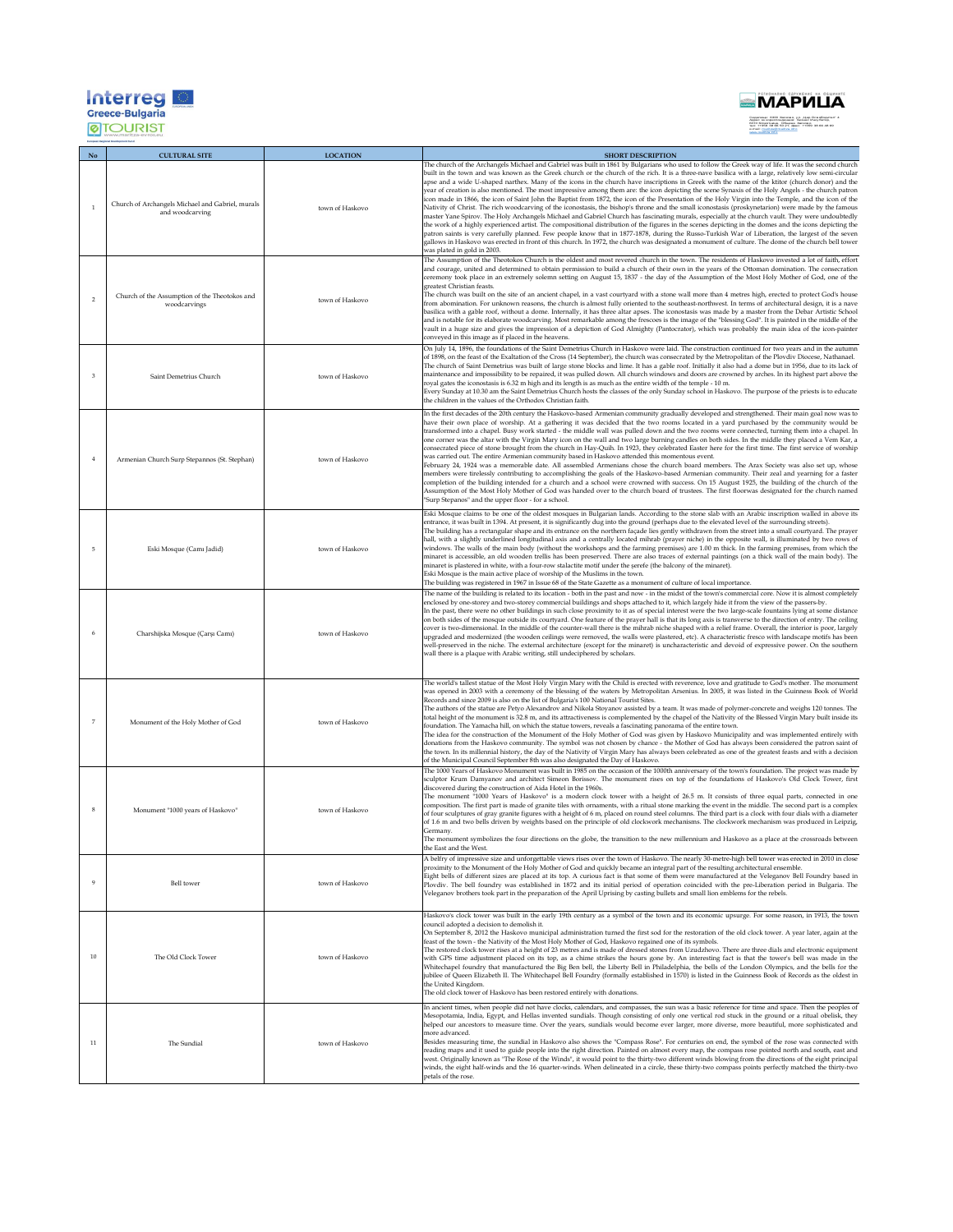| $12 \,$      | Monument of Envy                                                         | town of Haskovo                                    | The world's first and only Monument of Envy aka "The Bulgarian Icarus" was unveiled on September 8, 2014 in the town of Haskovo. It represents<br>the sculpture of a man who has spread his arms bearing wings of feathers in an excited effort to take flight, but two hands of a human skeleton hold<br>his wings in a grip, pulling them down and trying to break them.<br>The idea for making a monument of envy materialized into a sculpture in the hands of Gospodin Tenev aka Guspata, the author of a number of other<br>art installations in Haskovo: the sculpture of the folktale witch Baba Yaga, the owl in front of the townhall, the sculptures on the Orange bridge, the<br>monument to the painter Litso.<br>The unique work is cast in bronze, it is 3 metres high and weighs 1 tonne. It is placed in the centre of Haskovo on top of a massive granite pedestal.<br>The Monument of Envy or The Bulgarian Icarus was erected entirely with donations.                                                                                                                                                                                                                                                                                                                                                                                                                                                                                                                                            |
|--------------|--------------------------------------------------------------------------|----------------------------------------------------|-----------------------------------------------------------------------------------------------------------------------------------------------------------------------------------------------------------------------------------------------------------------------------------------------------------------------------------------------------------------------------------------------------------------------------------------------------------------------------------------------------------------------------------------------------------------------------------------------------------------------------------------------------------------------------------------------------------------------------------------------------------------------------------------------------------------------------------------------------------------------------------------------------------------------------------------------------------------------------------------------------------------------------------------------------------------------------------------------------------------------------------------------------------------------------------------------------------------------------------------------------------------------------------------------------------------------------------------------------------------------------------------------------------------------------------------------------------------------------------------------------------------------|
| 13           | Marsa Fortress                                                           | town of Haskovo                                    | Haskovo is a town of a rich millennial history. The site of today's town occupying an important strategic location on the road from Central Europe to<br>Constantinople was inhabited by various tribes as early as Antiquity. Some of them disappeared, others merged with the local population only to see<br>new tribes coming and settling for good, as were the ancient Thracians. The archaeological excavations have revealed the existence of an ancient<br>Thracian settlement in the Hisarya locality.<br>Towards the end of the 8th century, a new settlement emerged at the Hisarya elevation (now the town quarter of Hisarya), south of the Haskovo<br>River. Fenced with a thick fortress wall, it gradually expanded and a second fortification wall was built at the beginning of the 10th century. Thus, ten<br>centuries ago, the early medieval Haskovo came to life as a typical Bulgarian town with well-developed crafts, a military garrison and a considerable<br>population.<br>In an effort to wipe out the young Bulgarian state from the face of the Balkan Peninsula, in the 11th century the Byzantine conquerors razed the town<br>walls to the ground and destroyed the settlement. Despite these devastating blows, the population did not leave their native ground and settled on the<br>other bank of the river and later also around today's Yamacha Park.                                                                                                                      |
| 14           | Regional Museum of History                                               | town of Haskovo                                    | The Regional Historical Museum in Haskovo preserves over 120,000 thousand movable cultural and historical monuments, many of which are of<br>exceptional value. Unique collections of prehistoric, antique and medieval artefacts made of pottery, stone, iron and glass are part of the rich museum<br>fund. Among the most interesting exhibits are two two-handed cups from Troy, rarely encountered in the Bulgarian lands and dating back to the 1st<br>century BC, one of which is also the museum emblem.<br>An extremely valuable collection of antique and medieval coins counting more than 22,000 pieces can be seen here. Over the years, the Regional<br>Museum of History has been actively involved in collection and exploration activities on the territory of the 11 municipalities of today's Haskovo<br>administrative district. The museum experts have restored over 30 monuments of culture. The museum has one of the best ethnographic collections.<br>The department's funds have nearly 15,000 units. Here are collections of copper vessels, folk costumes, fabrics, jewellery, agricultural and crafts<br>equipment, objects of folk art, ritual artefacts and many others.<br>In 2016, the Regional Historical Museum in Haskovo launched its renovated archaeological exhibition. It is put on display in a new modern hall on<br>two floors and showcases material testimonies to the history of the region from the New Stone Age (7th-5th millenium BC) until the late Middle Ages. |
| 15           | House of Chorbadzhi Pascal (Paskalevata House)                           | town of Haskovo                                    | Undoubtedly, Chorbadzhi Pascal's house is a true architectural masterpiece. It is declared a monument of culture of national importance. It is an<br>example of the transition from the traditional rural to the urban and European way of life of the local population after Bulgaria's Liberation.<br>Paskalevata House is a two-storey, asymmetrical edifice with a magnificent functional layout. The semi-circular bay window creates a light and<br>aristocratic feel, the beautifully carved ceilings, doors and built-in cupboards lend coziness and warmth, and the decorative niches (the so-called<br>"alafranga") complement the interior, imbuing it with unique sophistication.<br>The ethnographic exposition in the house showcases valuable artefacts from the lifestyle of Haskovo locals of that period. The first floor introduces<br>visitors to the everyday life of the Haskovo family, and the second one impresses with its elegance and spaciousness. One gets a weird sensation in<br>Paskalevata House - a blend of curiosity, aesthetic pleasure, sense of safety and surprise - wooden couches in the living room coexist with furniture<br>from Vienna, a Russian samovar is placed next to European silver cutlery, and all of this seems to come together in an integral whole united by the<br>typical Haskovo carpets and rugs, with their amazing colourful streaks and patterns in which Haskovo women weaved their sense of beauty and<br>aestheticism.                         |
| 16           | House of Chorbadzhi Dimitrak                                             | town of Haskovo                                    | The house of Chorbadzhi Dimitrak is one of the oldest in Haskovo. Built in the first decades of the 19th century, it boldly shows the aesthetic demands<br>and aspirations of the well-to-do Haskovo artisans and merchants. It is impressive with its masterful construction, exquisite artistic woodcarvings<br>and original elements.<br>Chorbadzhi Dimitraki's house is interesting with its asymmetrical forms and the L-shaped layout of the rooms. From the large space underneath the<br>big verandah (called chardak), one can enter three rooms - a large lower living room, a kitchen with a hearth and in-built closets. The guest room,<br>with its magnificently carved wooden two-colour ceiling and with alafranga flanked by cupboards, reveals one of the most beautiful and well-<br>preserved old interiors in Haskovo. One of the smaller rooms has a similar interior. The ceiling of the salon is also wooden, with decorative diamond-<br>shaped applications. The windows are adorned with beautiful woodcarving - the only one of its kind in the whole town.                                                                                                                                                                                                                                                                                                                                                                                                                               |
| $17\,$       | Boyadzhi Oglu's House                                                    | town of Haskovo                                    | Splendor, unique style and Renaissance spirit - these words may well characterize the house of Chorbadji Boyadzhi Oglu in Haskovo. It shines with<br>its beautiful decorative and landscape plots, intertwining architecture, fine arts and the imagination.<br>Built in the mid-19th century, the house is L-shaped, with two floors. A remarkable feature of the interior layout are the different, individually<br>designed carved wooden ceilings. They create the sensation of elevation of the space in the rooms and impart airiness. The impressive salon provides<br>a functional link with the rest of the rooms, making it one of the most representative rooms. The highlights in the overall mural decoration of the<br>interior are the ornamental niches richly painted with colourful motifs (the so-called alafranga). The end result is a symphony of colours,<br>delightfulness and finesse.                                                                                                                                                                                                                                                                                                                                                                                                                                                                                                                                                                                                       |
| 18           | Kirkovo School                                                           | town of Haskovo                                    | The Kirkovo School is a wonderful example of the Rennaissance architecture in the town of Haskovo and a national monument of culture. The<br>building impresses with its extremely rich mural and plastic decoration. The four-column portico and the staircase railing lend a special solemnity<br>and prove the aesthetic class of architecture during the National Revival period in Bulgaria. A natural continuation of the Kirkovo School is the<br>exceptionally beautiful garden in front. It enchants visitors with its green trellis vines, the deep well, the exquisitely crafted boxwood tress and a<br>myriad of flowers.<br>After it was attended by students for a long time, in 1952 Kirkovo school became the seat of the regional Museum of History, and by 1993 it hosted<br>the exposition dedicated to the life and work of Haskovo-born world-famous scientist Prof. Dr. Assen Zlatarov. Currently, the Kirkovo School houses<br>a museum exhibition entitled Haskovo-born National Enlightenment Leaders, which sheds more light on the most prominent public figures who<br>contributed to the spiritual development of the town from the Renaissance to the present day.<br>Kirkovo School works with visitors on a preliminary request.                                                                                                                                                                                                                                                      |
| 19           | <b>Ivan Dimoy Theatre</b>                                                | town of Haskovo                                    | Ivan Dimov Theatre is deservedly famous for being one of the most beautiful and contemporary theatres in Bulgaria. The Haskovo-based temple of<br>Melpomene was built in the remote 1926 and underwent a major renovation in 2004 initiated by the municipality of Haskovo. During its years of<br>existence it has always played a leading role in the town's cultural life.<br>The Ivan Dimov Theatre in Haskovo has two halls: a large theatre hall with 260 seats and a small puppet theatre hall with 110 seats. Unobstructed<br>access for disabled people is provided. The theatre has a warehouse, an actor's studio, a carpenter's studio, an iron workshop, excellent wardrobe and<br>props.<br>The two lobbies of the Ivan Dimov Theatre in Haskovo also operate as a permanent art gallery. A Fairy Tales Room is provided for the viewers who<br>have no one to leave their children with during their shows. Before the beginning of each show, a professional pianist contributes to the special<br>atmosphere that has already become emblematic for the place.                                                                                                                                                                                                                                                                                                                                                                                                                                       |
| 20           | Haskovo Art Gallery                                                      | town of Haskovo                                    | The Art Gallery in Haskovo was founded in 1962. Initially, it was housed in the former Septemvri movie theatre and its fund consisted of about 550<br>works, mostly by local artists Dimitar Ivanov - Litso, Petar Tolchev and others. In 1998, the gallery moved to the newly-restored buildings,<br>monuments of culture from the beginning of the 19th century, at No. 1 Episkop Sofroniy Str.,where it is found until this day. At present the gallery<br>stores 1,500 works of painting, graphics and sculpture of artists from different generations. The works of the most prominent authors are arranged in<br>a permanent exhibition, open daily for visitors.                                                                                                                                                                                                                                                                                                                                                                                                                                                                                                                                                                                                                                                                                                                                                                                                                                               |
| 21           | Forum Arts Gallery                                                       | town of Haskovo                                    | e Forum Arts Gallery was established by Haskovo Municipality and operates as a gallery for contemporary art since September 5, 2007. It is located<br>in the heart of the town, next to the theatre, and has an exhibition area of 130 m2, spread over two floors. The façade is antique, with a triangular<br>pediment and Ionian columns, and harmonizes with the theatre façade.<br>The ground floor houses the seat of the Association of the Haskovo Artists and a permanent bazaar of their works. On the ground floor visitors can<br>see solo and group exhibitions of artists from the town, the country and abroad. On display are works by artists such as Vezhdi Rashidov, Georgi<br>Papazov, Svetlin Rusev, as well as works by artists connected with the town. Exhibitions in the Forum Gallery change every 20 days as the<br>culminating points are the South Spring literary days, the Day of Haskovo on 8 September, and the annual Christmas Exhibition of the Haskovo<br>Artists' Association                                                                                                                                                                                                                                                                                                                                                                                                                                                                                                    |
| $22\,$<br>23 | Prehistoric settlement<br>Alexandrovo Tomb (Thracian tomb with frescoes) | town of Haskovo, 2 km SW<br>village of Alexandrovo | Architectural monument from Antiquity and the Middle Ages. This is a site of national significance.<br>Many traces of prehistoric, Thracian, Thracian-Roman, late antique and medieval settlements have been preserved in the vicinity and within the<br>borders of the town of Haskovo. In December 2000, in the Roshavata Chuka mound near the village of Alexandrovo, a team of archaeologists led by<br>Dr. Georgi Kitov (1943-2008) made one of the most significant discoveries in Bulgarian archaeology.<br>By penetrating through an opening made by treasure hunters, the scientists came across a Thracian tomb from the 4th century BC with incredibly well-<br>preserved frescoes. The very first inspection in situ showed that the artistic decoration is unique, unparalleled among previously discovered<br>structures of this type. Impressive is also the architecture of the tomb, which in its size rivals the most monumental tombs unearthed in Bulgarian<br>lands. The burial mound is located in the immediate vicinity of the village and stands out against the background as a beautiful hill. The height of the<br>mound is around 15 m and its diameter exceeds 70 m. At its eastern periphery starts a corridor with a length of more than 14 metres, passing<br>successively through a rectangular and a circular room.<br>The building used to perform the function of a heroon (shrine over a tomb). The small height of the hallway and the two entrances required that             |
| 24           | Museum of Thracian Art                                                   | village of Alexandrovo                             | The Museum Centre called "Thracian art in the Eastern Rhodopes" near the village of Alexandrovo was built within the framework of the program of<br>the Japanese Government for grants in the field of culture.<br>The construction of the museum started in February 2008 and it was officially opened on May 15, 2009 by Their Imperial Highnesses Prince and<br>Princess Akishino (Fumihito and Noriko Akishino-no-miya) and the President of the Republic of Bulgaria Georgi Parvanov.<br>The newly-constructed Thracian Art Centre in the Eastern Rhodopes has a total area of 834 sq.m. and is located in the immediate vicinity of the<br>mound with the original tomb. One part of the building is designed for a rich museum exposition and a replica of the tomb. The other part hosts a<br>modern scientific research laboratory centre furnished with the most modern equipment for restoration and conservation. The museum has a<br>repository and an audiovisual hall for conferences, round tables and thematic meetings related to the study of Thracian culture.                                                                                                                                                                                                                                                                                                                                                                                                                                    |